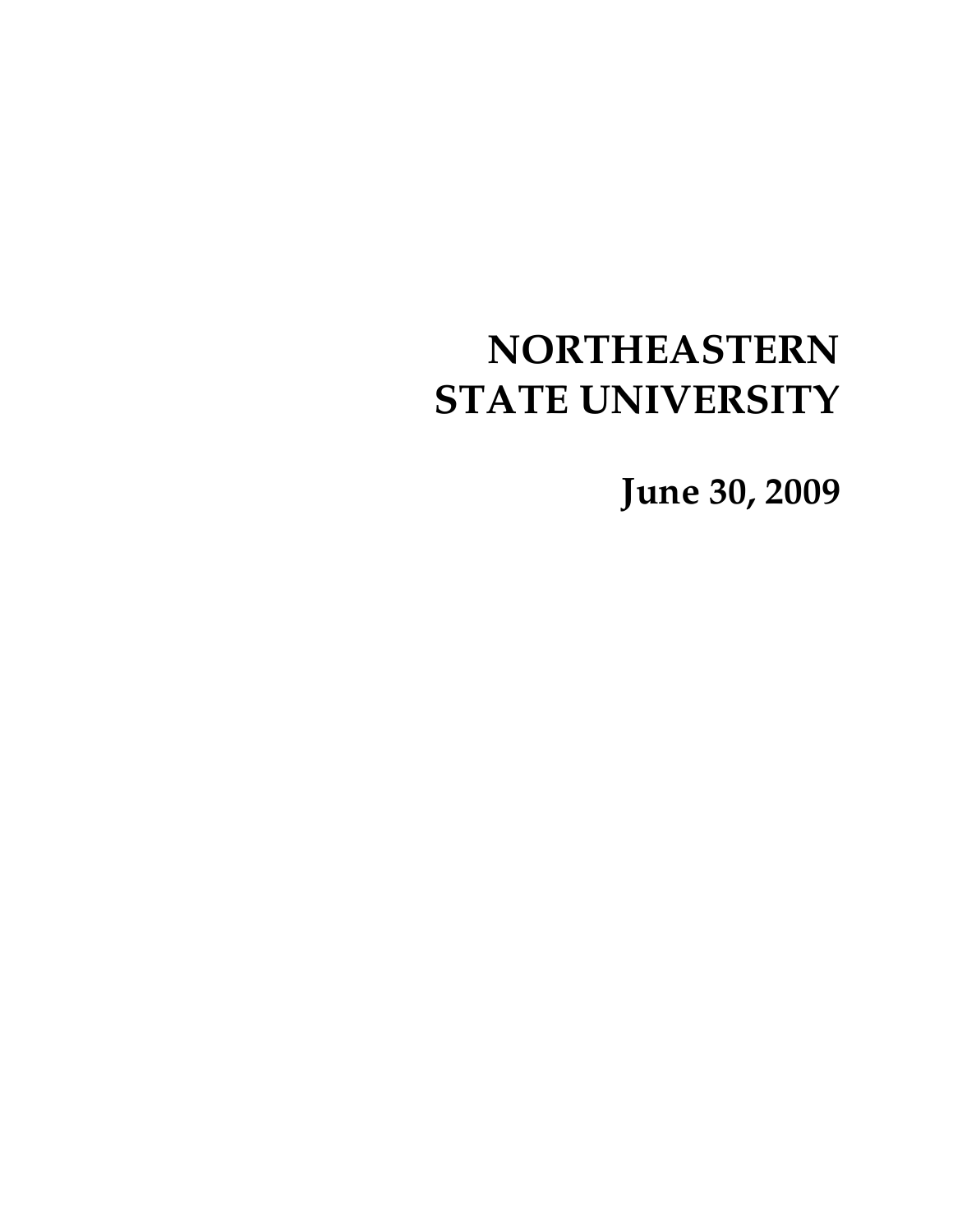#### NORTHEASTERN STATE UNIVERSITY

June 30, 2009

## AUDITED FINANCIAL STATEMENTS

# REQUIRED SUPPLEMENTARY INFORMATION

| REPORTS REQUIRED BY GOVERNMENT AUDITING STANDARDS AND OMB CIRCULAR       |
|--------------------------------------------------------------------------|
|                                                                          |
|                                                                          |
|                                                                          |
|                                                                          |
|                                                                          |
| OMB Circular A-133 and the Schedule of Expenditures of Federal Awards 64 |
|                                                                          |
|                                                                          |
|                                                                          |
|                                                                          |
|                                                                          |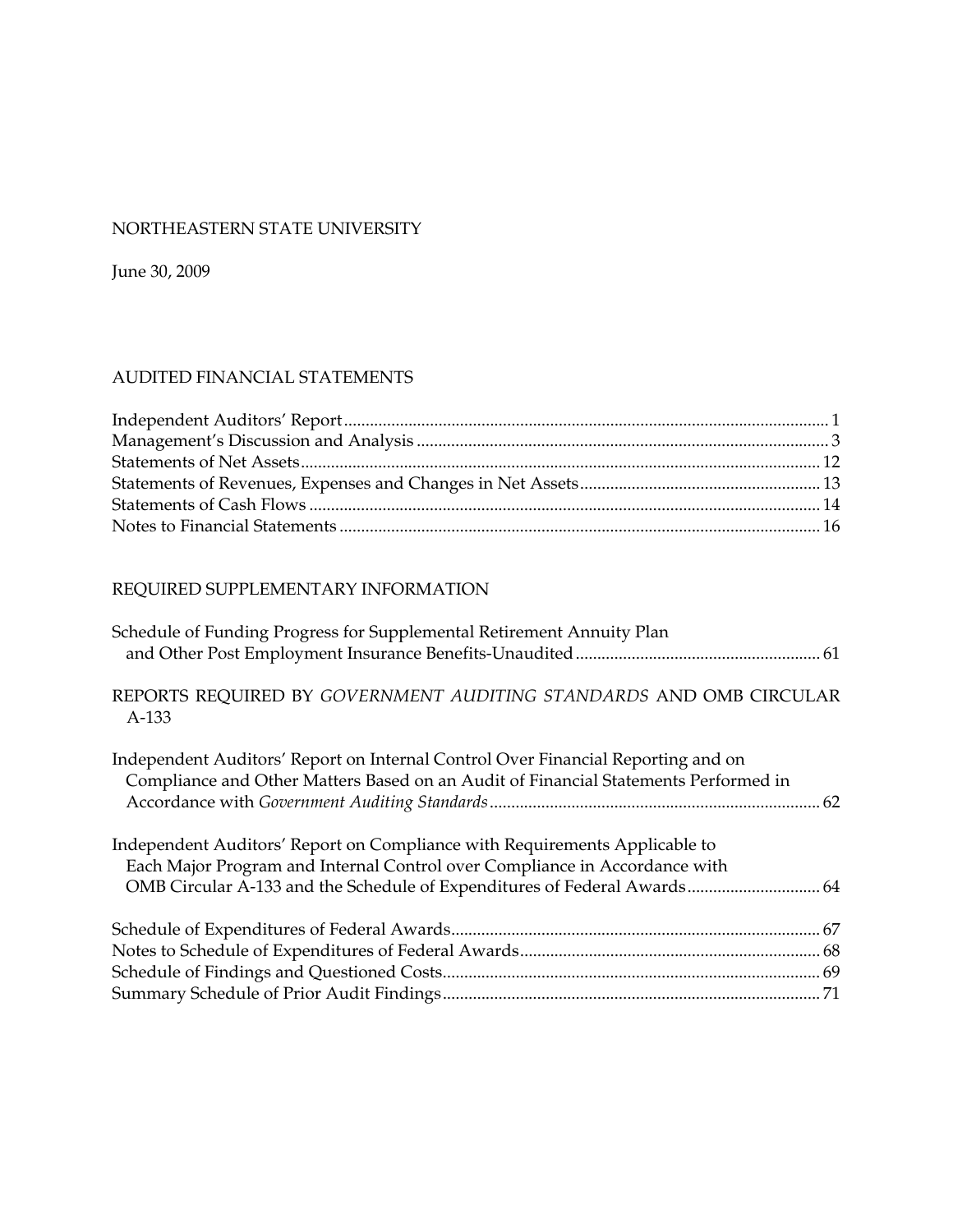

#### Independent Auditors' Report

Board of Regents Regional University System of Oklahoma Northeastern State University Oklahoma City, Oklahoma

We have audited the accompanying statement of net assets of Northeastern State University (the "University"), a component unit of the State of Oklahoma, as of and for the year ended June 30, 2009, and the related statements of revenues, expenses and changes in net assets and cash flows for the year then ended. These financial statements are the responsibility of the University's management. Our responsibility is to express an opinion on these financial statements based on our audit. The financial statements of the University as of and for the year ended June 30, 2008 were audited by other auditors whose report, dated October 27, 2008, expressed an unqualified opinion on those financial statements. We did not audit the financial statements of the University's discretely presented component unit, the Northeastern State University Foundation, Inc. (the "University Foundation"). Those financial statements were audited by another auditor, whose reports thereon have been furnished to us, and in our opinion, insofar as they relate to the amounts included for the Foundation, are based on the report of the other auditor.

Government Auditing Standards, issued by the Comptroller General of the United States. about whether the financial statements are free of material misstatement. The financial  audited in accordance with *Government Auditing Standards*. An audit includes examining, on made by management, as well as evaluating the overall financial statement presentation. We conducted our audit in accordance with auditing standards generally accepted in the United States of America and the standards applicable to financial audits contained in Those standards require that we plan and perform the audit to obtain reasonable assurance statements of the University Foundation were audited by other auditors and were not a test basis, evidence supporting the amounts and disclosures in the financial statements. An audit also includes assessing the accounting principles used and the significant estimates We believe that our audit provides a reasonable basis for our opinion.

In our opinion, based on our audit and the report of the other auditor, the financial statements referred to above present fairly, in all material respects, the respective financial position of Northeastern State University and its discretely presented component unit, Northeastern State University Foundation, Inc. , as of June 30, 2009, and the respective changes in net assets and, where applicable, its cash flows thereof for the year then ended, in conformity with accounting principles generally accepted in the United States of America.



531 Couch Drive, Suite 200 Oklahoma City, OK 73102-2251

TEL 405.239.7961 FAX 405.235.0042 WEB www.coleandreed.com **RSM McGladrey Network** An Independently Owned Member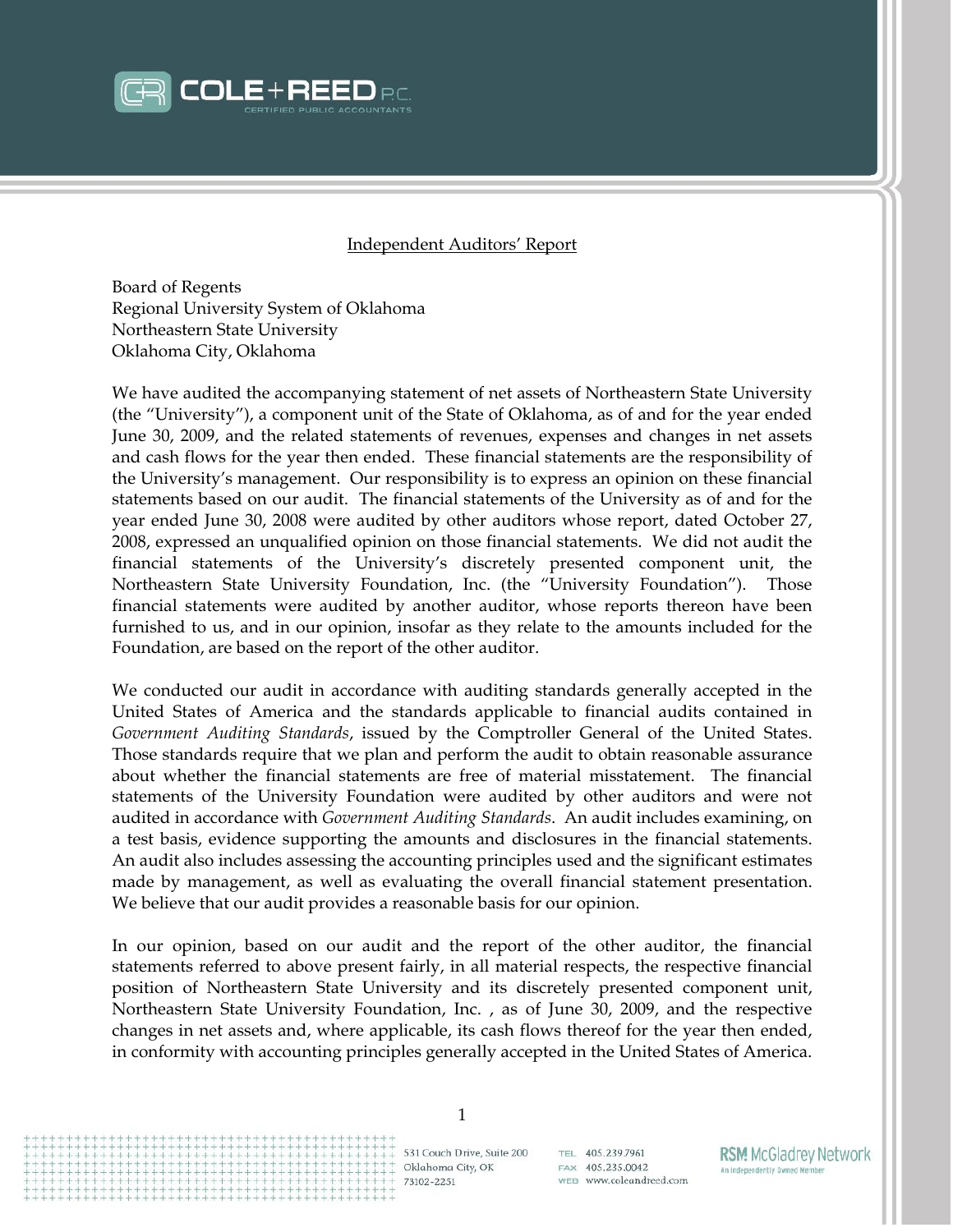In accordance with *Government Auditing Standards*, we have also issued our report dated October 28, 2009 on our consideration of the University's internal control over financial reporting and on our tests of its compliance with certain provisions of laws, regulations, contracts, grant agreements and other matters. The purpose of that report is to describe the scope of our testing of internal control over financial reporting and compliance and the results of that testing, and not to provide an opinion on the internal control over financial reporting or on compliance. That report is an integral part of an audit performed in accordance with *Government Auditing Standards* and is important in assessing the results of our audit.

Management's Discussion and Analysis and the Schedules of Funding Progress for the Supplemental Retirement Annuity Plan and Other Post-Employment Insurance Benefits Plan are not a required part of the basic financial statements but are supplementary information required by accounting principles generally accepted in the United States of America. We have applied certain limited procedures, which consisted principally of inquiries of management regarding the methods of measurement and presentation of the required supplementary information. However, we did not audit the information and express no opinion on it.

 $Cole \in R_{ed}$  P.C.

Oklahoma City, Oklahoma October 28, 2009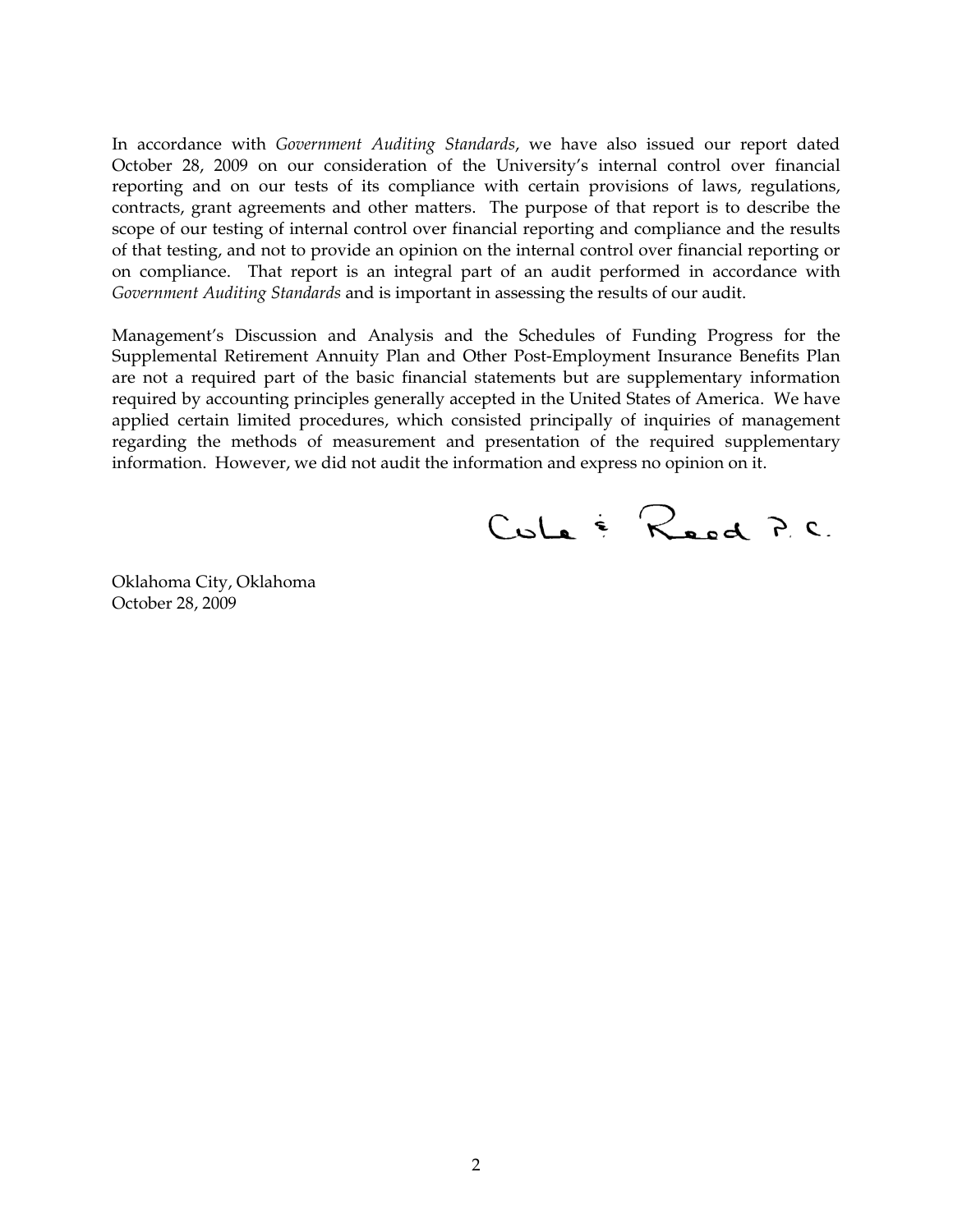#### *Introductory Synopsis*

Change has been the hallmark for fiscal year 2009 across the globe, in the United States, and at Northeastern State University. During this first year of the presidency of Dr. Don Betz, NSU commemorated its Centennial Celebration while charting a course to reinvigorate our campuses in Tahlequah, Broken Arrow and Muskogee with an increased dedication to our fundamental purposes of education, creation of new knowledge, outreach and service.



Northeastern State University fulfilled its educational mission by graduating 1,813 students. In an effort to increase enrollment, and ultimately the number of graduates, NSU has signed articulation agreements through our "Smart Choice" program with Tulsa Community College, Eastern Oklahoma State College, and Connors State College which allow students to make a seamless transition from earning an associate's degree to attaining a four-year degree in the NSU program of their choice. We will expand the SmartChoice program to Northeastern Oklahoma A & M College and Carl Albert State College during the coming year.

Also related to increasing enrollment, resources have been invested in the international studies program to recruit a diverse student population. A communication campaign was launched during the spring semester to address questions raised by prospects about what to expect in college. A branding review is underway to define what makes Northeastern a unique educational choice for new and returning students.

Academically, new programs in Clinical Lab Science and Cherokee Cultural Studies were approved. Connors State College is currently teaching specified courses at NSU-Muskogee with plans to include their entire Muskogee operation in the future. Our international program continues to grow, with three visiting scholars on the Tahlequah campus scheduled so far this year.

In July 2009, the Center for Admissions and Student Enrollment (CASE) building was dedicated. This renovation breathed new life into the 60 year-old Industrial Arts building. The auditorium, ballroom and food service facilities at the Broken Arrow campus were also completed in August 2009. The new Tahlequah campus entry and the Centennial Plaza are almost complete. Structural repairs addressing deferred maintenance issues have been completed for the Education building and are well underway for the Business and Technology building. Similar work for the Fine Arts building is planned for fiscal year 2010.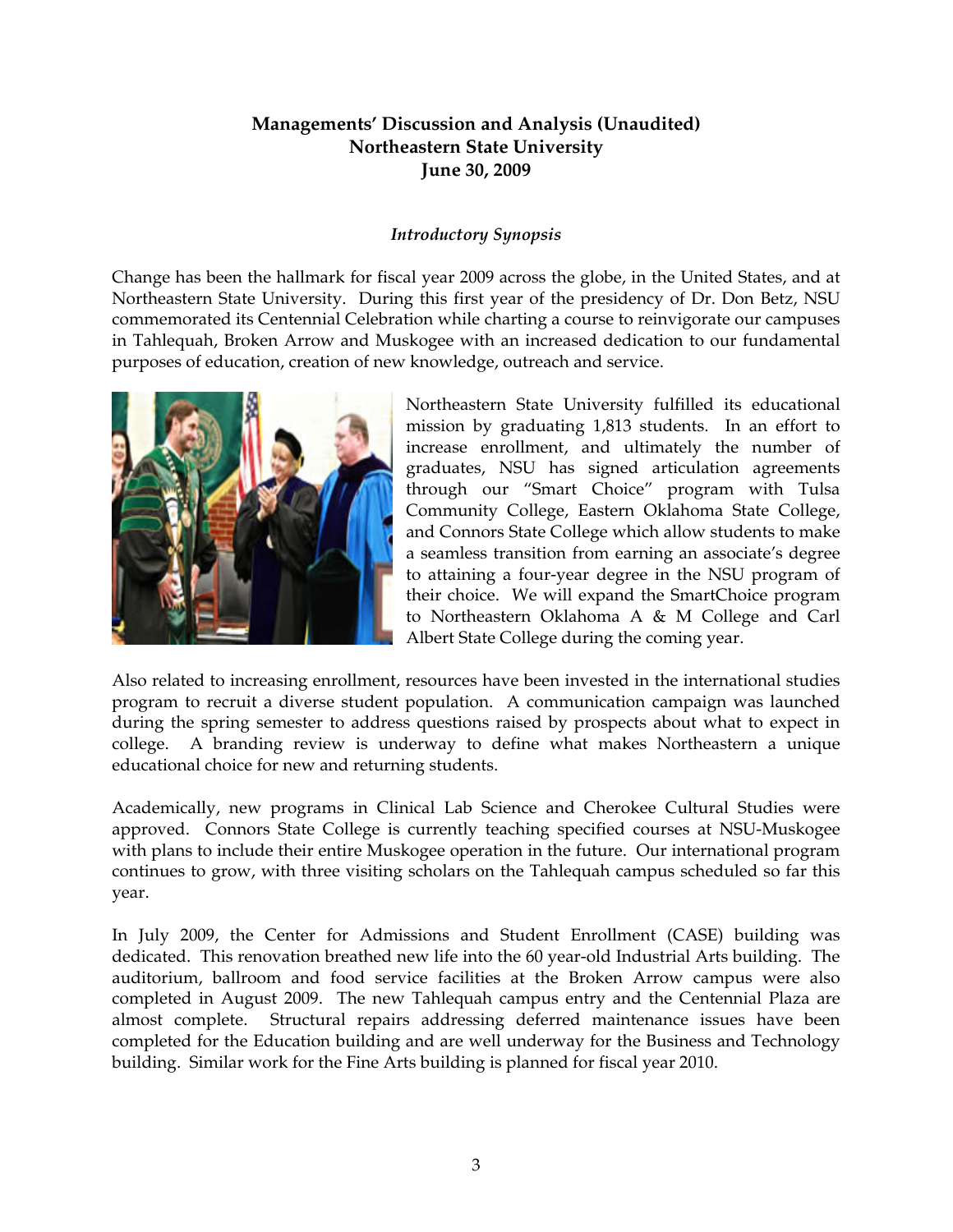#### *Overview of Financial Statements and Financial Analysis*

June 30, 2009, with comparative data from 2008. The financial statements of Northeastern State University are presented for the fiscal year ended These statements include the financial activity of the Cherokee County Educational Facilities Foundation, which is a component unit and the Northeastern State University Educational Foundation, which is a discretely presented component unit of the university. The most recent financial statements of the NSU foundation are included in this presentation under the heading *Component Unit*. Financial analysis data is presented for fiscal years 2005 through 2009.



Management's discussion and analysis is designed to focus on current activities, resulting changes, and current known facts. It should be read in conjunction with the University's financial statements and footnotes.

## *Statement of Net Assets*

The Statement of Net Assets presents current and non-current assets and liabilities, and net assets (assets minus liabilities) as of the end of the fiscal year. The purpose of the Statement of Net Assets is to present a fiscal snapshot of the university.



 nonexpendable and expendable. Northeastern has no nonexpendable or purpose restrictions on the use of the assets. The final category is Net assets are divided into three major categories. The first, Investment in Capital Assets, Net of Debt, provides the institution's equity in property, plant, and equipment. The second category, Restricted Net Assets, typically has two major components: restricted net assets. Expendable restricted net assets are available for expenditure by the university, but must be spent for purposes as determined by donors and/or external entities that have placed time Unrestricted Net Assets. Unrestricted assets are available to the university for any lawful purpose.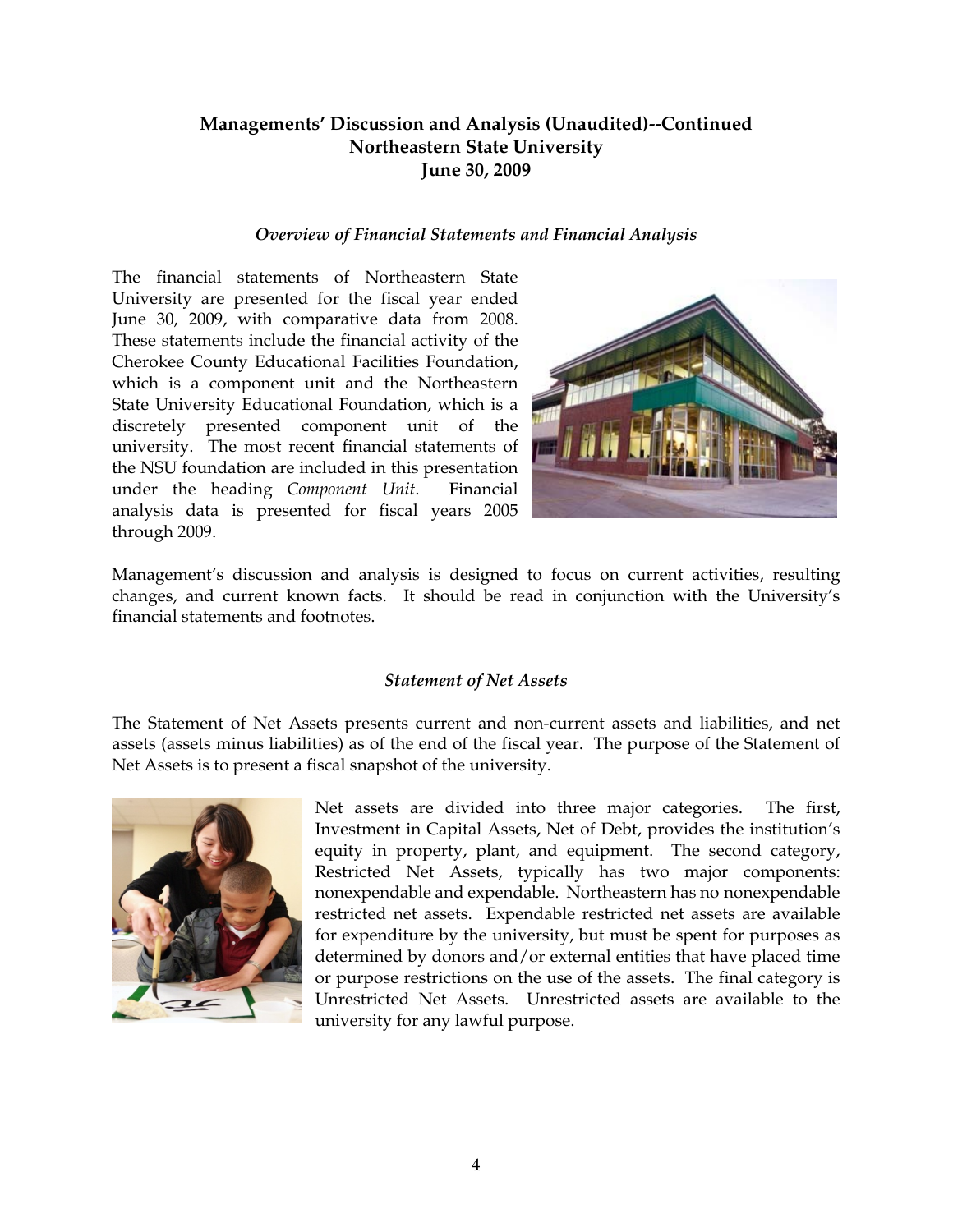#### *Statement of Net Assets--Continued*

#### **Statement of Net Assets**

(Thousands of Dollars)

|                            |               |               |     | June 30, |               |               |
|----------------------------|---------------|---------------|-----|----------|---------------|---------------|
|                            | 2009          | 2008          |     | 2007     | 2006          | 2005          |
| <b>ASSETS</b>              |               |               |     |          |               |               |
| Current assets             | \$<br>43,777  | \$<br>39,849  | \$  | 33,044   | \$<br>33,696  | \$<br>30,232  |
| Capital assets, net        | 148,522       | 143,537       |     | 134,726  | 121,192       | 84,302        |
| Other assets               | 34,413        | 41,699        |     | 51,174   | 52,220        | 36,847        |
| <b>TOTAL ASSETS</b>        | \$<br>226,712 | \$<br>225,085 | \$  | 218,944  | \$<br>207,108 | \$<br>151,381 |
| <b>LIABILITIES</b>         |               |               |     |          |               |               |
| <b>Current liabilities</b> | \$<br>8,555   | \$<br>9,622   | \$  | 8,539    | \$<br>8,470   | \$<br>8,003   |
| Noncurrent liabilities     | 62,658        | 64,414        |     | 66,667   | 69,055        | 47,546        |
| <b>TOTAL LIABILITIES</b>   | \$<br>71,213  | \$<br>74,036  | \$  | 75,206   | \$<br>77,525  | \$<br>55,549  |
| <b>NET ASSETS</b>          |               |               |     |          |               |               |
| Invested in capital        |               |               |     |          |               |               |
| assets, net of debt        | \$<br>102,083 | \$<br>104,997 | \$. | 110,147  | \$<br>82,705  | \$<br>65,821  |
| Restricted, expendable     | 21,353        | 17,795        |     | 11,755   | 34,480        | 12,116        |
| Unrestricted               | 32,063        | 28,257        |     | 21,836   | 12,398        | 17,895        |
| <b>TOTAL NET ASSETS</b>    | \$<br>155,499 | \$<br>151,049 | \$  | 143,738  | \$<br>129,583 | \$<br>95,832  |

Total assets of the university increased \$1.6 million and total liabilities decreased \$2.8 million, resulting in an overall increase in total net assets of \$4.45 million.

The total assets increase of \$1.6 million is a net figure resulting from an increase in current assets of \$3.9 million, an increase in net capital assets of \$5.0 million, and a decrease in other assets of \$7.3 million. The increase in current assets includes an increase in unrestricted cash on hand of \$3.5 million. This increase in reserves was an intentional effort to provide resources to address difficulties created by the economic recession, accomplished through position and salary management and through purchasing controls. The increase in current assets also includes an increase in accounts receivable and a decrease in inventories resulting from contracting our Bookstore to a third party vendor. While the inventory was sold prior to June 30, the cash generated from that sale was still outstanding at that date. The receivable related to the Bookstore inventory is \$1.3 million.

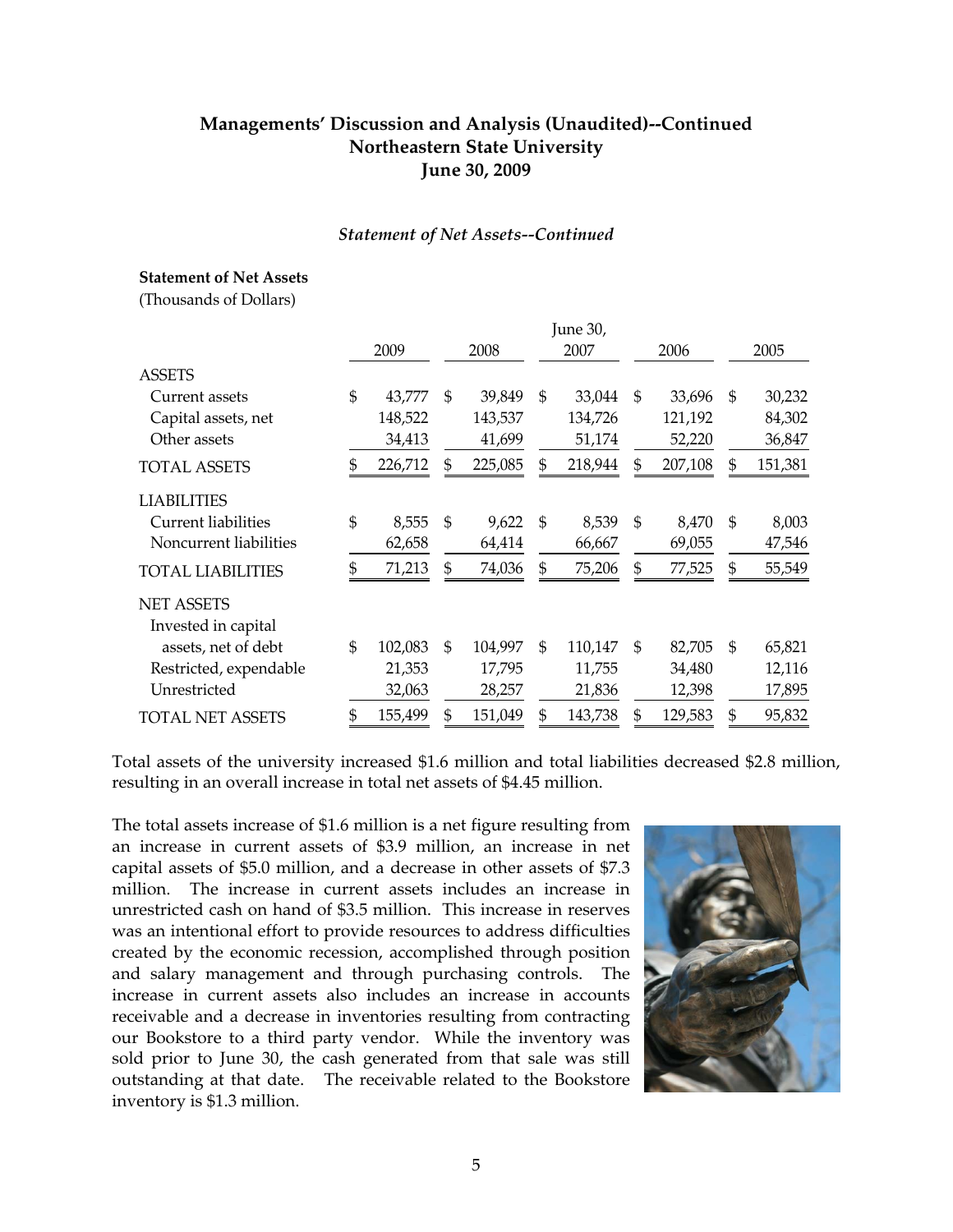#### *Statement of Net Assets--Continued*

Capital assets are reflected net of depreciation. During FY09, additions to capital assets totaled \$13.5 million. Depreciation recognized was \$8.5 million, resulting in a net increase in capital assets of \$5.0 million. Major renovation work was completed on the south Leoser dormitory, the Food Court, the Education Building, and the enrollment management center on the Tahlequah campus. On the Broken Arrow campus, the auditorium and food service facilities were completed. Also during the year, major renovations were started on the Business and Technology building and the Fine Arts building. Other assets decreased \$7.3 million as restricted cash and the Oklahoma Capital Improvement Authority (OCIA) receivable were used for these capital projects.

Total liabilities decreased \$2.8 million. This change reflects payments against bond and lease obligations of \$2.2 million, offset by increases in deferred revenue and accrued compensated absences and decreased accounts payable. There were no additions to long term debt during fiscal year 2009.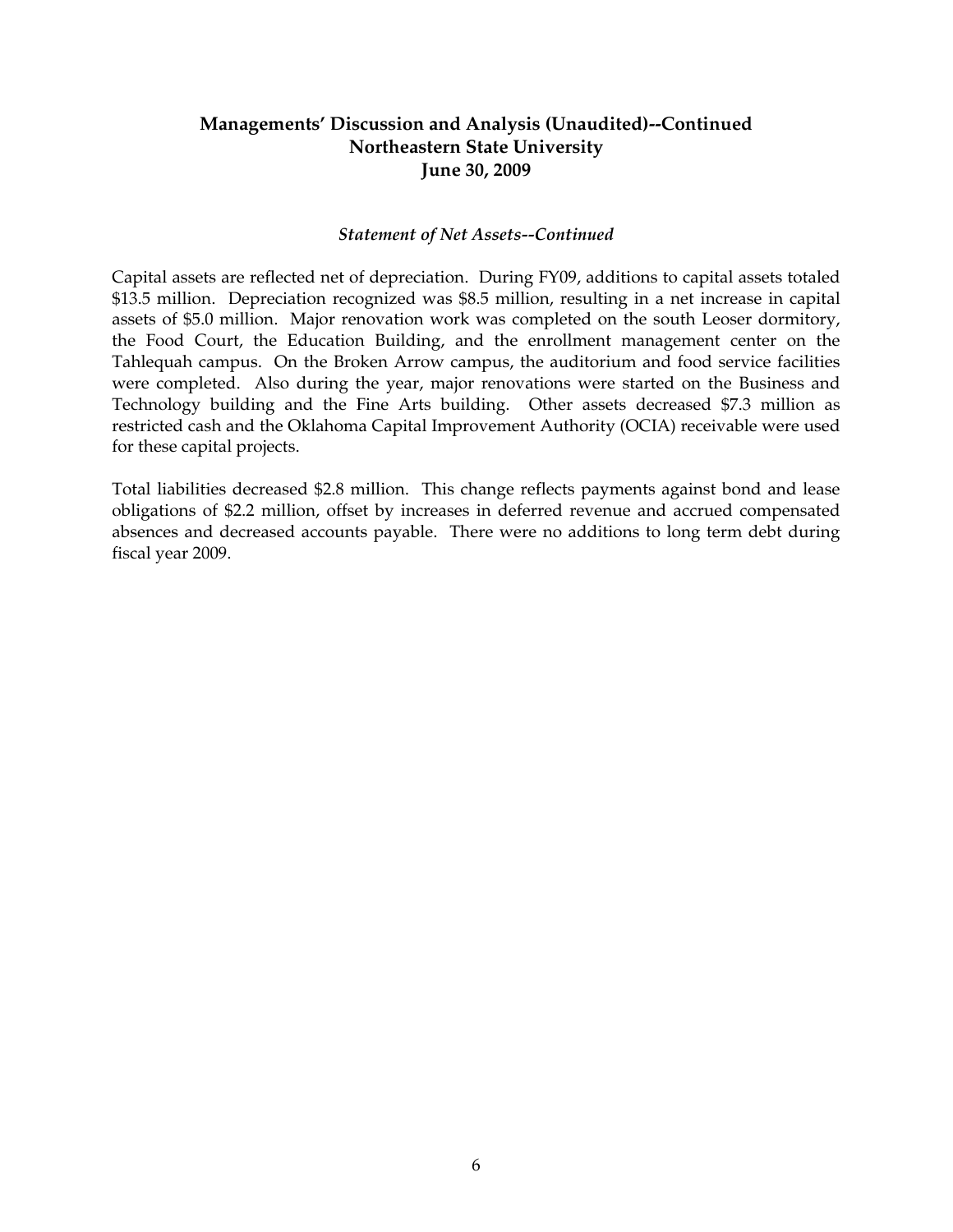#### *Statement of Revenues, Expenses, and Changes in Net Assets*

The Statement of Revenues, Expenses, and Changes in Net Assets is used to display the sources and uses of funds of the university during the fiscal year. This information must be viewed over a period of time to determine if the goals of the institution are being met.

#### **Statement of Revenues, Expenses, and Changes in Net Assets**

(Thousands of Dollars)

|                                          | Fiscal Year Ended June 30 |           |              |           |                |           |    |           |                |           |
|------------------------------------------|---------------------------|-----------|--------------|-----------|----------------|-----------|----|-----------|----------------|-----------|
|                                          |                           | 2009      |              | 2008      |                | 2007      |    | 2006      |                | 2005      |
| OPERATING REVENUES                       | \$                        | 46,299    | $\mathbb{S}$ | 42,872    | $\mathfrak{L}$ | 42,585    | \$ | 40,201    | $\mathfrak{L}$ | 36,576    |
| Employee compensation                    |                           |           |              |           |                |           |    |           |                |           |
| and benefits                             |                           | (60, 611) |              | (58, 920) |                | (55, 811) |    | (52, 409) |                | (49,744)  |
| Depreciation expense                     |                           | (8,524)   |              | (7,325)   |                | (5,653)   |    | (4,887)   |                | (4,778)   |
| Other operating expense                  |                           | (30,700)  |              | (28,956)  |                | (28,954)  |    | (26, 633) |                | (25, 749) |
| OPERATING INCOME (LOSS)                  |                           | (53, 536) |              | (52, 329) |                | (47, 833) |    | (43,728)  |                | (43, 695) |
| Federal, state and local grants          |                           | 12,793    |              | 11,822    |                | 12,066    |    | 12,094    |                | 12,876    |
| State appropriations                     |                           | 39,983    |              | 39,871    |                | 38,029    |    | 34,298    |                | 32,229    |
| On behalf payments, gifts,               |                           |           |              |           |                |           |    |           |                |           |
| investments and interest exp.            |                           | 1,717     |              | 3,902     |                | 4,443     |    | 2,852     |                | 2,496     |
| Capital gifts                            |                           | 497       |              | 909       |                | 4,917     |    | 26,471    |                | 2,469     |
| State appropriations for                 |                           |           |              |           |                |           |    |           |                |           |
| capital purposes                         |                           | 2,996     |              | 3,136     |                | 2,533     |    | 1,764     |                | 1,067     |
| <b>CHANGE IN NET ASSETS</b>              |                           | 4,450     |              | 7,311     |                | 14,155    |    | 33,751    |                | 7,442     |
| Net liabilities of facilities foundation |                           |           |              |           |                |           |    |           |                | (58)      |
| NET ASSETS, BEGINNING OF YEAR            |                           | 151,049   |              | 143,738   |                | 129,583   |    | 95,832    |                | 87,074    |
| NET ASSETS, END OF YEAR                  |                           | 155,499   | S            | 151,049   | \$             | 143,738   |    | 129,583   |                | 94,458    |

One of the important measures of an institution's fiscal stability is how operating revenues compare to operating expenses. While public institutions will normally not have an excess of operating revenues over operating expenses (state appropriations are considered non-operating revenues under generally accepted accounting principles), it is important to understand the relationship of revenues to expenses over time. The chart below illustrates that in each of the last five years, operating expenses for the university have increased more than operating revenues. Since 2005, operating revenue has increased \$9.7 million, while operating expenses have increased \$19.6 million, a difference of \$9.9 million. During this same time, state appropriations for both operating and capital purposes increased \$9.7 million.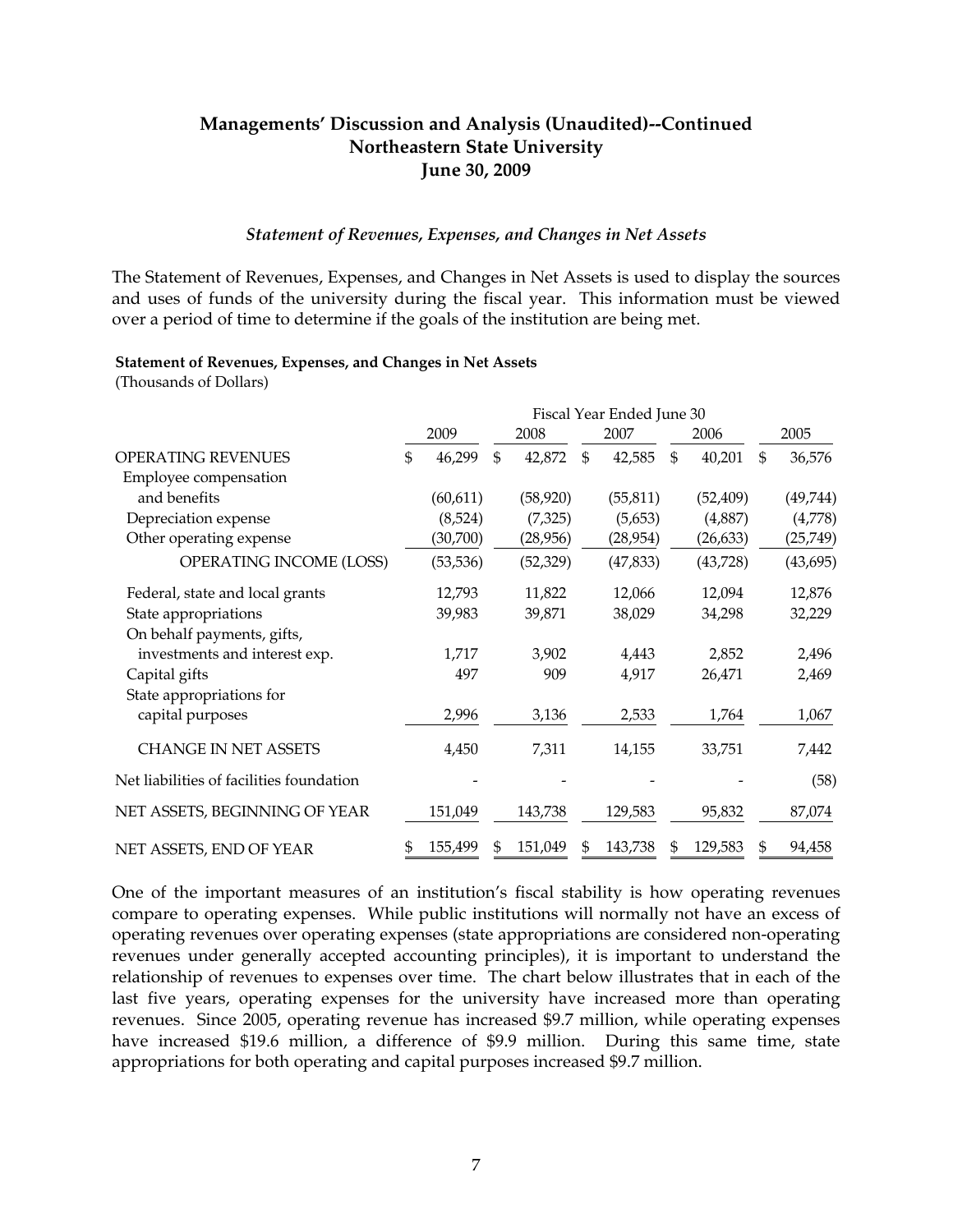*Statement of Revenues, Expenses, and Changes in Net Assets--Continued* 



#### **Operating Revenue vs. Operating Expenses** (Millions of Dollars)

Operating revenue includes tuition and fees, non-student aid related grants and contracts, and revenue generated by auxiliary units. Of the \$9.7 million increase over the last five years, \$6.9 million was generated through tuition and fees and \$1.8 million was from auxiliary units.

Operating expenses include employee compensation, student scholarships, depreciation, and other necessary supplies and service expenses. Of the \$19.6 million five year increase, \$10.9 million is related to employee compensation and benefits, \$3.9 million is related to additional expenditures for supplies and materials, and \$4.1 million is increased depreciation.

For the one year of fiscal 2009, operating expense increased \$4.6 million. During this one year, NSU increased employee compensation \$1.7 million, depreciation \$1.2 million, and other operating expenses \$.8 million.

The following is a comparative graphical representation of the sources of NSU's revenue.

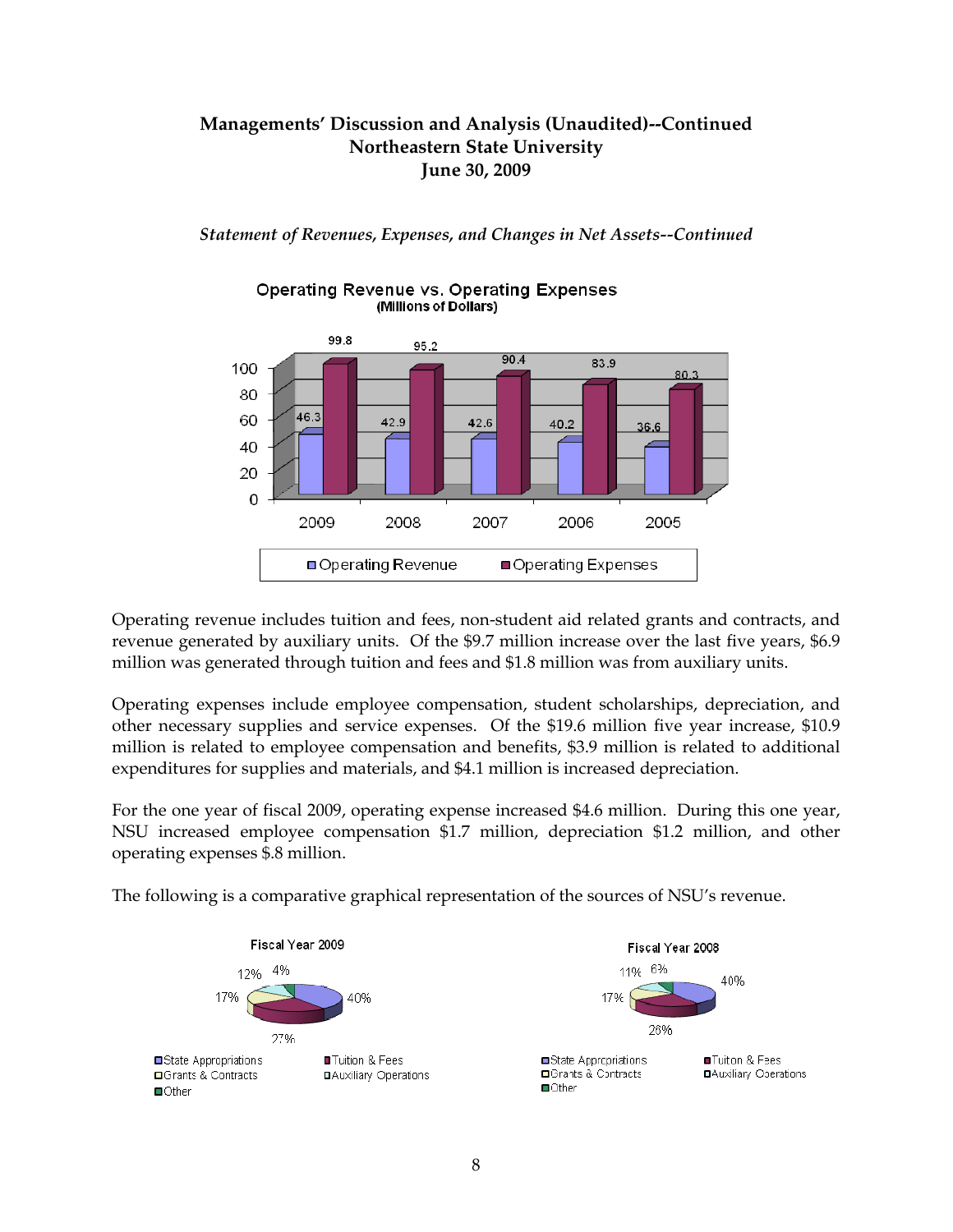#### *Statement of Cash Flows*

The Statement of Cash Flows presents detailed information about cash receipts and disbursements of the university during the year. The statement is divided into five parts. The first shows the net cash used by the operating activities of the university. The second reflects cash flows from non-capital financing activities. The primary source of revenue for non-capital financing activities is from state appropriations. The third section is cash flows from investing activities, which shows the purchase, proceeds, and interest received from investing activities. The fourth section deals with cash flows from capital and related financing activities, which includes the acquisition and construction of capital and related items. The fifth and final section reconciles the net cash used to the operating income reflected on the Statement of Revenues, Expenses, and Changes in Net Assets.

#### **Statement of Cash Flows**

(Thousands of Dollars)

|                                             | Fiscal Year Ended June 30 |               |  |               |   |           |   |               |  |           |
|---------------------------------------------|---------------------------|---------------|--|---------------|---|-----------|---|---------------|--|-----------|
|                                             |                           | 2009          |  | 2008          |   | 2007      |   | 2006          |  | 2005      |
| CASH PROVIDED (USED) BY                     |                           |               |  |               |   |           |   |               |  |           |
| <b>OPERATING ACTIVITIES</b>                 | \$                        | $(43,114)$ \$ |  | $(43,384)$ \$ |   | (40,578)  | S | $(36,127)$ \$ |  | (35, 727) |
| Noncapital financing activities             |                           | 53,311        |  | 52,336        |   | 50,764    |   | 47,005        |  | 45,669    |
| Investing activities                        |                           | 1,195         |  | 1,932         |   | 654       |   | 4,761         |  | 543       |
| Capital and related financing<br>activities |                           | (9,380)       |  | (6, 416)      |   | (11, 166) |   | (13,742)      |  | (2,237)   |
| NET CHANGE IN CASH                          |                           | 2,012         |  | 4,468         |   | (326)     |   | 1,897         |  | 8,248     |
| CASH, BEGINNING OF YEAR                     |                           | 52,071        |  | 47,604        |   | 47,930    |   | 46,033        |  | 37,785    |
| CASH, END OF YEAR                           |                           | 54,083        |  | 52,072        | S | 47,604    |   | 47,930        |  | 46,033    |

The net cash balance increased \$2.0 million over the course of the year. Other operating receipts increased \$4.9 million, which was offset by a decrease in proceeds from capital debt and leases of \$3.1 million, a decrease in capital appropriations and capital grants and gifts received of \$1.0 million, and a decrease in interest income received from investments of \$.9 million. Tuition and fees collections generated an additional \$2.0 million, effectively accounting for the full increase in cash retained for the year.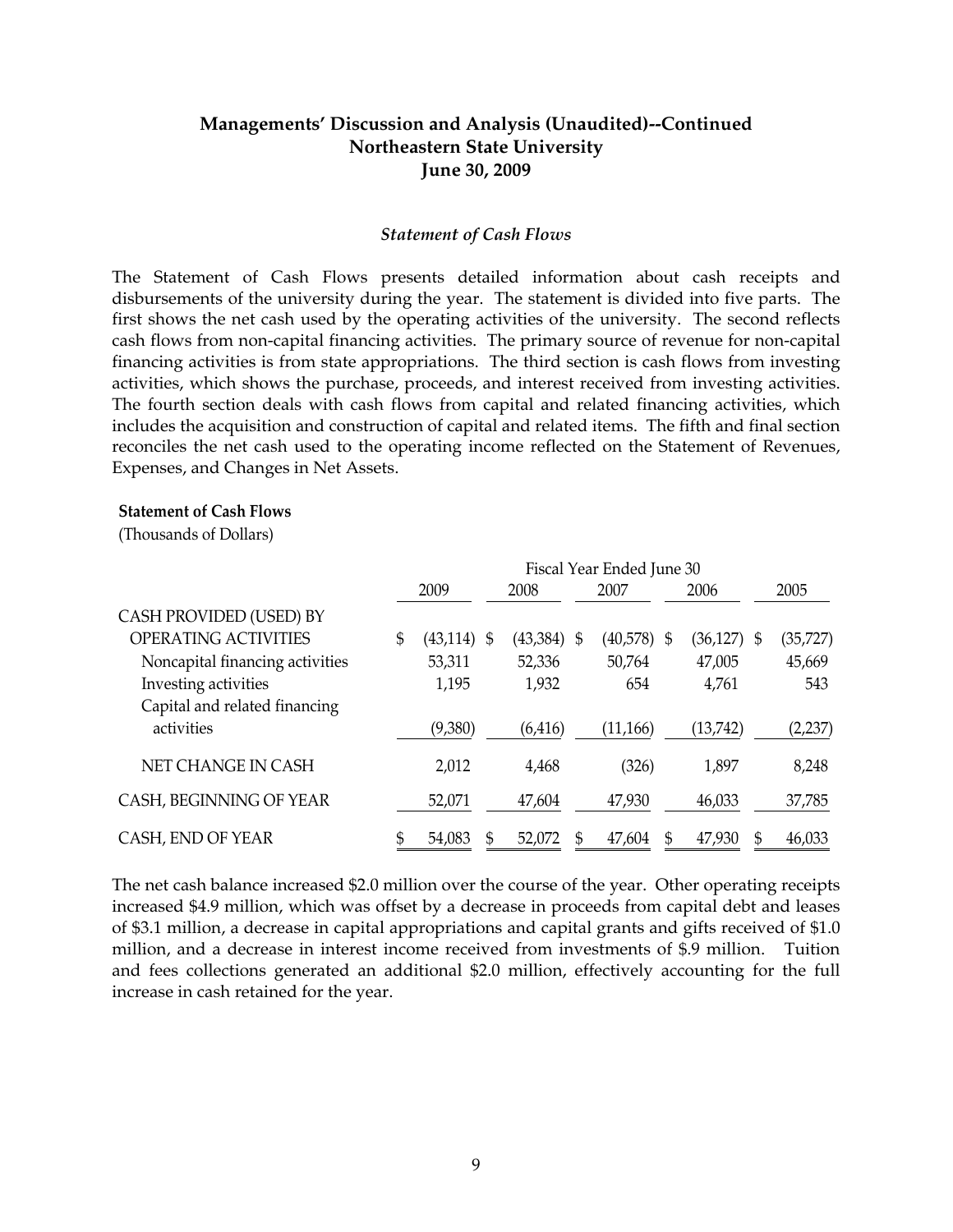#### *Component Units*

Northeastern State University has determined that the Cherokee County Educational Facilities Foundation Incorporated (CCEFFI) and the NSU Student Housing Limited Liability Corporation (LLC) meet the criteria for inclusion in these financial statements. The inclusion of information related to these entities does not mean that Northeastern State University has access to the resources of these entities.

The Northeastern Statue University Educational Foundation meets the criteria for inclusion as a discretely presented component unit of the university. The most recent financial statements of the NSU Educational Foundation are included in this presentation under the heading *Component Unit*.



#### *Economic Outlook*

As a result of the global economic recession during fiscal year 2009, appropriations from the state for 2010 have been held constant only through use of federal economic stimulus funds. Federal stimulus funds are expected to also be available to offset anticipated state funding shortfalls for fiscal year 2011. However, Oklahoma revenue during fiscal year 2010 has not met budgeted levels. As a result, appropriations to the university are being reduced on a monthly basis.

In an effort to provide relief to students during the financial crisis, Northeastern State University joined with all of Oklahoma's public universities and colleges by not requesting an increase in tuition and mandatory fees for fiscal year 2010. The convergence of this steadying of tuition rates, the pressures of the recession on regional employment rates, and investment in a strong marketing campaign has led to an increase in credit hour enrollment for Fall 2009 of 4.6%.

Despite the economic climate, Northeastern State University is soundly committed to learning, leading and serving. Providing access to higher education is of the highest importance. During 2009, NSU signed articulation agreements through our "Smart Choice" program with four twoyear institutions. Northeastern's role as lead institution in the Adult Degree Completion program continues to provide services to non-traditional students who are committed to completion of their degree. We have invested resources to intensify our effort in international studies. We are actively engaging the residents of our service area to select NSU as their institution of choice for a four-year degree.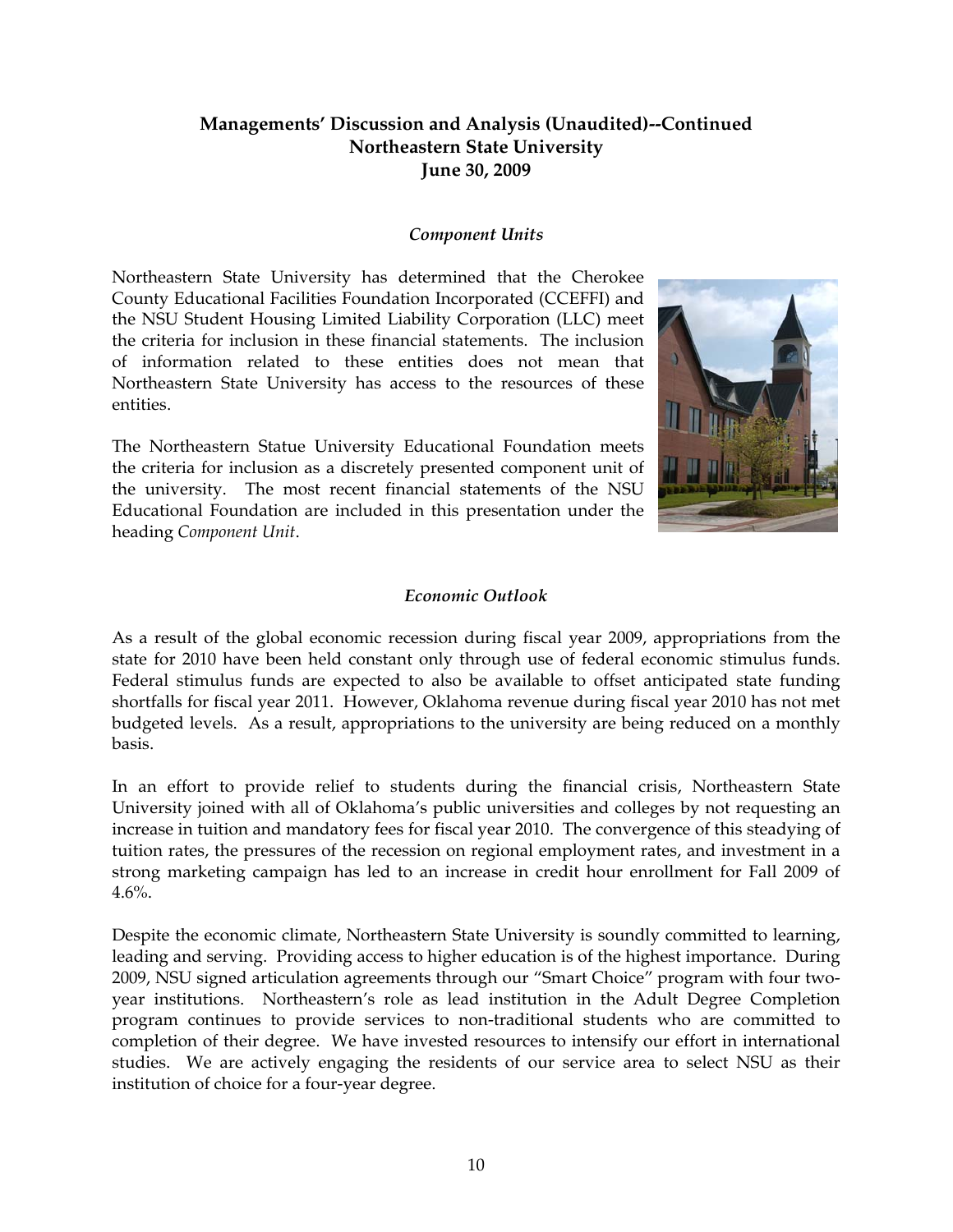## *Economic Outlook--Continued*

Northeastern's financial position is still strong. Conservative financial decisions, cash reserves, increased enrollment, and appropriations from the state stabilized by ARRA funds will address the immediate pressures of the economy through 2010 and 2011. Our university, like others across the United States, is concerned with the loss of ARRA funds in 2012 and the impact on state appropriations at that time.

The leadership and vision of President Betz will continue to steer the institution toward recognizing its potential as a partner, by encouraging the NSU team to internally and externally collaborate to change lives and improve communities and by implementing programs such as "Making Place Matter", the American Association of State Colleges and Universities' stewardship model. NSU is dedicated to meeting the challenge of change by leading.

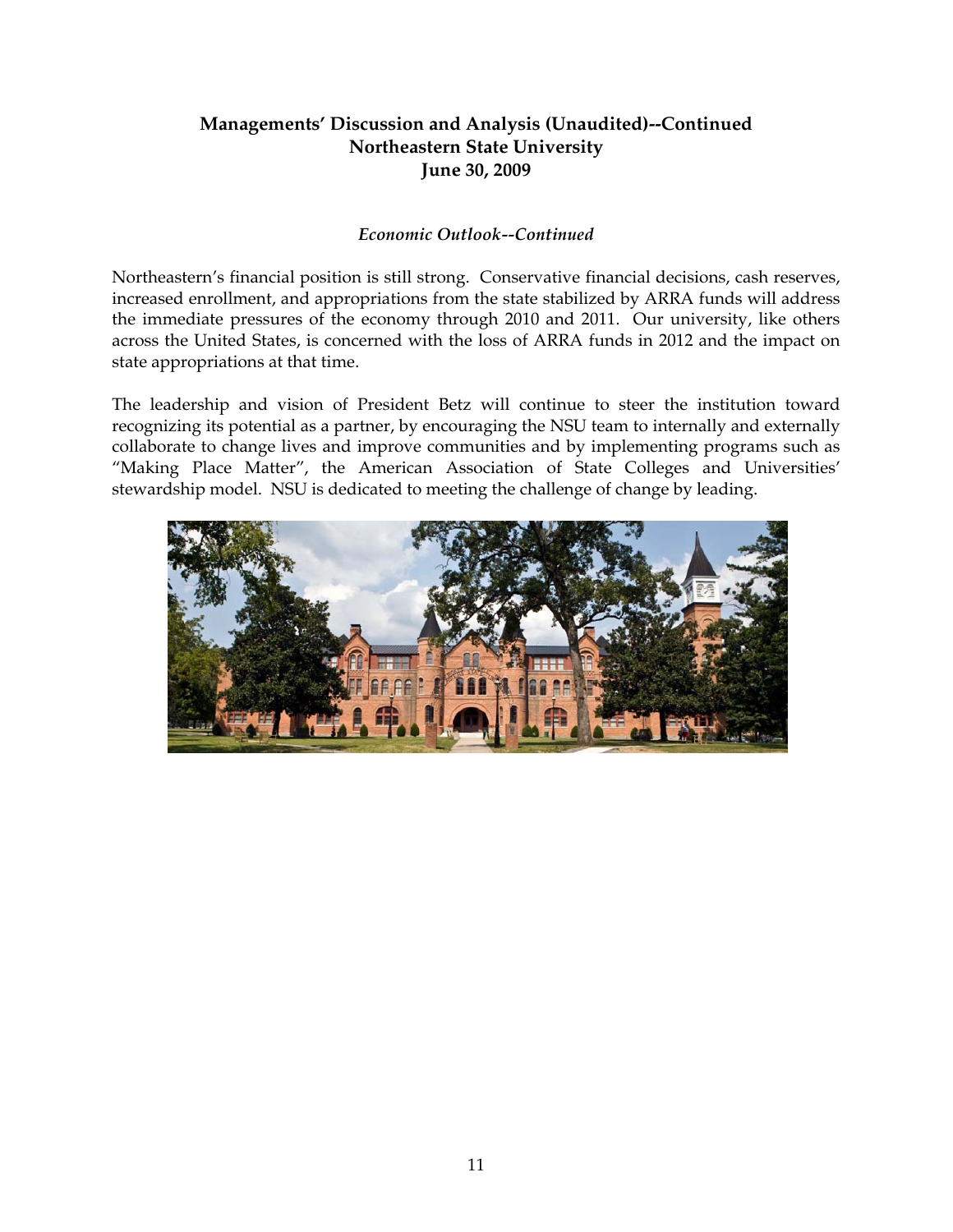#### STATEMENTS OF NET ASSETS

## NORTHEASTERN STATE UNIVERSITY

|                                               | University        |          | Component Unit |                  |          |            |
|-----------------------------------------------|-------------------|----------|----------------|------------------|----------|------------|
|                                               |                   | June 30, |                |                  | June 30, |            |
|                                               | 2009              |          | 2008           | 2009             |          | 2008       |
| <b>ASSETS</b>                                 |                   |          |                |                  |          |            |
| <b>CURRENT ASSETS</b>                         |                   |          |                |                  |          |            |
| Cash and cash equivalents                     | \$<br>30,220,845  | \$       | 26,730,839     | \$<br>534,790    | \$       | 328,714    |
| Restricted cash and cash equivalents          | 4,935,060         |          | 4,705,711      |                  |          |            |
| Investments                                   | 2,066,723         |          | 2,101,185      | 9,486,869        |          | 12,861,092 |
| Accounts receivable, net                      | 4,868,716         |          | 3,340,386      | 666              |          | 2,350      |
| Receivable from state agencies                | 401,665           |          | 335,404        |                  |          |            |
| Interest receivable                           | 590,549           |          | 583,405        | 8,150            |          | 48,922     |
| Inventories and other current assets          | 293,577           |          | 1,411,754      | 48,373           |          | 45,944     |
| Current portion of notes receivable, net      | 400,000           |          | 640,000        |                  |          |            |
| TOTAL CURRENT ASSETS                          | 43,777,135        |          | 39,848,684     | 10,078,848       |          | 13,287,022 |
| NONCURRENT ASSETS                             |                   |          |                |                  |          |            |
| Restricted cash and cash equivalents          | 18,927,384        |          | 20,634,538     |                  |          |            |
| Investments held by others                    | 1,117,180         |          | 1,261,491      |                  |          |            |
| Receivable from state agencies                | 3,374,310         |          | 9,249,840      |                  |          |            |
| Notes receivable, net                         | 6,223,878         |          | 5,792,498      |                  |          |            |
| Prepaid pension asset                         | 2,911,035         |          | 2,937,685      |                  |          |            |
| Other assets                                  | 1,858,583         |          | 1,823,032      |                  |          |            |
| Capital assets, net                           | 148,522,205       |          | 143,537,295    | 121,703          |          | 121,703    |
| TOTAL NONCURRENT ASSETS                       | 182,934,575       |          | 185,236,379    | 121,703          |          | 121,703    |
| TOTAL ASSETS                                  | \$<br>226,711,710 | \$       | 225,085,063    | \$<br>10,200,551 | \$       | 13,408,725 |
|                                               |                   |          |                |                  |          |            |
| <b>LIABILITIES</b>                            |                   |          |                |                  |          |            |
| <b>CURRENT LIABILITIES</b>                    |                   |          |                |                  |          |            |
| Accounts payable                              | \$<br>2,755,001   | \$       | 3,597,967      | \$<br>232,172    | \$       |            |
| Accrued payroll                               | 403,348           |          | 342,464        |                  |          |            |
| Accrued interest                              | 196,810           |          | 203,803        |                  |          |            |
| Deferred revenue                              | 1,891,674         |          | 1,569,991      |                  |          |            |
| Deposits held in custody for others           | 239,016           |          | 265,081        |                  |          |            |
| Current portion of non current liabilities    | 3,068,768         |          | 3,642,634      | 15,772           |          | 15,157     |
| <b>TOTAL CURRENT LIABILITIES</b>              | 8,554,617         |          | 9,621,940      | 247,944          |          | 15,157     |
| NONCURRENT LIABILITIES                        |                   |          |                |                  |          |            |
| Accrued compensated absences                  | 1,284,689         |          | 807,605        |                  |          |            |
| Other liabilities                             |                   |          |                | 36,108           |          | 37,093     |
| Federal loan program contributions refundable | 7,535,000         |          | 7,467,000      |                  |          |            |
| Bonds payable                                 | 24,221,693        |          | 25,161,844     |                  |          |            |
| Lease obligation payable to state agency      | 29,616,631        |          | 30,977,906     |                  |          |            |
| TOTAL NONCURRENT LIABILITIES                  | 62,658,013        |          | 64,414,355     | 36,108           |          | 37,093     |
| <b>TOTAL LIABILITIES</b>                      | 71,212,630        |          | 74,036,295     | 284,052          |          | 52,250     |
| <b>NET ASSETS</b>                             |                   |          |                |                  |          |            |
| Invested in capital assets, net of debt       | 102,082,994       |          | 104,997,143    |                  |          |            |
| Restricted                                    |                   |          |                |                  |          |            |
| Expendable                                    |                   |          |                |                  |          |            |
| Scholarships, instruction and other           | 6,602,848         |          | 6,201,685      | 9,916,499        |          | 13,356,475 |
| Loans                                         | 726,792           |          | 689,351        |                  |          |            |
| Capital projects                              | 9,927,914         |          | 6,525,482      |                  |          |            |
| Debt service                                  | 4,095,905         |          | 4,377,731      |                  |          |            |
| Unrestricted                                  | 32,062,627        |          | 28,257,376     |                  |          |            |
| TOTAL NET ASSETS                              | \$<br>155,499,080 | \$       | 151,048,768    | \$<br>9,916,499  | \$       | 13,356,475 |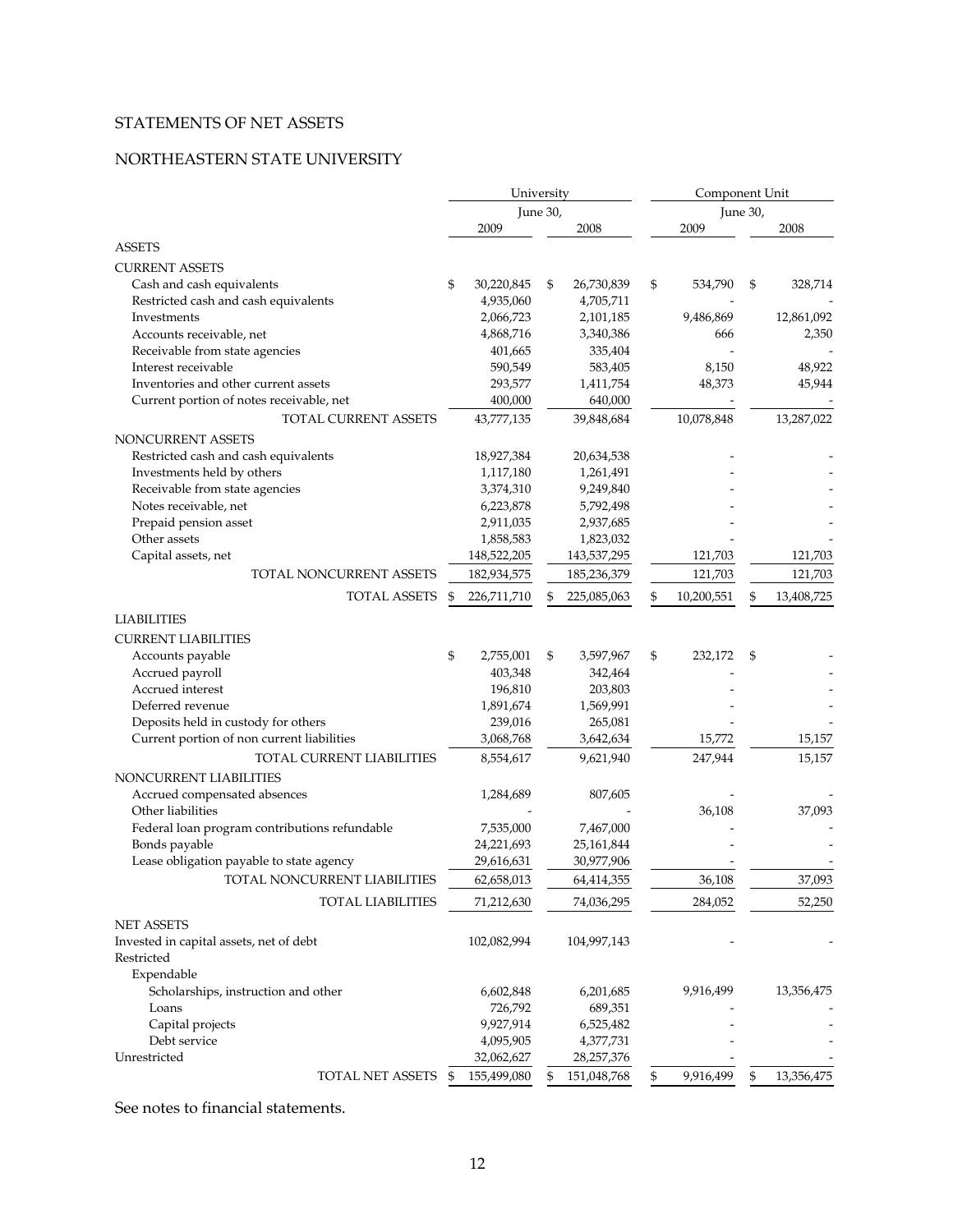#### STATEMENTS OF REVENUES, EXPENSES AND CHANGES IN NET ASSETS

#### NORTHEASTERN STATE UNIVERSITY

| Year Ended June 30,<br>Year Ended June 30,<br>2009<br>2009<br>2008<br>2008<br>Student tuition and fees, net of scholarship discounts and<br>allowances of \$7,722,000 and \$7,275,000 (revenues of<br>\$972,000 in 2009 and \$965,000 in 2008 are pledged as<br>security on University Center Series 1996 revenue bonds,<br>revenues of \$2,031,000 in 2009 and \$2,089,000 in 2008 are<br>pledged as security on Science Building Series 2004 revenue<br>bonds)<br>\$<br>27,630,980<br>\$<br>25,860,016<br>\$<br>\$<br>Federal grants and contracts<br>1,537,299<br>1,911,623<br>State and local grants and contracts<br>2,812,204<br>2,556,079<br>Bookstore operations, net of scholarship discounts and<br>allowances of \$1,027,000 and \$1,030,000.<br>3,922,169<br>3,906,128<br>Housing and food service, net of scholarship discounts<br>and allowances of \$718,000 and \$583,000<br>4,084,438<br>3,919,806<br>Optometry contracts and practice plan<br>3,645,935<br>2,938,999<br>Interest earned on loans to students<br>110,346<br>71,313<br>2,029,437<br>Other operating revenues<br>2,555,477<br>1,708,343<br>(2,374,960)<br>TOTAL OPERATING REVENUES<br>46,298,848<br>42,872,307<br>(2,374,960)<br>2,029,437<br><b>OPERATING EXPENSES</b><br>Compensation<br>60,611,249<br>58,920,200<br>Contractual services<br>4,952,096<br>4,714,908<br>Supplies and materials<br>9,588,930<br>9,224,253<br>Depreciation<br>8,524,363<br>7,325,482<br>Utilities<br>3,392,294<br>3,155,244<br>Communication expense<br>666,841<br>713,577<br>Scholarships and fellowships<br>8,070,292<br>7,942,712<br>782,258<br>866,781<br>Other operating expenses<br>4,028,642<br>157,886<br>3,204,771<br>198,235<br>TOTAL OPERATING EXPENSES<br>99,834,707<br>95,201,147<br>1,065,016<br>940,144<br>1,089,293<br>Operating income (loss)<br>(53, 535, 859)<br>(52, 328, 840)<br>(3,439,976)<br>NONOPERATING REVENUES (EXPENSES)<br>Federal grants<br>12,793,055<br>11,822,208<br>State appropriations<br>39,982,946<br>39,870,929<br>On-behalf contributions for OTRS<br>2,821,697<br>2,758,926<br>Gifts and contributions<br>535,013<br>642,394<br>1,050,628<br>2,052,246<br>Investment income<br>(2,627,282)<br>(1,614,897)<br>Interest expense<br>NET NONOPERATING REVENUES<br>54,493,286<br>55,594,577<br>(3,439,976)<br>1,089,293<br>Income before other revenues, expenses, gains and losses<br>957,427<br>3,265,737<br>Capital grants and gifts<br>909,492<br>496,546<br>State appropriations restricted for capital purposes<br>2,996,339<br>3,135,791<br>1,089,293<br>(3,439,976)<br>Change in net assets<br>4,450,312<br>7,311,020<br>151,048,768<br>13,356,475<br>12,267,182<br>143,737,748<br>NET ASSETS, END OF YEAR<br>155,499,080<br>9,916,499<br>13,356,475<br>151,048,768<br>\$<br>\$ |                               | University | Component Unit |
|--------------------------------------------------------------------------------------------------------------------------------------------------------------------------------------------------------------------------------------------------------------------------------------------------------------------------------------------------------------------------------------------------------------------------------------------------------------------------------------------------------------------------------------------------------------------------------------------------------------------------------------------------------------------------------------------------------------------------------------------------------------------------------------------------------------------------------------------------------------------------------------------------------------------------------------------------------------------------------------------------------------------------------------------------------------------------------------------------------------------------------------------------------------------------------------------------------------------------------------------------------------------------------------------------------------------------------------------------------------------------------------------------------------------------------------------------------------------------------------------------------------------------------------------------------------------------------------------------------------------------------------------------------------------------------------------------------------------------------------------------------------------------------------------------------------------------------------------------------------------------------------------------------------------------------------------------------------------------------------------------------------------------------------------------------------------------------------------------------------------------------------------------------------------------------------------------------------------------------------------------------------------------------------------------------------------------------------------------------------------------------------------------------------------------------------------------------------------------------------------------------------------------------------------------------------------------------------------------------------------------------------------------------------------------------------------------------------------------------------------------------------------------------------------|-------------------------------|------------|----------------|
|                                                                                                                                                                                                                                                                                                                                                                                                                                                                                                                                                                                                                                                                                                                                                                                                                                                                                                                                                                                                                                                                                                                                                                                                                                                                                                                                                                                                                                                                                                                                                                                                                                                                                                                                                                                                                                                                                                                                                                                                                                                                                                                                                                                                                                                                                                                                                                                                                                                                                                                                                                                                                                                                                                                                                                                            |                               |            |                |
|                                                                                                                                                                                                                                                                                                                                                                                                                                                                                                                                                                                                                                                                                                                                                                                                                                                                                                                                                                                                                                                                                                                                                                                                                                                                                                                                                                                                                                                                                                                                                                                                                                                                                                                                                                                                                                                                                                                                                                                                                                                                                                                                                                                                                                                                                                                                                                                                                                                                                                                                                                                                                                                                                                                                                                                            |                               |            |                |
|                                                                                                                                                                                                                                                                                                                                                                                                                                                                                                                                                                                                                                                                                                                                                                                                                                                                                                                                                                                                                                                                                                                                                                                                                                                                                                                                                                                                                                                                                                                                                                                                                                                                                                                                                                                                                                                                                                                                                                                                                                                                                                                                                                                                                                                                                                                                                                                                                                                                                                                                                                                                                                                                                                                                                                                            | <b>OPERATING REVENUES</b>     |            |                |
|                                                                                                                                                                                                                                                                                                                                                                                                                                                                                                                                                                                                                                                                                                                                                                                                                                                                                                                                                                                                                                                                                                                                                                                                                                                                                                                                                                                                                                                                                                                                                                                                                                                                                                                                                                                                                                                                                                                                                                                                                                                                                                                                                                                                                                                                                                                                                                                                                                                                                                                                                                                                                                                                                                                                                                                            |                               |            |                |
|                                                                                                                                                                                                                                                                                                                                                                                                                                                                                                                                                                                                                                                                                                                                                                                                                                                                                                                                                                                                                                                                                                                                                                                                                                                                                                                                                                                                                                                                                                                                                                                                                                                                                                                                                                                                                                                                                                                                                                                                                                                                                                                                                                                                                                                                                                                                                                                                                                                                                                                                                                                                                                                                                                                                                                                            |                               |            |                |
|                                                                                                                                                                                                                                                                                                                                                                                                                                                                                                                                                                                                                                                                                                                                                                                                                                                                                                                                                                                                                                                                                                                                                                                                                                                                                                                                                                                                                                                                                                                                                                                                                                                                                                                                                                                                                                                                                                                                                                                                                                                                                                                                                                                                                                                                                                                                                                                                                                                                                                                                                                                                                                                                                                                                                                                            |                               |            |                |
|                                                                                                                                                                                                                                                                                                                                                                                                                                                                                                                                                                                                                                                                                                                                                                                                                                                                                                                                                                                                                                                                                                                                                                                                                                                                                                                                                                                                                                                                                                                                                                                                                                                                                                                                                                                                                                                                                                                                                                                                                                                                                                                                                                                                                                                                                                                                                                                                                                                                                                                                                                                                                                                                                                                                                                                            |                               |            |                |
|                                                                                                                                                                                                                                                                                                                                                                                                                                                                                                                                                                                                                                                                                                                                                                                                                                                                                                                                                                                                                                                                                                                                                                                                                                                                                                                                                                                                                                                                                                                                                                                                                                                                                                                                                                                                                                                                                                                                                                                                                                                                                                                                                                                                                                                                                                                                                                                                                                                                                                                                                                                                                                                                                                                                                                                            |                               |            |                |
|                                                                                                                                                                                                                                                                                                                                                                                                                                                                                                                                                                                                                                                                                                                                                                                                                                                                                                                                                                                                                                                                                                                                                                                                                                                                                                                                                                                                                                                                                                                                                                                                                                                                                                                                                                                                                                                                                                                                                                                                                                                                                                                                                                                                                                                                                                                                                                                                                                                                                                                                                                                                                                                                                                                                                                                            |                               |            |                |
|                                                                                                                                                                                                                                                                                                                                                                                                                                                                                                                                                                                                                                                                                                                                                                                                                                                                                                                                                                                                                                                                                                                                                                                                                                                                                                                                                                                                                                                                                                                                                                                                                                                                                                                                                                                                                                                                                                                                                                                                                                                                                                                                                                                                                                                                                                                                                                                                                                                                                                                                                                                                                                                                                                                                                                                            |                               |            |                |
|                                                                                                                                                                                                                                                                                                                                                                                                                                                                                                                                                                                                                                                                                                                                                                                                                                                                                                                                                                                                                                                                                                                                                                                                                                                                                                                                                                                                                                                                                                                                                                                                                                                                                                                                                                                                                                                                                                                                                                                                                                                                                                                                                                                                                                                                                                                                                                                                                                                                                                                                                                                                                                                                                                                                                                                            |                               |            |                |
|                                                                                                                                                                                                                                                                                                                                                                                                                                                                                                                                                                                                                                                                                                                                                                                                                                                                                                                                                                                                                                                                                                                                                                                                                                                                                                                                                                                                                                                                                                                                                                                                                                                                                                                                                                                                                                                                                                                                                                                                                                                                                                                                                                                                                                                                                                                                                                                                                                                                                                                                                                                                                                                                                                                                                                                            |                               |            |                |
|                                                                                                                                                                                                                                                                                                                                                                                                                                                                                                                                                                                                                                                                                                                                                                                                                                                                                                                                                                                                                                                                                                                                                                                                                                                                                                                                                                                                                                                                                                                                                                                                                                                                                                                                                                                                                                                                                                                                                                                                                                                                                                                                                                                                                                                                                                                                                                                                                                                                                                                                                                                                                                                                                                                                                                                            |                               |            |                |
|                                                                                                                                                                                                                                                                                                                                                                                                                                                                                                                                                                                                                                                                                                                                                                                                                                                                                                                                                                                                                                                                                                                                                                                                                                                                                                                                                                                                                                                                                                                                                                                                                                                                                                                                                                                                                                                                                                                                                                                                                                                                                                                                                                                                                                                                                                                                                                                                                                                                                                                                                                                                                                                                                                                                                                                            |                               |            |                |
|                                                                                                                                                                                                                                                                                                                                                                                                                                                                                                                                                                                                                                                                                                                                                                                                                                                                                                                                                                                                                                                                                                                                                                                                                                                                                                                                                                                                                                                                                                                                                                                                                                                                                                                                                                                                                                                                                                                                                                                                                                                                                                                                                                                                                                                                                                                                                                                                                                                                                                                                                                                                                                                                                                                                                                                            |                               |            |                |
|                                                                                                                                                                                                                                                                                                                                                                                                                                                                                                                                                                                                                                                                                                                                                                                                                                                                                                                                                                                                                                                                                                                                                                                                                                                                                                                                                                                                                                                                                                                                                                                                                                                                                                                                                                                                                                                                                                                                                                                                                                                                                                                                                                                                                                                                                                                                                                                                                                                                                                                                                                                                                                                                                                                                                                                            |                               |            |                |
|                                                                                                                                                                                                                                                                                                                                                                                                                                                                                                                                                                                                                                                                                                                                                                                                                                                                                                                                                                                                                                                                                                                                                                                                                                                                                                                                                                                                                                                                                                                                                                                                                                                                                                                                                                                                                                                                                                                                                                                                                                                                                                                                                                                                                                                                                                                                                                                                                                                                                                                                                                                                                                                                                                                                                                                            |                               |            |                |
|                                                                                                                                                                                                                                                                                                                                                                                                                                                                                                                                                                                                                                                                                                                                                                                                                                                                                                                                                                                                                                                                                                                                                                                                                                                                                                                                                                                                                                                                                                                                                                                                                                                                                                                                                                                                                                                                                                                                                                                                                                                                                                                                                                                                                                                                                                                                                                                                                                                                                                                                                                                                                                                                                                                                                                                            |                               |            |                |
|                                                                                                                                                                                                                                                                                                                                                                                                                                                                                                                                                                                                                                                                                                                                                                                                                                                                                                                                                                                                                                                                                                                                                                                                                                                                                                                                                                                                                                                                                                                                                                                                                                                                                                                                                                                                                                                                                                                                                                                                                                                                                                                                                                                                                                                                                                                                                                                                                                                                                                                                                                                                                                                                                                                                                                                            |                               |            |                |
|                                                                                                                                                                                                                                                                                                                                                                                                                                                                                                                                                                                                                                                                                                                                                                                                                                                                                                                                                                                                                                                                                                                                                                                                                                                                                                                                                                                                                                                                                                                                                                                                                                                                                                                                                                                                                                                                                                                                                                                                                                                                                                                                                                                                                                                                                                                                                                                                                                                                                                                                                                                                                                                                                                                                                                                            |                               |            |                |
|                                                                                                                                                                                                                                                                                                                                                                                                                                                                                                                                                                                                                                                                                                                                                                                                                                                                                                                                                                                                                                                                                                                                                                                                                                                                                                                                                                                                                                                                                                                                                                                                                                                                                                                                                                                                                                                                                                                                                                                                                                                                                                                                                                                                                                                                                                                                                                                                                                                                                                                                                                                                                                                                                                                                                                                            |                               |            |                |
|                                                                                                                                                                                                                                                                                                                                                                                                                                                                                                                                                                                                                                                                                                                                                                                                                                                                                                                                                                                                                                                                                                                                                                                                                                                                                                                                                                                                                                                                                                                                                                                                                                                                                                                                                                                                                                                                                                                                                                                                                                                                                                                                                                                                                                                                                                                                                                                                                                                                                                                                                                                                                                                                                                                                                                                            |                               |            |                |
|                                                                                                                                                                                                                                                                                                                                                                                                                                                                                                                                                                                                                                                                                                                                                                                                                                                                                                                                                                                                                                                                                                                                                                                                                                                                                                                                                                                                                                                                                                                                                                                                                                                                                                                                                                                                                                                                                                                                                                                                                                                                                                                                                                                                                                                                                                                                                                                                                                                                                                                                                                                                                                                                                                                                                                                            |                               |            |                |
|                                                                                                                                                                                                                                                                                                                                                                                                                                                                                                                                                                                                                                                                                                                                                                                                                                                                                                                                                                                                                                                                                                                                                                                                                                                                                                                                                                                                                                                                                                                                                                                                                                                                                                                                                                                                                                                                                                                                                                                                                                                                                                                                                                                                                                                                                                                                                                                                                                                                                                                                                                                                                                                                                                                                                                                            |                               |            |                |
|                                                                                                                                                                                                                                                                                                                                                                                                                                                                                                                                                                                                                                                                                                                                                                                                                                                                                                                                                                                                                                                                                                                                                                                                                                                                                                                                                                                                                                                                                                                                                                                                                                                                                                                                                                                                                                                                                                                                                                                                                                                                                                                                                                                                                                                                                                                                                                                                                                                                                                                                                                                                                                                                                                                                                                                            |                               |            |                |
|                                                                                                                                                                                                                                                                                                                                                                                                                                                                                                                                                                                                                                                                                                                                                                                                                                                                                                                                                                                                                                                                                                                                                                                                                                                                                                                                                                                                                                                                                                                                                                                                                                                                                                                                                                                                                                                                                                                                                                                                                                                                                                                                                                                                                                                                                                                                                                                                                                                                                                                                                                                                                                                                                                                                                                                            |                               |            |                |
|                                                                                                                                                                                                                                                                                                                                                                                                                                                                                                                                                                                                                                                                                                                                                                                                                                                                                                                                                                                                                                                                                                                                                                                                                                                                                                                                                                                                                                                                                                                                                                                                                                                                                                                                                                                                                                                                                                                                                                                                                                                                                                                                                                                                                                                                                                                                                                                                                                                                                                                                                                                                                                                                                                                                                                                            |                               |            |                |
|                                                                                                                                                                                                                                                                                                                                                                                                                                                                                                                                                                                                                                                                                                                                                                                                                                                                                                                                                                                                                                                                                                                                                                                                                                                                                                                                                                                                                                                                                                                                                                                                                                                                                                                                                                                                                                                                                                                                                                                                                                                                                                                                                                                                                                                                                                                                                                                                                                                                                                                                                                                                                                                                                                                                                                                            |                               |            |                |
|                                                                                                                                                                                                                                                                                                                                                                                                                                                                                                                                                                                                                                                                                                                                                                                                                                                                                                                                                                                                                                                                                                                                                                                                                                                                                                                                                                                                                                                                                                                                                                                                                                                                                                                                                                                                                                                                                                                                                                                                                                                                                                                                                                                                                                                                                                                                                                                                                                                                                                                                                                                                                                                                                                                                                                                            |                               |            |                |
|                                                                                                                                                                                                                                                                                                                                                                                                                                                                                                                                                                                                                                                                                                                                                                                                                                                                                                                                                                                                                                                                                                                                                                                                                                                                                                                                                                                                                                                                                                                                                                                                                                                                                                                                                                                                                                                                                                                                                                                                                                                                                                                                                                                                                                                                                                                                                                                                                                                                                                                                                                                                                                                                                                                                                                                            |                               |            |                |
|                                                                                                                                                                                                                                                                                                                                                                                                                                                                                                                                                                                                                                                                                                                                                                                                                                                                                                                                                                                                                                                                                                                                                                                                                                                                                                                                                                                                                                                                                                                                                                                                                                                                                                                                                                                                                                                                                                                                                                                                                                                                                                                                                                                                                                                                                                                                                                                                                                                                                                                                                                                                                                                                                                                                                                                            |                               |            |                |
|                                                                                                                                                                                                                                                                                                                                                                                                                                                                                                                                                                                                                                                                                                                                                                                                                                                                                                                                                                                                                                                                                                                                                                                                                                                                                                                                                                                                                                                                                                                                                                                                                                                                                                                                                                                                                                                                                                                                                                                                                                                                                                                                                                                                                                                                                                                                                                                                                                                                                                                                                                                                                                                                                                                                                                                            |                               |            |                |
|                                                                                                                                                                                                                                                                                                                                                                                                                                                                                                                                                                                                                                                                                                                                                                                                                                                                                                                                                                                                                                                                                                                                                                                                                                                                                                                                                                                                                                                                                                                                                                                                                                                                                                                                                                                                                                                                                                                                                                                                                                                                                                                                                                                                                                                                                                                                                                                                                                                                                                                                                                                                                                                                                                                                                                                            |                               |            |                |
|                                                                                                                                                                                                                                                                                                                                                                                                                                                                                                                                                                                                                                                                                                                                                                                                                                                                                                                                                                                                                                                                                                                                                                                                                                                                                                                                                                                                                                                                                                                                                                                                                                                                                                                                                                                                                                                                                                                                                                                                                                                                                                                                                                                                                                                                                                                                                                                                                                                                                                                                                                                                                                                                                                                                                                                            |                               |            |                |
|                                                                                                                                                                                                                                                                                                                                                                                                                                                                                                                                                                                                                                                                                                                                                                                                                                                                                                                                                                                                                                                                                                                                                                                                                                                                                                                                                                                                                                                                                                                                                                                                                                                                                                                                                                                                                                                                                                                                                                                                                                                                                                                                                                                                                                                                                                                                                                                                                                                                                                                                                                                                                                                                                                                                                                                            |                               |            |                |
|                                                                                                                                                                                                                                                                                                                                                                                                                                                                                                                                                                                                                                                                                                                                                                                                                                                                                                                                                                                                                                                                                                                                                                                                                                                                                                                                                                                                                                                                                                                                                                                                                                                                                                                                                                                                                                                                                                                                                                                                                                                                                                                                                                                                                                                                                                                                                                                                                                                                                                                                                                                                                                                                                                                                                                                            |                               |            |                |
|                                                                                                                                                                                                                                                                                                                                                                                                                                                                                                                                                                                                                                                                                                                                                                                                                                                                                                                                                                                                                                                                                                                                                                                                                                                                                                                                                                                                                                                                                                                                                                                                                                                                                                                                                                                                                                                                                                                                                                                                                                                                                                                                                                                                                                                                                                                                                                                                                                                                                                                                                                                                                                                                                                                                                                                            |                               |            |                |
|                                                                                                                                                                                                                                                                                                                                                                                                                                                                                                                                                                                                                                                                                                                                                                                                                                                                                                                                                                                                                                                                                                                                                                                                                                                                                                                                                                                                                                                                                                                                                                                                                                                                                                                                                                                                                                                                                                                                                                                                                                                                                                                                                                                                                                                                                                                                                                                                                                                                                                                                                                                                                                                                                                                                                                                            |                               |            |                |
|                                                                                                                                                                                                                                                                                                                                                                                                                                                                                                                                                                                                                                                                                                                                                                                                                                                                                                                                                                                                                                                                                                                                                                                                                                                                                                                                                                                                                                                                                                                                                                                                                                                                                                                                                                                                                                                                                                                                                                                                                                                                                                                                                                                                                                                                                                                                                                                                                                                                                                                                                                                                                                                                                                                                                                                            |                               |            |                |
|                                                                                                                                                                                                                                                                                                                                                                                                                                                                                                                                                                                                                                                                                                                                                                                                                                                                                                                                                                                                                                                                                                                                                                                                                                                                                                                                                                                                                                                                                                                                                                                                                                                                                                                                                                                                                                                                                                                                                                                                                                                                                                                                                                                                                                                                                                                                                                                                                                                                                                                                                                                                                                                                                                                                                                                            |                               |            |                |
|                                                                                                                                                                                                                                                                                                                                                                                                                                                                                                                                                                                                                                                                                                                                                                                                                                                                                                                                                                                                                                                                                                                                                                                                                                                                                                                                                                                                                                                                                                                                                                                                                                                                                                                                                                                                                                                                                                                                                                                                                                                                                                                                                                                                                                                                                                                                                                                                                                                                                                                                                                                                                                                                                                                                                                                            |                               |            |                |
|                                                                                                                                                                                                                                                                                                                                                                                                                                                                                                                                                                                                                                                                                                                                                                                                                                                                                                                                                                                                                                                                                                                                                                                                                                                                                                                                                                                                                                                                                                                                                                                                                                                                                                                                                                                                                                                                                                                                                                                                                                                                                                                                                                                                                                                                                                                                                                                                                                                                                                                                                                                                                                                                                                                                                                                            |                               |            |                |
|                                                                                                                                                                                                                                                                                                                                                                                                                                                                                                                                                                                                                                                                                                                                                                                                                                                                                                                                                                                                                                                                                                                                                                                                                                                                                                                                                                                                                                                                                                                                                                                                                                                                                                                                                                                                                                                                                                                                                                                                                                                                                                                                                                                                                                                                                                                                                                                                                                                                                                                                                                                                                                                                                                                                                                                            |                               |            |                |
|                                                                                                                                                                                                                                                                                                                                                                                                                                                                                                                                                                                                                                                                                                                                                                                                                                                                                                                                                                                                                                                                                                                                                                                                                                                                                                                                                                                                                                                                                                                                                                                                                                                                                                                                                                                                                                                                                                                                                                                                                                                                                                                                                                                                                                                                                                                                                                                                                                                                                                                                                                                                                                                                                                                                                                                            |                               |            |                |
|                                                                                                                                                                                                                                                                                                                                                                                                                                                                                                                                                                                                                                                                                                                                                                                                                                                                                                                                                                                                                                                                                                                                                                                                                                                                                                                                                                                                                                                                                                                                                                                                                                                                                                                                                                                                                                                                                                                                                                                                                                                                                                                                                                                                                                                                                                                                                                                                                                                                                                                                                                                                                                                                                                                                                                                            | NET ASSETS, BEGINNING OF YEAR |            |                |
|                                                                                                                                                                                                                                                                                                                                                                                                                                                                                                                                                                                                                                                                                                                                                                                                                                                                                                                                                                                                                                                                                                                                                                                                                                                                                                                                                                                                                                                                                                                                                                                                                                                                                                                                                                                                                                                                                                                                                                                                                                                                                                                                                                                                                                                                                                                                                                                                                                                                                                                                                                                                                                                                                                                                                                                            |                               |            |                |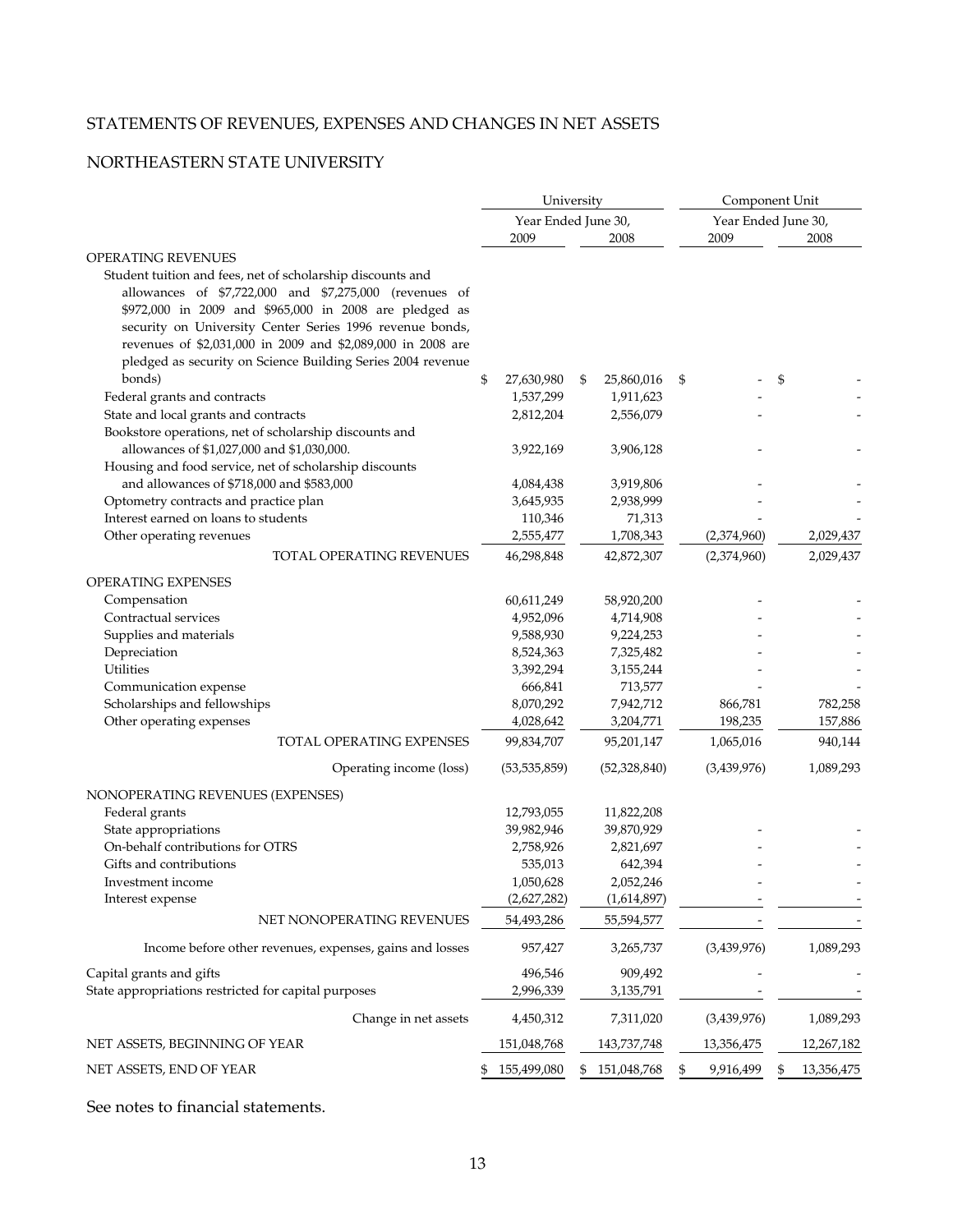# STATEMENTS OF CASH FLOWS

# NORTHEASTERN STATE UNIVERSITY

|                                                 | Year Ended June 30, |                  |
|-------------------------------------------------|---------------------|------------------|
|                                                 | 2009                | 2008             |
| CASH FLOWS FROM OPERATING ACTIVITIES            |                     |                  |
| Tuition and fees                                | \$<br>27,726,026    | \$<br>25,701,174 |
| Grants and contracts                            | 4,549,394           | 7,097,767        |
| Other operating receipts                        | 14,191,086          | 9,318,840        |
| Payments to employees for salaries and benefits | (57, 974, 726)      | (56, 378, 295)   |
| Payments to suppliers                           | (31, 397, 704)      | (28, 598, 377)   |
| Loans made to students                          | (820, 586)          | (1,335,162)      |
| Collection of student loans                     | 612,315             | 809,772          |
| NET CASH USED IN OPERATING ACTIVITIES           | (43, 114, 195)      | (43, 384, 281)   |
| CASH FLOWS FROM NONCAPITAL FINANCING ACTIVITIES |                     |                  |
| State appropriations                            | 39,982,946          | 39,870,929       |
| Nonoperating grants                             | 12,793,055          | 11,822,208       |
| Other student financial assistance received     | 34,194,593          | 32,453,970       |
| Other student financial assistance payments     | (34, 194, 593)      | (32, 453, 970)   |
| Gifts for other than capital purposes           | 535,013             | 642,394          |
| NET CASH PROVIDED BY NONCAPITAL                 |                     |                  |
| <b>FINANCING ACTIVITIES</b>                     | 53,311,014          | 52,335,531       |
| CASH FLOWS FROM INVESTING ACTIVITIES            |                     |                  |
| Proceeds from sales of investments              | 2,726,589           |                  |
| Purchase of investments                         | (2,692,171)         | (133, 388)       |
| Interest income received                        | 1,160,611           | 2,065,471        |
| NET CASH PROVIDED BY INVESTING ACTIVITIES       | 1,195,029           | 1,932,083        |
| CASH FLOWS FROM CAPITAL AND RELATED             |                     |                  |
| <b>FINANCING ACTIVITIES</b>                     |                     |                  |
| Cash paid for capital assets                    | (13,397,077)        | (13,649,939)     |
| Capital appropriations received                 | 1,217,063           | 1,348,532        |
| Capital grants and gifts received               |                     | 909,492          |
| Interest paid on capital debt and leases        | (1,547,250)         | (2,470,061)      |
| Proceeds from capital debt and leases           | 5,875,530           | 9,001,024        |
| Principal payments on capital debt and leases   | (1,527,913)         | (1,554,887)      |
| NET CASH USED IN CAPITAL AND                    |                     |                  |
| RELATED FINANCING ACTIVITIES                    | (9,379,647)         | (6,415,839)      |
| NET INCREASE IN CASH EQUIVALENTS                | 2,012,201           | 4,467,494        |
| CASH AND CASH EQUIVALENTS, BEGINNING OF YEAR    | 52,071,088          | 47,603,594       |
| CASH AND CASH EQUIVALENTS, END OF YEAR          | \$<br>54,083,289    | \$<br>52,071,088 |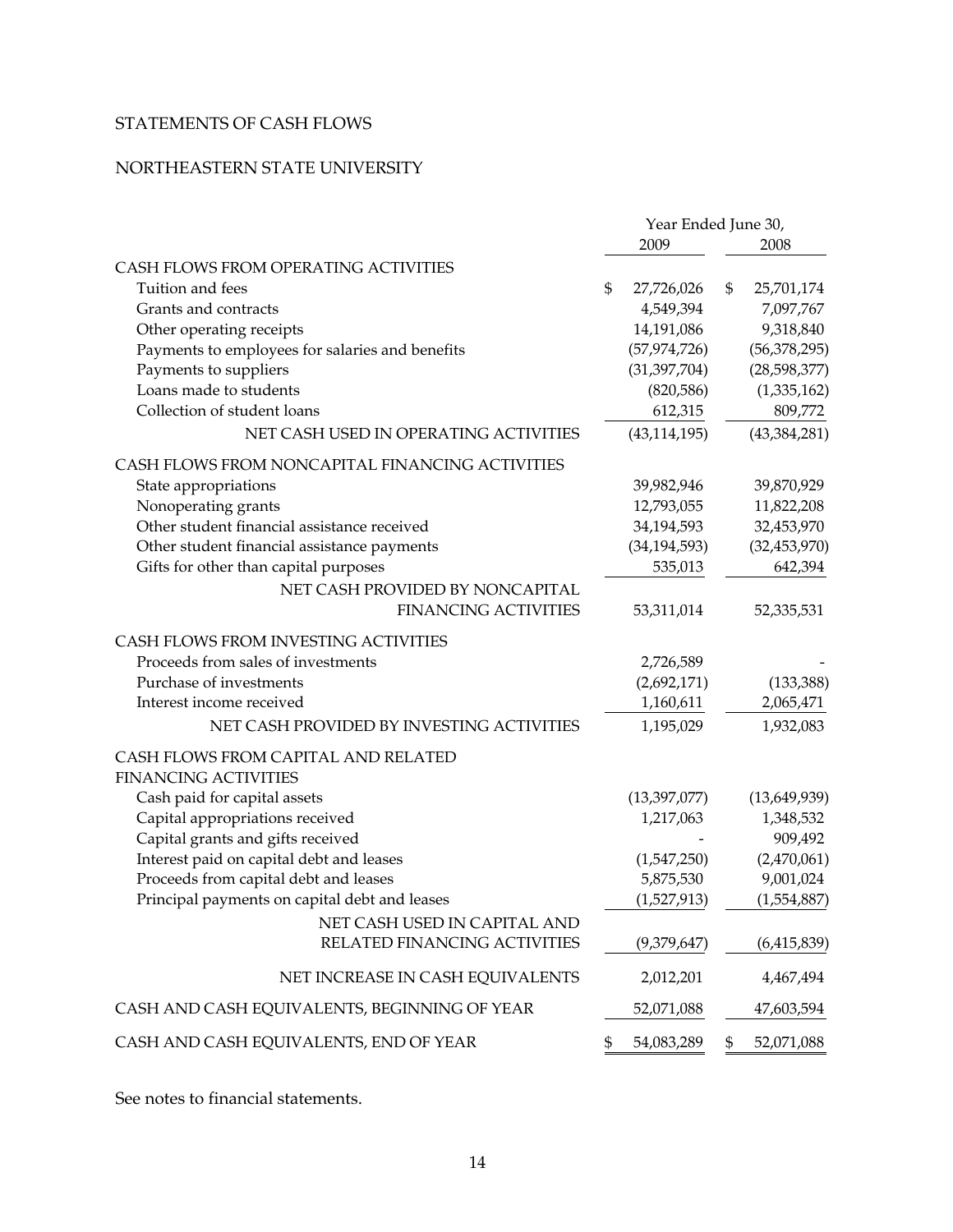# STATEMENTS OF CASH FLOWS--Continued

#### NORTHEASTERN STATE UNIVERSITY

|                                                                                                                                                                         | Year Ended June 30, |                |    |                |  |
|-------------------------------------------------------------------------------------------------------------------------------------------------------------------------|---------------------|----------------|----|----------------|--|
|                                                                                                                                                                         |                     | 2009           |    | 2008           |  |
| RECONCILIATION OF OPERATING LOSS TO                                                                                                                                     |                     |                |    |                |  |
| NET CASH USED IN OPERATING ACTIVITIES                                                                                                                                   |                     |                |    |                |  |
| Operating loss                                                                                                                                                          | \$                  | (53, 535, 859) | \$ | (52, 328, 840) |  |
| Adjustments to reconcile operating loss                                                                                                                                 |                     |                |    |                |  |
| to net cash used by operating activities                                                                                                                                |                     |                |    |                |  |
| Depreciation                                                                                                                                                            |                     | 8,524,363      |    | 7,325,482      |  |
| On-behalf contributions to teachers' retirement system                                                                                                                  |                     | 2,758,926      |    | 2,821,697      |  |
| Changes in assets and liabilities                                                                                                                                       |                     |                |    |                |  |
| Accounts receivable                                                                                                                                                     |                     | (1,528,330)    |    | (722, 688)     |  |
| Inventories                                                                                                                                                             |                     | 1,118,177      |    | (318,629)      |  |
| Loans receivable                                                                                                                                                        |                     | (191,380)      |    | (500, 332)     |  |
| Prepaid pension and other assets                                                                                                                                        |                     | (47, 934)      |    | (353,700)      |  |
| Accounts payable and accrued expenses                                                                                                                                   |                     | (550, 631)     |    | 460,404        |  |
| Accrued payroll                                                                                                                                                         |                     | 60,884         |    | (271,970)      |  |
| Deferred revenue                                                                                                                                                        |                     | 321,683        |    | 11,221         |  |
| Federal loan program contributions refundable                                                                                                                           |                     | 68,000         |    | 144,000        |  |
| Compensated absences                                                                                                                                                    |                     | (112,094)      |    | 349,074        |  |
| NET CASH USED IN OPERATING ACTIVITIES                                                                                                                                   | \$                  | (43, 114, 195) | \$ | (43,384,281)   |  |
| NONCASH INVESTING, NONCAPITAL FINANCING AND<br>CAPITAL AND RELATED FINANCING ACTIVITIES<br>Interest on capital debt paid by State Agency<br>on behalf of the University | \$                  | 1,110,968      | \$ | 1,107,064      |  |
| Principal on capital debt paid by State Agency                                                                                                                          |                     |                |    |                |  |
| on behalf of the University                                                                                                                                             | \$                  | 668,308        | \$ | 680,195        |  |
| Non-cash capital grants and gifts                                                                                                                                       | \$                  | 496,546        | \$ |                |  |
| RECONCILIATION OF CASH AND CASH EQUIVALENTS<br>TO STATEMENTS OF NET ASSETS<br>Current assets                                                                            |                     |                |    |                |  |
| Cash and cash equivalents                                                                                                                                               |                     | 30,220,845     |    | 26,730,839     |  |
| Restricted cash and cash equivalents                                                                                                                                    |                     | 4,935,060      |    | 4,705,711      |  |
| Noncurrent assets                                                                                                                                                       |                     |                |    |                |  |
| Restricted cash and cash equivalents                                                                                                                                    |                     | 18,927,384     |    | 20,634,538     |  |
| TOTAL CASH AND CASH EQUIVALENTS                                                                                                                                         | \$                  | 54,083,289     | \$ | 52,071,088     |  |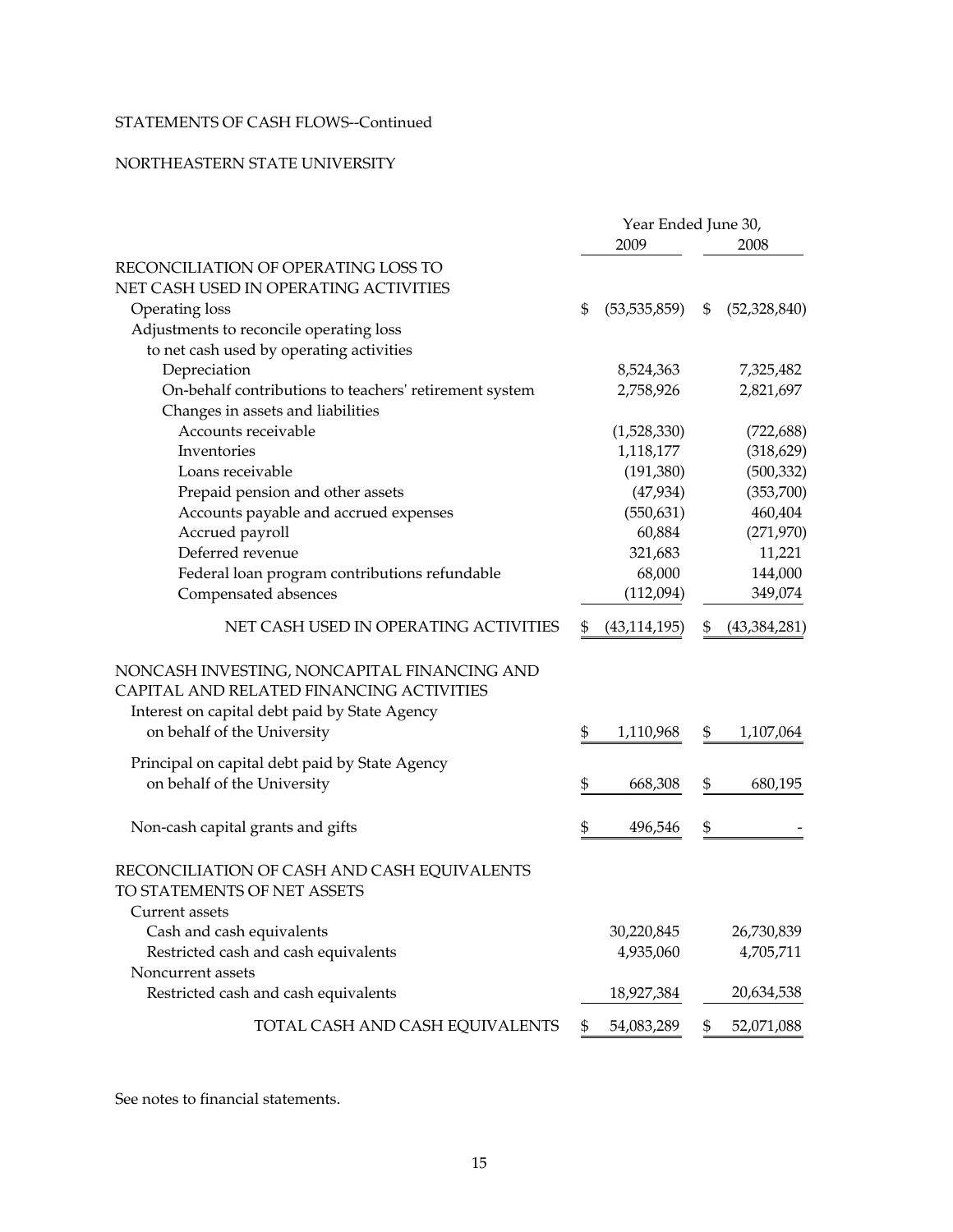#### NOTES TO FINANCIAL STATEMENTS

#### NORTHEASTERN STATE UNIVERSITY

June 30, 2009

#### NOTE A--SUMMARY OF SIGNIFICANT ACCOUNTING POLICIES

Nature of Organization: Northeastern State University (the University) is a regional University operating under the jurisdiction of the Regional University System of Oklahoma and the Oklahoma State Regents for Higher Education.

Facilities Foundation have been prepared and can be obtained by contacting the University. Reporting Entity: The financial reporting entity, as defined by Governmental Accounting Standards Board (GASB) Statement No. 14, *The Financial Reporting Entity* includes the accounts and funds of the University and its component unit, Cherokee County Educational Facilities Foundation, Inc. (the "Facilities Foundation"). The Facilities Foundation is a non-profit organization created for the purpose of providing affordable housing for students of the University. The Facilities Foundation is governed by a Board of Directors comprised primarily of management of the University. Accordingly, the Facilities Foundation has been reported as a blended component unit in the financial statements. Separate financial statements of the The University is a component unit of the State of Oklahoma and is included in the generalpurpose financial statements of the state as part of the Higher Education component unit.

Discretely Presented Component Units: The University was required to implement GASB Statement No. 39 in 2004. Northeastern State University Foundation, Inc. (the "University Foundation") is a component unit of the University under GASB 39 that should be discretely presented with the financial statements of the University. The University Foundation has a fiscal year ending December 31. The University is the beneficiary of the Foundation. The Foundation is a separate legal entity with its own Board of Trustees. The Foundation is administered to provide benefit to the University. The University Foundation uses all contributions, grants and other revenues to aid the University in charitable, benevolent, religious, educational, scientific and literary purposes.

Financial Statement Presentation: The University's financial statements are presented in accordance with the requirements of GASB Statement No. 34, *Basic Financial Statement and Management's Discussion and Analysis – for State and Local Governments*, and GASB Statement No. 35, *Basic Financial Statements and Management's Discussion and Analysis for Public Colleges and Universities*. Under GASB Statements No. 34 and 35, the University is required to present a statement of net assets classified between current and noncurrent assets and liabilities, a statement of revenues, expenses and changes in net assets, with separate presentation for operating and nonoperating revenues and expenses, and a statement of cash flows using the direct method.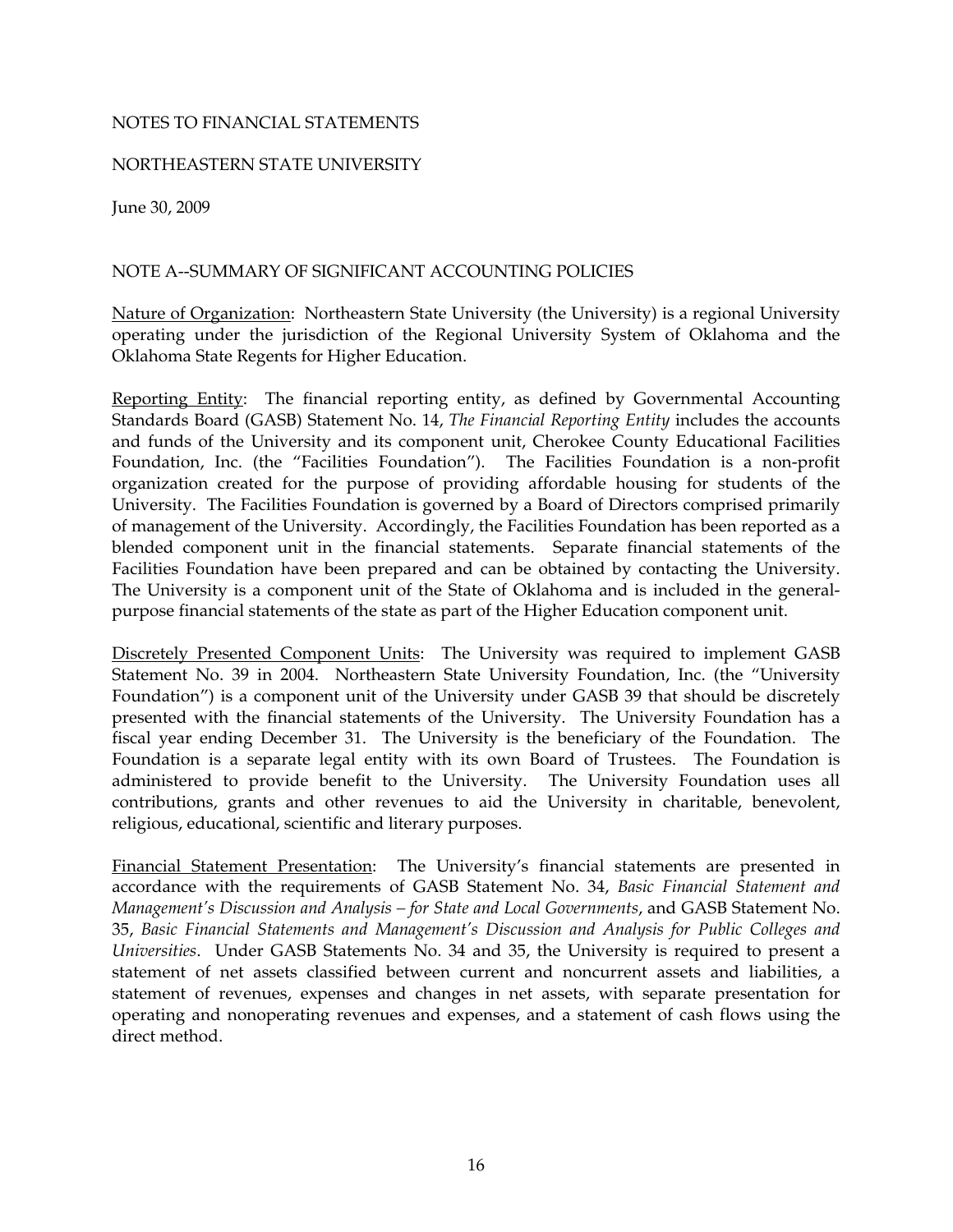## NORTHEASTERN STATE UNIVERSITY

June 30, 2009

## NOTE A--SUMMARY OF SIGNIFICANT ACCOUNTING POLICIES--Continued

Basis of Accounting: For financial reporting purposes, the University is considered a specialpurpose government engaged only in business-type activities. Accordingly, the University's financial statements have been presented using the economic resources measurement focus and the accrual basis of accounting. Under the accrual basis, revenues are recognized when earned, and expenses are recorded when an obligation has been incurred. All significant intra-agency transactions have been eliminated.

The University has the option to apply all Financial Accounting Standards Board (FASB) pronouncements issued after November 30, 1989, unless FASB conflicts with GASB. The University has elected to not apply FASB pronouncements issued after the applicable date.

Changes in Accounting Principles: During the year ended June 30, 2008, the University adopted the provisions of Governmental Accounting Standards Board (GASB) Statement No. 45, *Accounting and Financial Reporting By Employers for Postemployment Benefits Other than Pensions*. Statement No. 45 establishes standards for the measurement, recognition and display of Other Postemployment Benefits (OPEB) expenses and related liabilities (assets), note disclosures and, if applicable, required supplementary information (RSI) in the financial statements of the University.

Cash Equivalents: For purposes of the statements of cash flows, the University considers all highly liquid investments with an original maturity of three months or less to be cash equivalents. Funds invested through the State Treasurer's Cash Management Program are considered cash equivalents.

Investments: The University accounts for its investments at fair value in accordance with GASB Statement No. 31, *Accounting and Financial Reporting for Certain Investments and for External Investment Pools*. Changes in unrealized gain (loss) on the carrying value of investments are reported as a component of investment income in the statements of revenues, expenses and changes in net assets.

Restricted Cash and Investments: Cash and investments that are externally restricted to make debt service payments, maintain sinking or reserve funds, or to purchase capital or other noncurrent assets, are classified as restricted assets in the statements of net assets.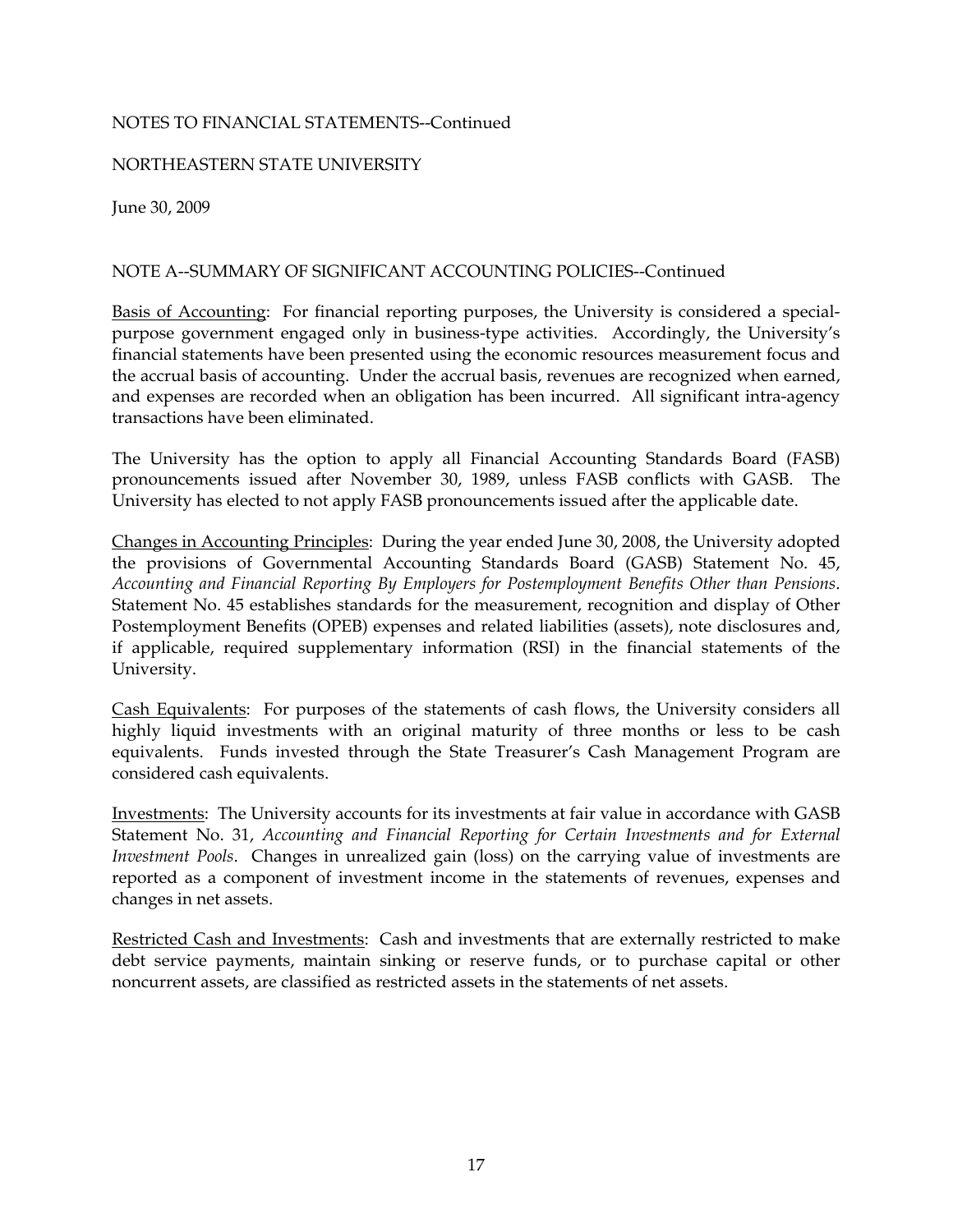## NORTHEASTERN STATE UNIVERSITY

June 30, 2009

#### NOTE A--SUMMARY OF SIGNIFICANT ACCOUNTING POLICIES--Continued

Accounts Receivable: Accounts receivable consists of tuition and fee charges to students and auxiliary enterprise services provided to students, faculty and staff, the majority of each residing in the State of Oklahoma. Accounts receivable also include amounts due from the federal government, state and local governments, or private sources, in connection with reimbursement of allowable expenditures made pursuant to the University's grants and contracts. Accounts receivable are recorded net of estimated uncollectible amounts.

Inventories: Inventories are carried at the lower of cost or market on the first-in, first-out (FIFO) basis.

 at the date of donation in the case of gifts. For equipment, the University's capitalization policy Capital Assets: Capital assets are recorded at cost at the date of acquisition, or fair market value includes all items with a unit cost of \$2,500 or more, and an estimated useful life of greater than one year. Renovations to buildings, infrastructure, and land improvements that significantly increase the value or extend the useful life of the structure are capitalized. Routine repairs and maintenance are charged to operating expense in the year in which the expense was incurred.

Depreciation is computed using the straight-line method over the estimated useful lives of the assets, generally 40 to 60 years for buildings, 20 to 30 years for infrastructure and land improvements, and 5 to 10 years for library materials and equipment. Depreciation expense includes amortization of assets held under capital lease obligations.

Deferred Revenue: Deferred revenues include amounts received for tuition and fees and certain auxiliary activities prior to the end of the fiscal year but related to the subsequent accounting period. Deferred revenues also include amounts received from grant and contract sponsors that have not yet been earned.

Compensated Absences: Employee vacation pay is accrued at year-end for financial statement purposes. The liability and expense incurred are recorded at year-end as accrued vacation payable in the statements of net assets, and as a component of compensation and benefit expense in the statements of revenues, expenses and changes in net assets.

Noncurrent liabilities: Noncurrent liabilities include (1) principal amounts of revenue bonds payable, notes payable, and capital lease obligations with contractual maturities greater than one year, (2) estimated amounts for accrued compensated absences and other liabilities that will not be paid within the next fiscal year, and (3) other liabilities including the federal portion of the Perkins Loan Program, that will not be paid within the next fiscal year.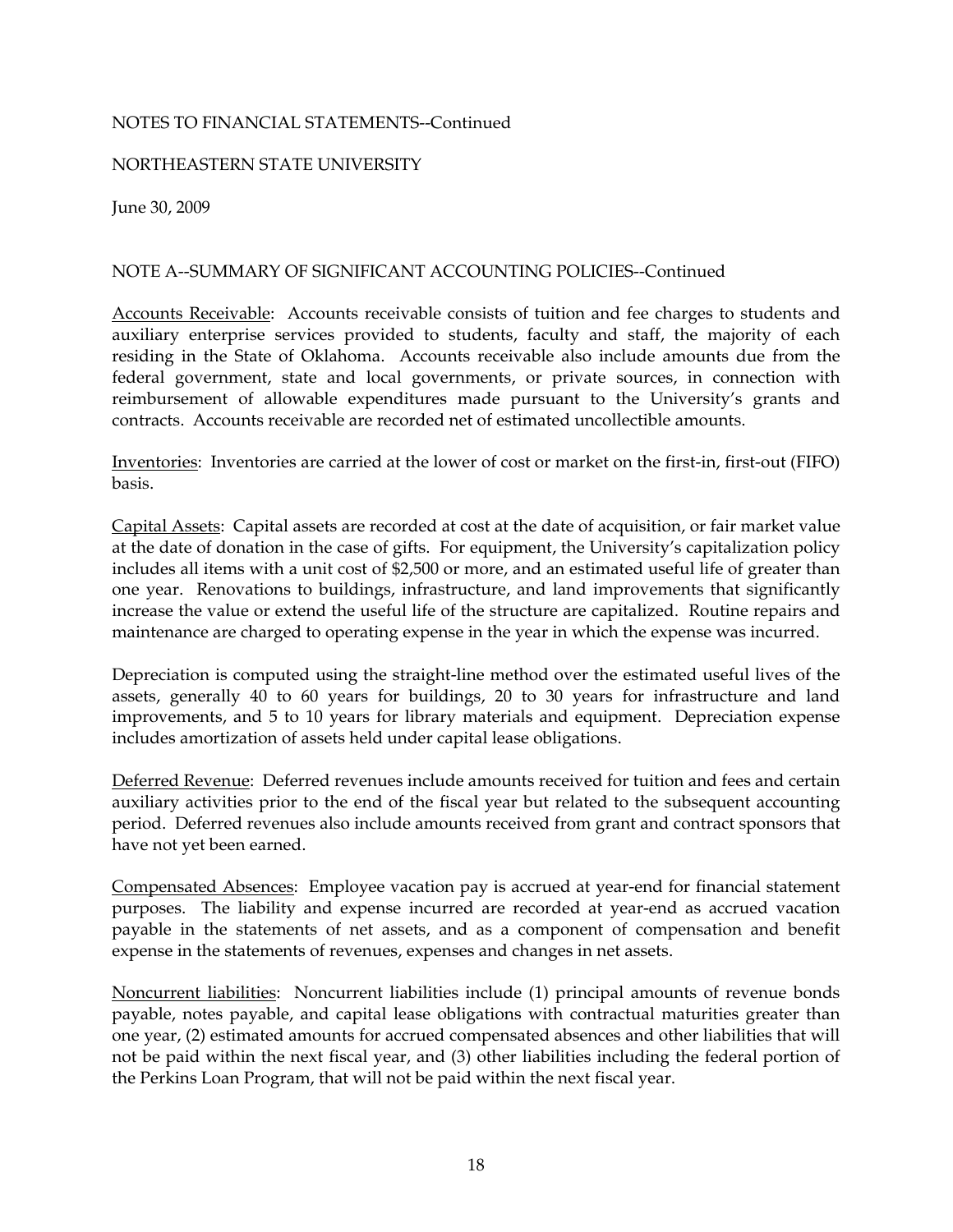## NORTHEASTERN STATE UNIVERSITY

June 30, 2009

## NOTE A--SUMMARY OF SIGNIFICANT ACCOUNTING POLICIES--Continued

Net Assets: The University's net assets are classified as follows:

Invested in capital assets, net of related debt: This represents the University's total investment in capital assets, net of outstanding debt obligations related to those capital assets. To the extent debt has been incurred but not yet expended for capital assets, such amounts are not included as a component of invested in capital assets, net of related debt.

Restricted net assets – expendable: Restricted expendable net assets include resources in which the University is legally or contractually obligated to spend resources in accordance with restrictions imposed by external third parties.

Unrestricted net assets: Unrestricted net assets represent resources derived from student tuition and fees, state appropriations, and sales and services of educational departments and auxiliary enterprises. These resources are used for transactions relating to the educational and general operations of the University, and may be used at the discretion of the governing board to meet current expenses for any purpose. These resources also include auxiliary enterprises, which are substantially self-supporting activities that provide services for students, faculty and staff.

When an expense is incurred that can be paid using either restricted or unrestricted resources, the University's policy is to first apply the expense towards restricted resources, and then toward unrestricted resources.

 from all federal income taxes under Section 115(1) of the Internal Revenue Code, as amended. Income Taxes: The University, as a political subdivision of the State of Oklahoma, is exempt However, the University may be subject to income taxes on unrelated business income under the Internal Revenue Code Section 511(a)(2)(B).

Use of Estimates: The preparation of financial statements in conformity with generally accepted accounting principles requires management to make estimates and assumptions that affect the reported amounts of assets and liabilities and disclosure of contingent assets and liabilities at the date of the financial statements and the reported amounts of revenues and expenses during the reporting period. Actual results could differ from those estimates.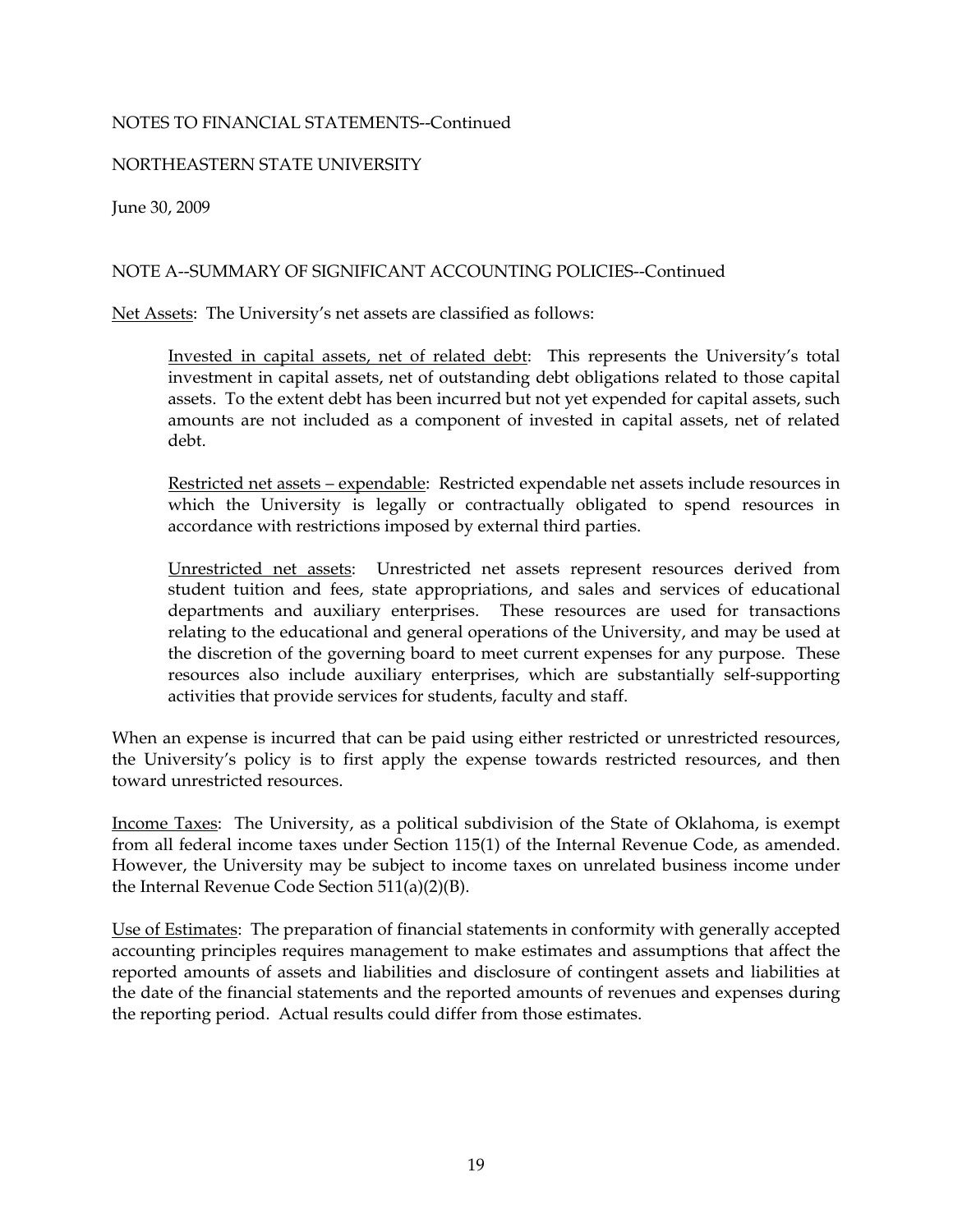## NORTHEASTERN STATE UNIVERSITY

June 30, 2009

## NOTE A--SUMMARY OF SIGNIFICANT ACCOUNTING POLICIES--Continued

Classification of Revenues: The University has classified its revenues as either operating or nonoperating revenues according to the following criteria:

Operating revenues: Operating revenues include activities that have the characteristics of exchange transactions, such as (1) student tuition and fees, net of scholarship discounts and allowances, (2) sales and services of auxiliary enterprises, net of scholarship discounts and allowances, (3) certain grants and contracts, and (4) interest on institutional student loans.

Nonoperating revenues: Nonoperating revenues include activities that have the characteristics of nonexchange transactions, such as gifts and contributions, and other revenue sources that are defined as nonoperating revenues by GASB No. 9 *Reporting Cash Flows of Proprietary Fund Accounting*, and GASB No. 34, such as state appropriations, certain governmental and other pass-through grants, and investment income.

Scholarship Discounts and Allowances: Student tuition and fee revenues, and certain other revenues from students, are reported net of scholarship discounts and allowances in the statements of revenues, expenses, and changes in net assets. Scholarship discounts and allowances are the difference between the stated charge for goods and services provided by the University and the amount that is paid by students and/or third parties making payments on the students' behalf. Certain governmental grants, such as Pell grants, and other federal, state or nongovernmental programs, are recorded as either operating or nonoperating revenues in the University's financial statements. To the extent that revenues from such programs are used to satisfy tuition and fees and other student charges, the University has recorded a scholarship discount and allowance.

 reclassified from operating revenues to nonoperating revenue based on the University's administrative involvement in the programs and because the grants are nonexchange transactions. Change in Accounting Policy: In 2009, certain federal student financial aid revenues were The reclassifications were also made to the 2008 financial statements to conform with the 2009 presentation. This change in accounting policy was a result of an amendment to the GASB Staff *"Comprehensive Implementation Guide, Chapter 7: Basic Financial Statements and Management's Discussion and Analysis".* 

Reclassification of Financial Statement Presentation: Certain reclassifications have been made to the 2008 financial statements to conform with the 2009 financial statement presentation. Such reclassifications have had no effect on changes in net assets as previously reported.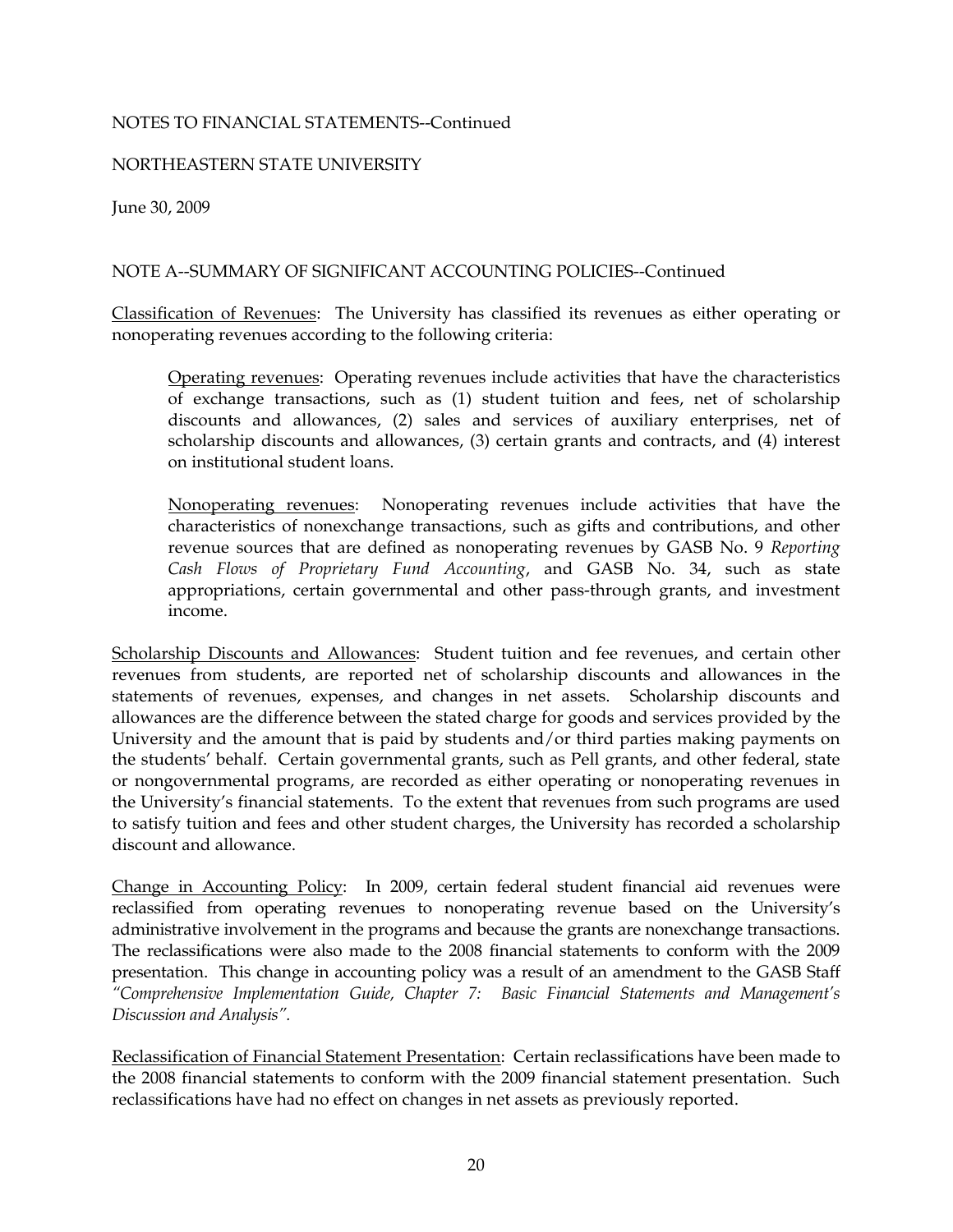#### NORTHEASTERN STATE UNIVERSITY

June 30, 2009

#### NOTE B--DEPOSITS AND INVESTMENTS

Deposits: *Custodial credit risk* for deposits is the risk that in the event of a bank failure, the University's deposits may not be returned or the University will not be able to recover collateral securities in the possession of an outside party. Generally, the University deposits its funds with the Office of the State Treasurer (OST) and those funds are pooled with funds of other state agencies and then, in accordance with statutory limitations, are placed in financial institutions or invested as the OST may determine, in the state's name. State statutes require the OST to ensure that all state funds are either insured by Federal Deposit Insurance, collateralized by securities held by the cognizant Federal Reserve Bank, or invested in U.S. government obligations. The OST's responsibilities include receiving and collateralizing the deposit of State funds, investing State funds in compliance with statutory requirements, and maintaining adequate liquidity to meet the cash flow needs of the State and all its funds and agencies. If the University deposits funds directly with financial institutions, those funds must be insured by Federal Deposit Insurance or collateralized by securities held by the cognizant Federal Reserve Bank in the University's name.

Some deposits with the OST are placed in the OST's internal investment pool *OK INVEST*. *OK INVEST* pools the resources of all state funds and agencies and invests them in (a) U.S. treasury securities which are explicitly backed by the full faith and credit of the U.S. government; (b) U.S. agency securities which carry an implicit guarantee of the full faith and credit of the U.S. government; (c) money market mutual funds which participates in investments, either directly or indirectly, in securities issued by the U.S. treasury and/or agency and repurchase agreements relating to such securities; and (d) investments related to tri-party repurchase agreements which are collateralized at 102% and, whereby, the collateral is held by a third party in the name of the OST.

At June 30, 2009 and 2008, the carrying amount of all University deposits with the OST and other financial institutions were \$54,083,289 and \$52,071,088, respectively. These amounts consisted of deposits with the OST (\$53,728,998 and \$51,577,533), deposits with financial institutions (\$333,401 and \$469,115) and change funds (\$20,890 and \$24,440). Of funds on deposit with the OST, amounts invested in *OK INVEST* total \$25,477,396 in 2009 and \$27,040,545 in 2008.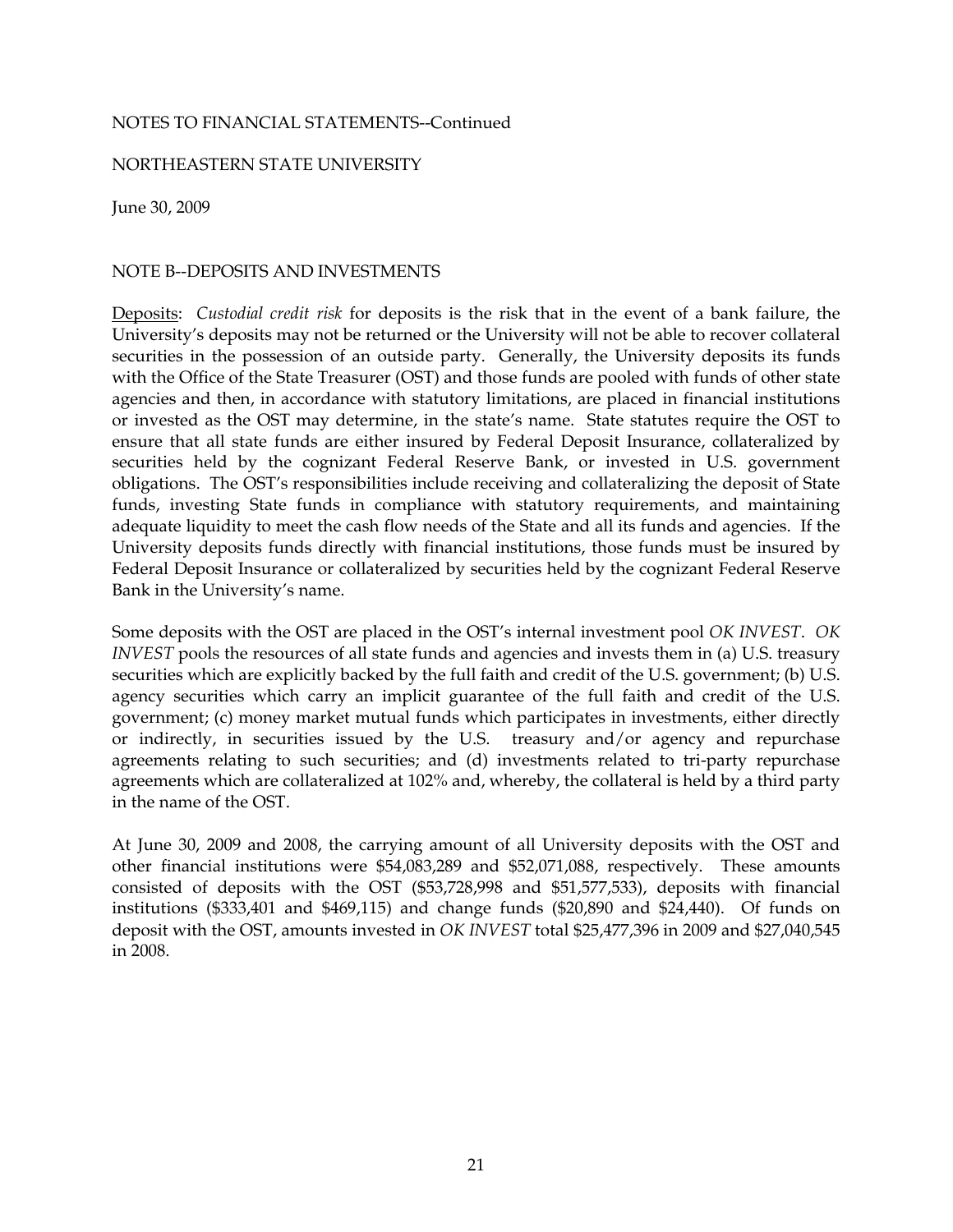#### NORTHEASTERN STATE UNIVERSITY

June 30, 2009

#### NOTE B--DEPOSITS AND INVESTMENTS--Continued

Deposits--Continued: For financial reporting purposes, deposits with the OST that are invested in *OK INVEST* are classified as cash equivalents. The distribution of deposits in *OK INVEST* are as follows at June 30, 2009:

| OK INVEST Portfolio               |    | Cost       | Market Value     |
|-----------------------------------|----|------------|------------------|
| U.S. Agency securities            | \$ | 11,212,809 | \$<br>11,548,812 |
| Money market mutual funds         |    | 2,008,759  | 2,008,759        |
| Certificates of deposit           |    | 1,623,769  | 1,623,769        |
| Tri-party repurchase agreements   |    | 1,990,049  | 1,990,049        |
| Mortgage backed agency securities |    | 5,777,074  | 5,847,096        |
| Municipal bonds                   |    | 409,704    | 413,061          |
| Foreign bonds                     |    | 48,538     | 48,538           |
| U.S. Treasury Obligations         |    | 2,406,694  | 2,490,791        |
|                                   |    | 25,477,396 | 25,970,875       |

Agencies and funds that are considered to be part of the State's reporting entity in the State's Comprehensive Annual Financial Report are allowed to participate in *OK INVEST*. Oklahoma statutes and the OST establish the primary objectives and guidelines governing the investment of funds in *OK INVEST*. Safety, liquidity, and return on investment are the objectives which establish the framework for the day to day *OK INVEST* management with an emphasis on safety of the capital and the probable income to be derived and meeting the State and its funds' and agencies' daily cash flow requirements. Guidelines in the Investment Policy address credit quality requirements, diversification percentages and specify the types and maturities of allowable investments, and the specifics regarding these policies can be found on the OST website at *http://www.treasurer.state.ok.us/*. The State Treasurer, at his discretion, may further limit or restrict such investments on a day to day basis. *OK INVEST* includes a substantial investment in securities with an overnight maturity as well as in U.S. government securities with a maturity of up to three years. *OK INVEST* maintains an overall weighted average maturity of less than two years. Participants in *OK INVEST* maintain an interest in its underlying investments and, accordingly, may be exposed to certain risks. As stated in the OST information statement, the main risks are interest rate risk, credit/default risk, liquidity risk, and U.S. government securities risk.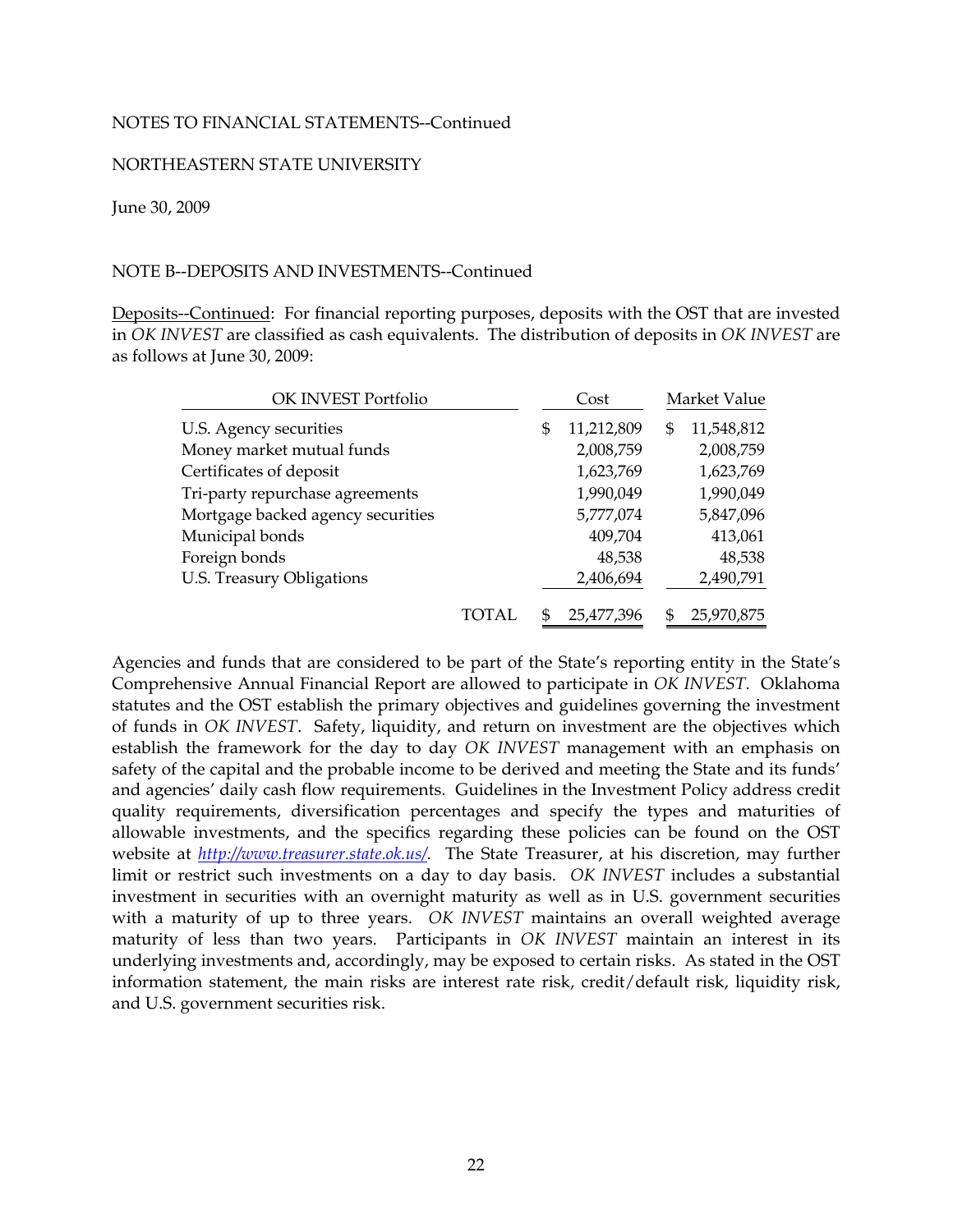#### NORTHEASTERN STATE UNIVERSITY

June 30, 2009

## NOTE B--DEPOSITS AND INVESTMENTS--Continued

Deposits--Continued: *Interest rate risk* is the risk that during periods of rising interest rates, the yield and market value of the securities will tend to be lower than prevailing market rates; in periods of falling interest rates, the yield will tend to be higher. *Credit/default risk* is the risk that an issuer or guarantor of a security, or a bank or other financial institution that has entered into a repurchase agreement, may default on its payment obligations. *Liquidity risk* is the risk that *OK INVEST* will be unable to pay redemption proceeds within the stated time period because of unusual market conditions, an unusually high volume of redemption requests, or other reasons. *U.S. Government securities risk* is the risk that the U.S. government will not provide financial support to U.S. government agencies, instrumentalities or sponsored enterprises if it is not obligated to do so by law. Various investment restrictions and limitations are enumerated in the State Treasurer's Investment Policy to mitigate those risks; however, any interest in *OK INVEST* is not insured or guaranteed by the State of Oklahoma, the Federal Deposit Insurance Corporation or any other government agency.

 certificates of deposits; (g) prime commercial paper; and (h) repurchase agreements. *Interest rate*  certain individual securities having more restrictive limits as defined in the policy. Investments: Investment *credit risk* is the risk that an issuer or other counterparty to an investment will not fulfill its obligations. Generally, the University's investments are managed by the State Treasurer. In accordance with state statutes the State Treasurer may only purchase and invest in (a) obligations of the United States government, its agencies and instrumentalities; (b) prime banker's acceptances; (c) investment grade obligations of state and local governments; (d) money market funds; (e) collateralized or insured certificates if deposits; (f) negotiable *risk* is the risk that changes in interest rates will adversely affect the fair value of an investment. Investments that are held for longer periods of time are subject to increased risk of adverse interest changes. Neither the University nor state statutes limit investment maturities as a means of managing exposure to fair value losses arising from increasing interest rates; however, the OST Investment policy limits the average maturity on its portfolio to four (4) years, with *Concentration of credit risk* is the risk of loss attributed to the magnitude of the University's investment in a single issuer. Neither the University's investment policy nor state statutes place limits on amounts that can be invested in any one issuer; however, the OST Investment Policy states that, with the exception of U.S. Treasury securities, no more than 50% of the State's total funds may be invested in a single security type or with a single financial institution, with diversification percentages being more restrictive on individual securities. *Custodial credit risk*  for investments is the risk that, in the event of failure of the counterparty, the University will not be able to recover the value of its investments or collateral securities in the possession of an outside party. As of June 30, 2009 and 2008, none of the University's investments were subject to custodial credit risk.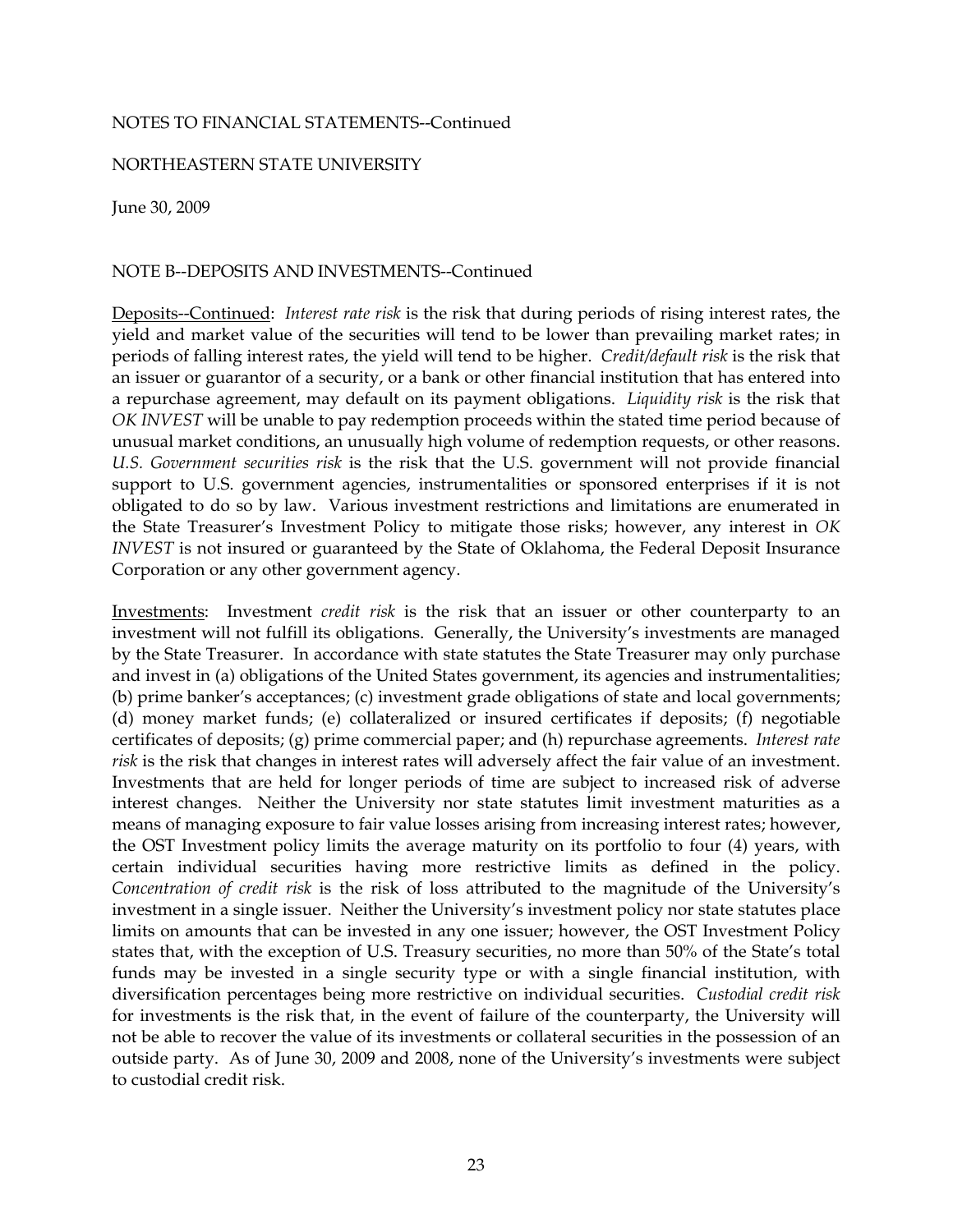## NORTHEASTERN STATE UNIVERSITY

June 30, 2009

## NOTE B--DEPOSITS AND INVESTMENTS--Continued

Investments--Continued: At June 30, 2009 and 2008, the University had investments in money market funds totaling \$344,796 and \$344,796, respectively, related to the OFDA Lease program. These funds had a fair market value of \$344,796 at June 30, 2009 and 2008. The money market funds had an average credit rating of AAAm at June 30, 2009 according to Standard and Poor's.

Bond fund cash and investments: Certain non-pooled cash and investments are restricted in purpose by policies incorporated in applicable bond indentures. *Credit risk* policy generally restricts investing to cash, investments fully insured by the FDIC and U.S. government and agency securities or mutual funds investing in these types of securities. There may be some variance among the investments authorized by the specific bond indentures of University bond issues. The OST and/or a trustee bank generally provide the management of restricted, nonpooled investments. *Custodial credit risk* is not addressed by bond indentures. *Interest rate risk* in bond indentures provide that investments mature in no more than six to sixty months depending on the purpose of the funds and the requirements of the account in which the funds are deposited (i.e. construction, reserve, operations and maintenance, etc.) *Concentration of credit risk* is not addressed.

At June 30, 2009 and 2008, the University had investments consisting of money market funds in restricted bond funds totaling \$2,066,723 and \$2,101,185.

Investments held by others: At June 30, 2009 and 2008, the University had investments held by others totaling \$1,117,180 and \$1,261,491, respectively. The investments included investments held at the Oklahoma Development Finance Authority (ODFA) for the University of \$344,796 and \$344,796 for June 30, 2009 and 2008, respectively. The investments also included investments held at the Oklahoma State Regents for Higher Education for the University of \$772,384 and \$916,695 at June 30, 2009 and 2008, respectively.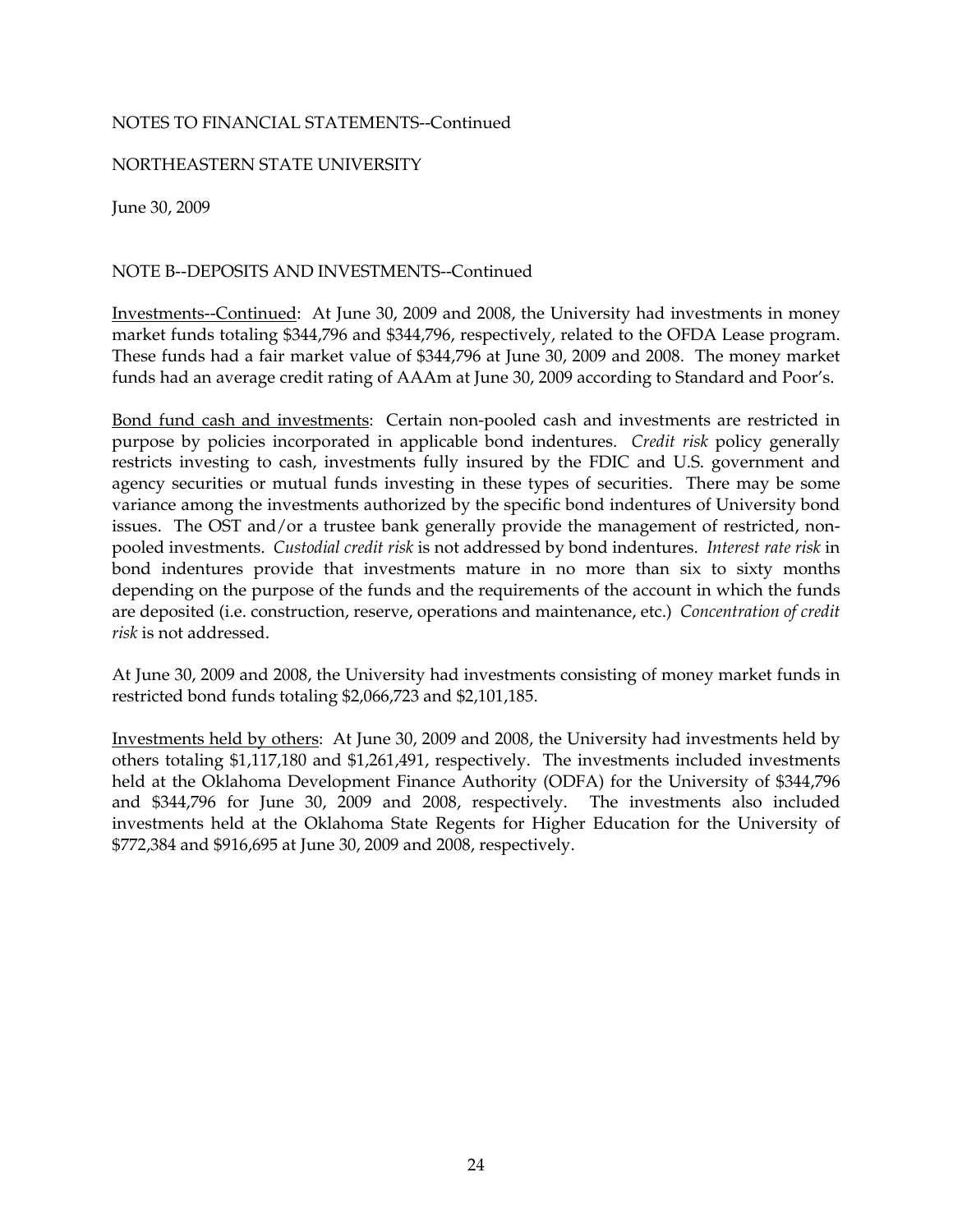#### NORTHEASTERN STATE UNIVERSITY

June 30, 2009

## NOTE C--ACCOUNTS RECEIVABLE

Accounts receivable consisted of the following at June 30:

|                                                      | 2009            | 2008            |
|------------------------------------------------------|-----------------|-----------------|
| Student tuition and fees                             | \$<br>1,631,139 | \$<br>1,404,502 |
| Auxiliary enterprises and other operating activities | 2,857,333       | 1,236,534       |
| Federal, state, and private grants and contracts     | 657,939         | 857,830         |
| Cancelled Perkins loans                              | 561,359         | 491,848         |
|                                                      | 5,707,770       | 3,990,714       |
| Less allowance for doubtful accounts                 | (839,054)       | (650, 328)      |
| Net accounts receivable                              | 4,868,716       | 3,340,386       |

The receivable from state agencies consists of receivables from OCIA and ODFA for the lease financing of capital projects and a receivable from state regents. The receivables from OCIA and ODFA were \$3,374,310 in 2009 and \$9,249,826 in 2008. The long-term debt portion of this transaction is included in Note F. The receivable from state regents is \$401,665 in 2009 and \$335,404 in 2008 that represents endowment revenue earned by the university that is vested at the state regents.

## NOTE D--NOTES RECEIVABLE

Student loans made through the Federal Perkins Loan Program (the "Program") comprise substantially all of the loans receivable at June 30, 2009 and 2008. Under this program, the federal government provides funds for approximately 75% of the total contribution for student loans with the University providing the balance. Under certain conditions such loans can be forgiven at annual rates of 10% to 30% of the original balance up to maximums of 50% to 100% of the original loan. The federal government reimburses the University for the amounts forgiven. Amounts refundable to the U.S. Government upon cessation of the Program of \$7,535,000 and \$7,467,000 at June 30, 2009 and 2008, respectively, are reflected in the accompanying statements of net assets as noncurrent liabilities.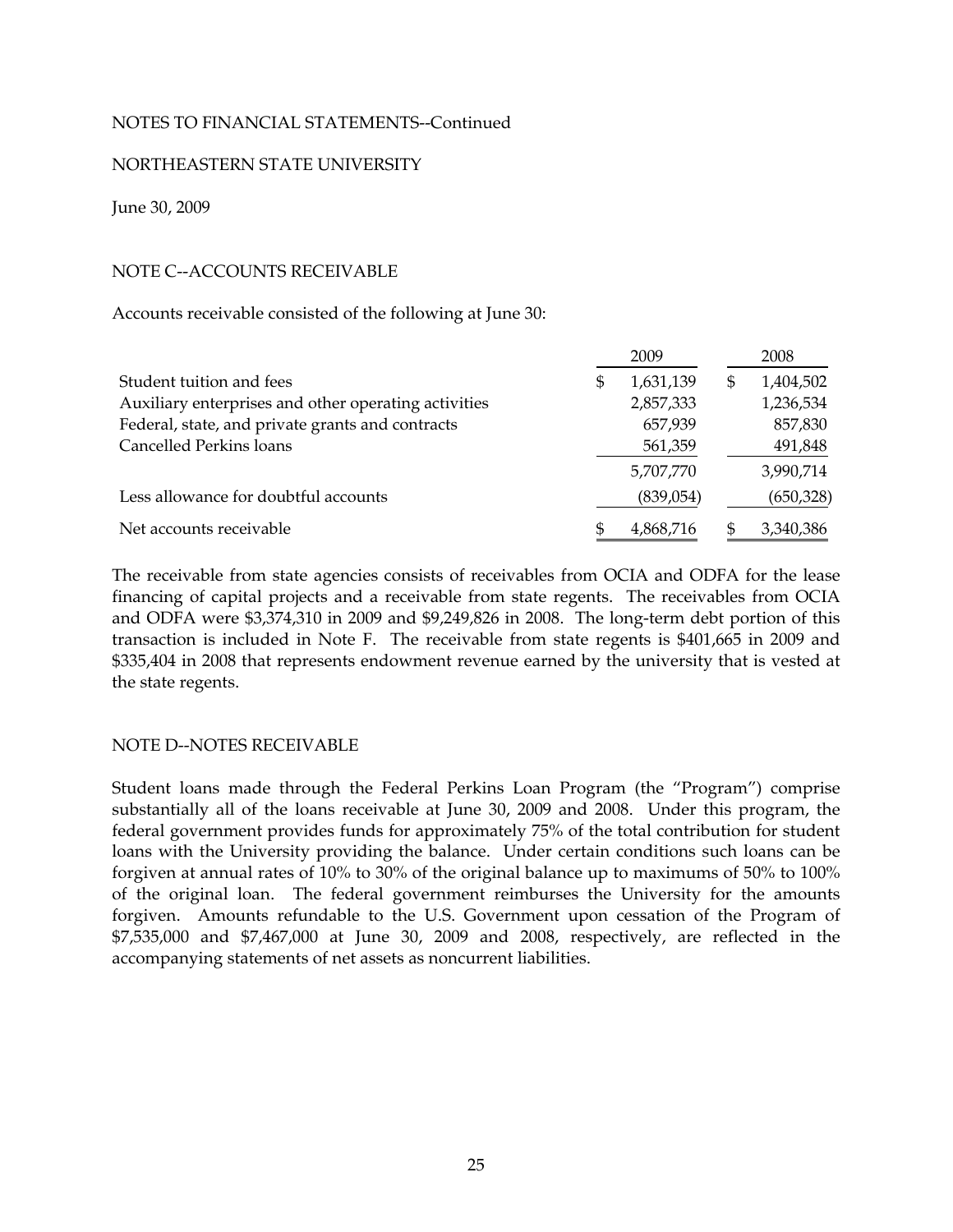#### NORTHEASTERN STATE UNIVERSITY

June 30, 2009

#### NOTE D--NOTES RECEIVABLE--Continued

federal government, the loans are written off and assigned to the U.S. Department of Education. As the University determines loans are uncollectible and not eligible for reimbursement by the The allowance for uncollectible loans only applies to University funded loans and the University portions of federal student loans, as the University is not obligated to fund the federal portion of uncollected student loans. The University has provided an allowance for uncollectible loans that, in management's opinion, is sufficient to absorb loans that will ultimately be written off.

At June 30, loans receivable consisted of the following:

|                                        | 2009      | 2008      |
|----------------------------------------|-----------|-----------|
| Perkins loans receivable               | 6,850,088 | 6,643,262 |
| Other loans receivable                 | 2,890     | 1,445     |
| Total loans receivable                 | 6,852,978 | 6,644,707 |
| Less allowance for uncollectible loans | (229,100) | (212,209) |
| Net loans receivable                   | 6,623,878 | 6,432,498 |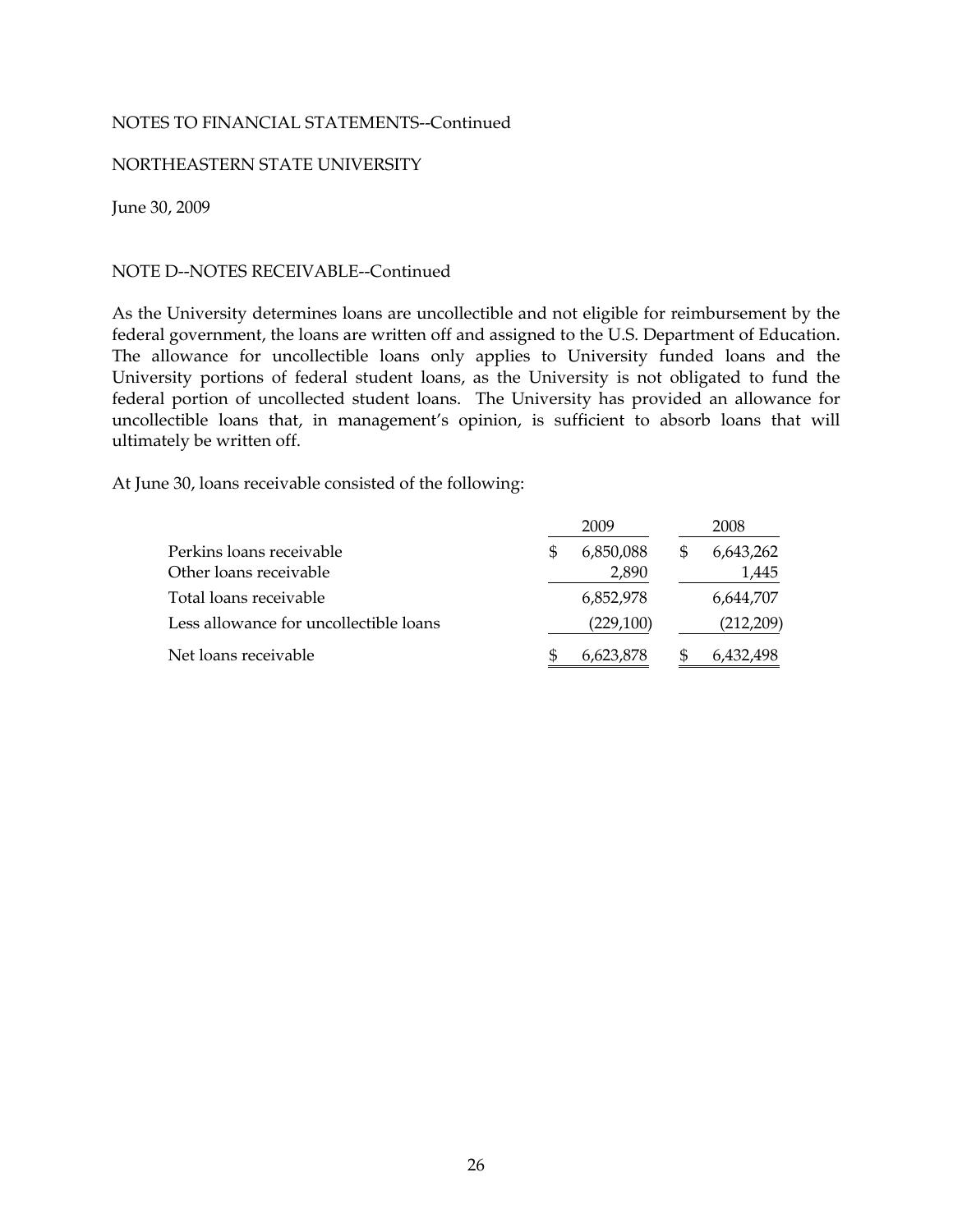#### NORTHEASTERN STATE UNIVERSITY

## June 30, 2009

#### NOTE E--CAPITAL ASSETS

Following are the changes in capital assets for the year ended June 30, 2009:

|                                                                                                                                                                |               | Balance                                                    |                                              |    |                          |    | Retirements/            |    | Balance                                              |  |  |
|----------------------------------------------------------------------------------------------------------------------------------------------------------------|---------------|------------------------------------------------------------|----------------------------------------------|----|--------------------------|----|-------------------------|----|------------------------------------------------------|--|--|
|                                                                                                                                                                | June 30, 2008 |                                                            | Additions                                    |    | Transfers                |    | Adjustments             |    | June 30, 2009                                        |  |  |
| Capital assets not being depreciated<br>Land<br>Construction in progress                                                                                       | \$            | 6,367,835<br>\$<br>10,991,497                              | 300,463<br>1,245,218                         | \$ | (8,524,424)              | \$ |                         | \$ | 6,668,298<br>3,712,291                               |  |  |
| Total assets not being depreciated                                                                                                                             |               | 17,359,332                                                 | 1,545,681                                    |    | (8,524,424)              | \$ |                         | \$ | 10,380,589                                           |  |  |
| Other capital assets<br>Non-major infrastructure networks<br>Buildings and improvements<br>Furniture, fixtures and equipment<br>Library materials              | \$            | 7,444,801<br>\$<br>145,989,176<br>19,394,793<br>11,964,105 | 8,924,007<br>2,194,043<br>845,542            |    | 8,524,424                | \$ | (90, 605)<br>(313, 655) | \$ | 7,444,801<br>163,437,607<br>21,498,231<br>12,495,992 |  |  |
| Total other capital assets                                                                                                                                     |               | 184,792,875                                                | 11,963,592                                   |    | 8,524,424                |    | (404, 260)              |    | 204,876,631                                          |  |  |
| Less accumulated depreciation for<br>Non-major infrastructure networks<br>Buildings and improvements<br>Furniture, fixtures and equipment<br>Library materials |               | 1,105,851<br>35,901,288<br>14,112,792<br>7,494,981         | 324,522<br>5,236,976<br>2,067,112<br>895,753 |    |                          |    | (90, 605)<br>(313, 655) |    | 1,430,373<br>41,138,264<br>16,089,299<br>8,077,079   |  |  |
| Total accumulated depreciation                                                                                                                                 |               | 58,614,912                                                 | 8,524,363                                    |    |                          |    | (404, 260)              |    | 66,735,015                                           |  |  |
| Other capital assets, net                                                                                                                                      | \$            | 126,177,963                                                | 20,487,955                                   | \$ | 8,524,424                | \$ | (808, 520)              | S  | 154,381,822                                          |  |  |
| Capital asset summary:<br>Capital assets not being depreciated<br>Other capital assets, at cost                                                                | \$            | 17,359,332<br>\$<br>184,792,875                            | 1,545,681<br>11,963,592                      | \$ | (8,524,424)<br>8,524,424 | \$ | (404, 260)              | \$ | 10,380,589<br>204,876,631                            |  |  |
| Total cost of capital assets                                                                                                                                   |               | 202,152,207                                                | 13,509,273                                   |    |                          |    | (404, 260)              |    | 215,257,220                                          |  |  |
| Less accumulated depreciation                                                                                                                                  |               | 58,614,912                                                 | 8,524,363                                    |    |                          |    | (404, 260)              |    | 66,735,015                                           |  |  |
| Capital assets, net                                                                                                                                            | \$            | 143,537,295<br>\$                                          | 4,984,910                                    | \$ |                          | \$ |                         | \$ | 148,522,205                                          |  |  |

At June 30, 2009, the cost and related accumulated depreciation of assets held under capital lease obligations and included in the above amounts were \$33,001,555, and \$5,509,316 respectively.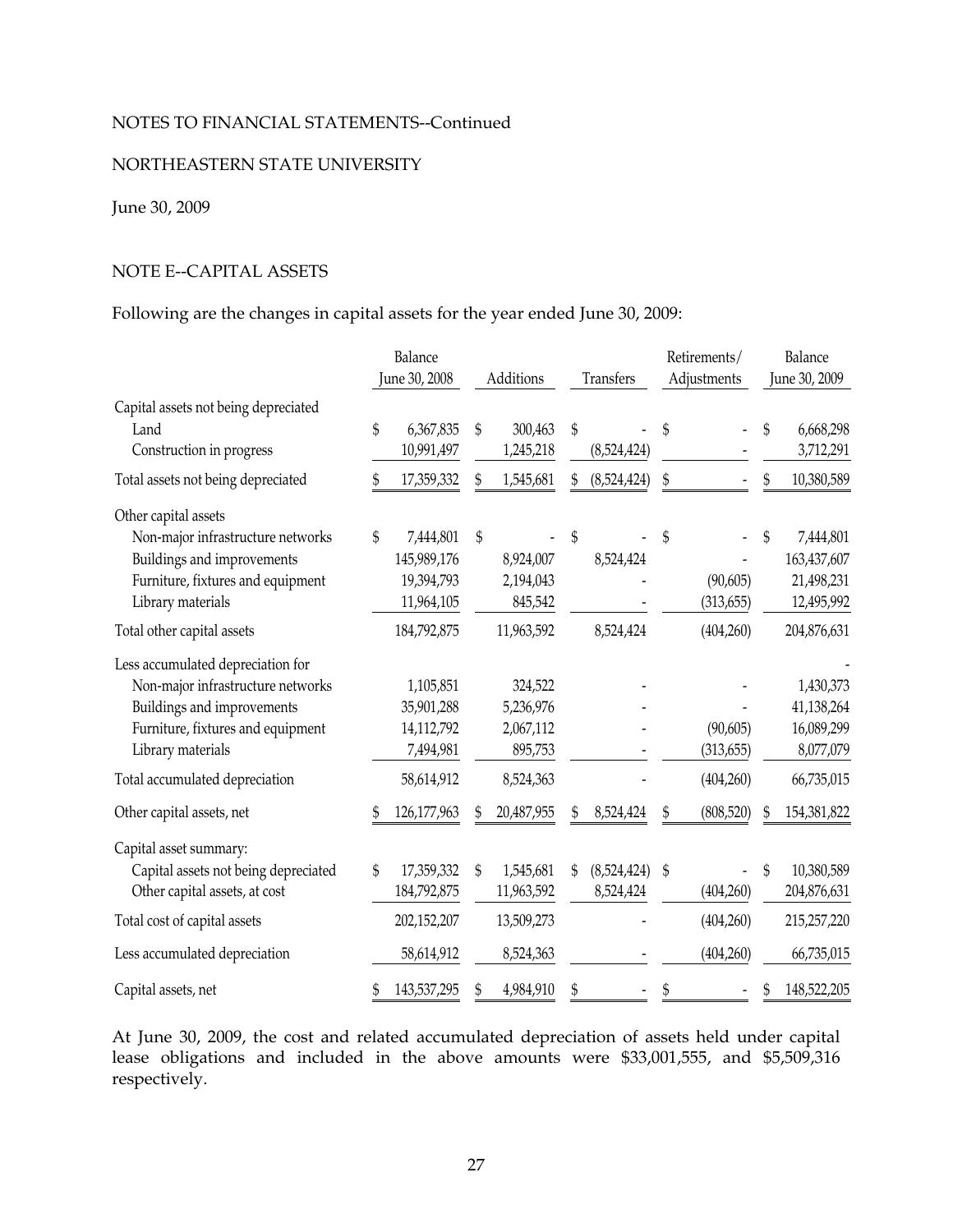## NORTHEASTERN STATE UNIVERSITY

## June 30, 2009

## NOTE E--CAPITAL ASSETS--Continued

#### Following are the changes in capital assets for the year ended June 30, 2008:

|                                                                                                                                                                |                            | Balance                                              |           |                                                |             |                          | Retirements/ |                                                   | Balance |                                                      |  |
|----------------------------------------------------------------------------------------------------------------------------------------------------------------|----------------------------|------------------------------------------------------|-----------|------------------------------------------------|-------------|--------------------------|--------------|---------------------------------------------------|---------|------------------------------------------------------|--|
|                                                                                                                                                                | June 30, 2007<br>Additions |                                                      | Transfers |                                                | Adjustments | June 30, 2008            |              |                                                   |         |                                                      |  |
| Capital assets not being depreciated<br>Land<br>Construction in progress                                                                                       | \$                         | 6,206,118<br>10,047,696                              | \$        | 161,717<br>8,985,007                           | \$          | (8,041,206)              | \$           |                                                   | \$      | 6,367,835<br>10,991,497                              |  |
| Total assets not being depreciated                                                                                                                             | \$                         | 16,253,814                                           | \$        | 9,146,724                                      | \$          | (8,041,206)              | \$           |                                                   | \$      | 17,359,332                                           |  |
| Other capital assets<br>Non-major infrastructure networks<br>Buildings and improvements<br>Furniture, fixtures and equipment<br>Library materials              | \$                         | 7,278,144<br>136,724,647<br>16,330,330<br>11,654,397 | \$        | 116,252<br>4,411,341<br>1,476,515<br>1,094,956 | \$          | 5,441,506<br>2,599,700   | \$           | 50,405<br>(588, 318)<br>(1,011,752)<br>(785, 248) | \$      | 7,444,801<br>145,989,176<br>19,394,793<br>11,964,105 |  |
| Total other capital assets                                                                                                                                     |                            | 171,987,518                                          |           | 7,099,064                                      |             | 8,041,206                |              | (2,334,913)                                       |         | 184,792,875                                          |  |
| Less accumulated depreciation for<br>Non-major infrastructure networks<br>Buildings and improvements<br>Furniture, fixtures and equipment<br>Library materials |                            | 753,175<br>31,908,292<br>13,461,416<br>7,392,836     |           | 324,953<br>4,453,532<br>1,659,604<br>887,393   |             |                          |              | 27,723<br>(460, 536)<br>(1,008,228)<br>(785, 248) |         | 1,105,851<br>35,901,288<br>14,112,792<br>7,494,981   |  |
| Total accumulated depreciation                                                                                                                                 |                            | 53,515,719                                           |           | 7,325,482                                      |             |                          |              | (2,226,289)                                       |         | 58,614,912                                           |  |
| Other capital assets, net                                                                                                                                      | S                          | 118,471,799                                          |           | (226, 418)                                     | S           | 8,041,206                | \$           | (108, 624)                                        | S       | 126,177,963                                          |  |
| Capital asset summary:<br>Capital assets not being depreciated<br>Other capital assets, at cost                                                                | \$                         | 16,253,814<br>171,987,518                            | \$        | 9,146,724<br>7,099,064                         | \$          | (8,041,206)<br>8,041,206 | \$           | (2,334,913)                                       | \$      | 17,359,332<br>184,792,875                            |  |
| Total cost of capital assets                                                                                                                                   |                            | 188,241,332                                          |           | 16,245,788                                     |             |                          |              | (2,334,913)                                       |         | 202,152,207                                          |  |
| Less accumulated depreciation                                                                                                                                  |                            | 53,515,719                                           |           | 7,325,482                                      |             |                          |              | (2,226,289)                                       |         | 58,614,912                                           |  |
| Capital assets, net                                                                                                                                            | \$                         | 134,725,613                                          | \$        | 8,920,306                                      | \$          |                          | \$           | (108, 624)                                        | \$      | 143,537,295                                          |  |

At June 30, 2008, the cost and related accumulated depreciation of assets held under capital lease obligations and included in the above amounts were \$21,276,453 and \$3,626,867, respectively.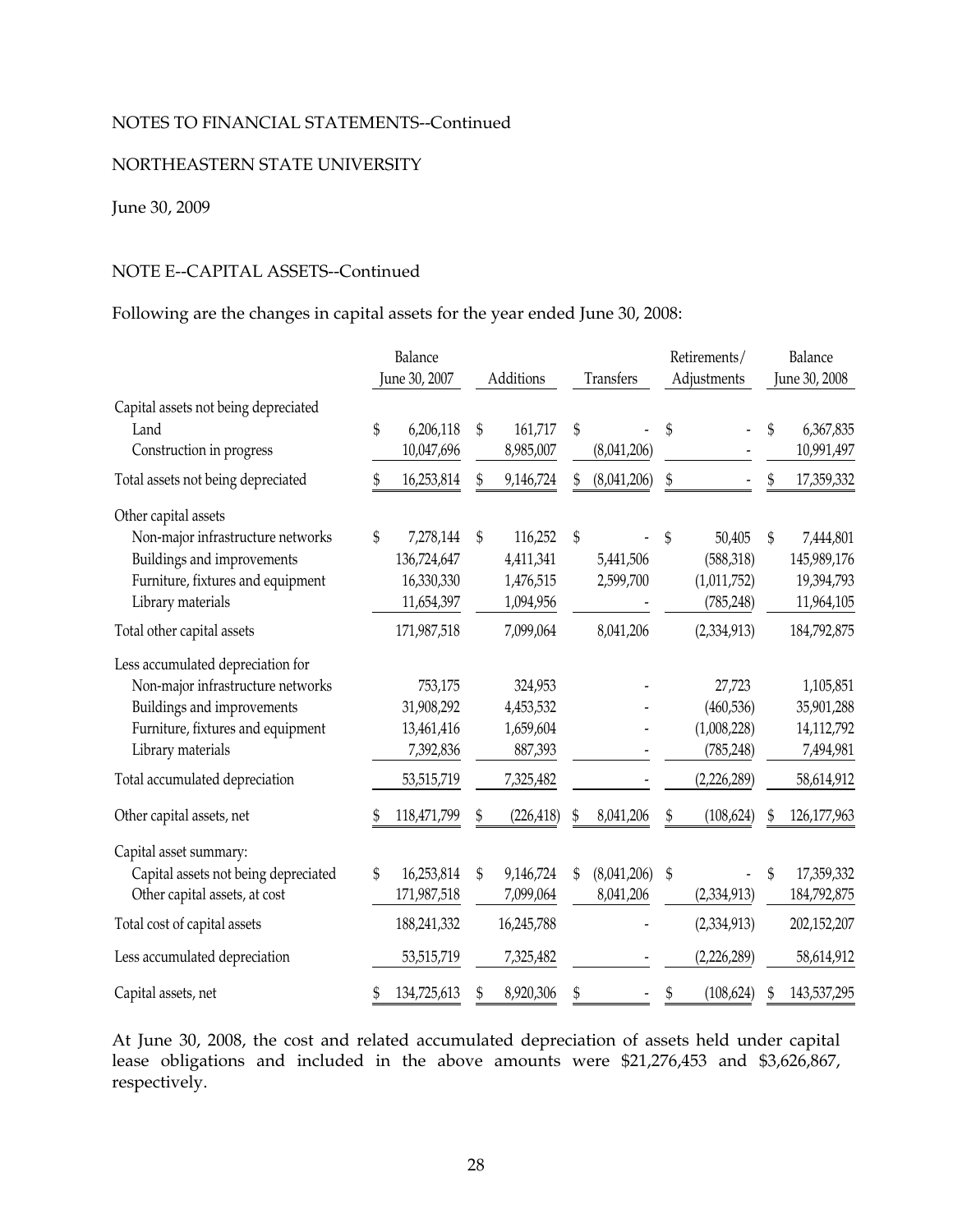## NORTHEASTERN STATE UNIVERSITY

# June 30, 2009

# NOTE F--LONG-TERM LIABILITIES

Long-term liability activity for the year ended June 30, 2009 was as follows:

|                                                           | Balance<br>June 30, 2008 |   | Additions | Reductions             |   | Balance<br>June 30, 2009 | Amounts<br>due within<br>one year |
|-----------------------------------------------------------|--------------------------|---|-----------|------------------------|---|--------------------------|-----------------------------------|
| Bonds payable                                             |                          |   |           |                        |   |                          |                                   |
| Revenue bonds payable                                     | \$<br>26,205,000         | S |           | \$<br>(915,000)        | S | 25,290,000               | \$<br>945,000                     |
| Less issuance discounts                                   | (128, 156)               |   | 4,849     |                        |   | (123, 307)               |                                   |
| Total bonds payable                                       | 26,076,844               |   | 4,849     | (915,000)              | S | 25,166,693               | 945,000                           |
| Capital lease obligations                                 |                          |   |           |                        |   |                          |                                   |
| <b>ODFA Master Lease</b>                                  | 8,825,663                |   |           | (612, 913)             |   | 8,212,750                | 635,330                           |
| OCIA lease obligation<br>Premium on OCIA lease obligation | 22,800,069<br>633,395    |   |           | (668,308)<br>(28, 792) |   | 22, 131, 761<br>604,603  | 697,153                           |
| Total capital leases                                      | 32,259,127               |   |           | (1,310,013)            |   | 30,949,114               | 1,332,483                         |
| Other liabilities                                         |                          |   |           |                        |   |                          |                                   |
| Unearned capital assets                                   | 65,950                   |   |           | (65,950)               |   |                          |                                   |
| Federal loan program contributions                        | 7,467,000                |   | 68,000    |                        |   | 7,535,000                |                                   |
| Accrued compensated absences                              | 2,188,068                |   | 690,053   | (802, 147)             |   | 2,075,974                | 791,285                           |
| Total other liabilities                                   | 9,721,018                |   | 758,053   | (868,097)              |   | 9,610,974                | 791,285                           |
| Total long-term liabilities                               | 68,056,989               |   | 762,902   | (3,093,110)            |   | 65,726,781               | 3,068,768                         |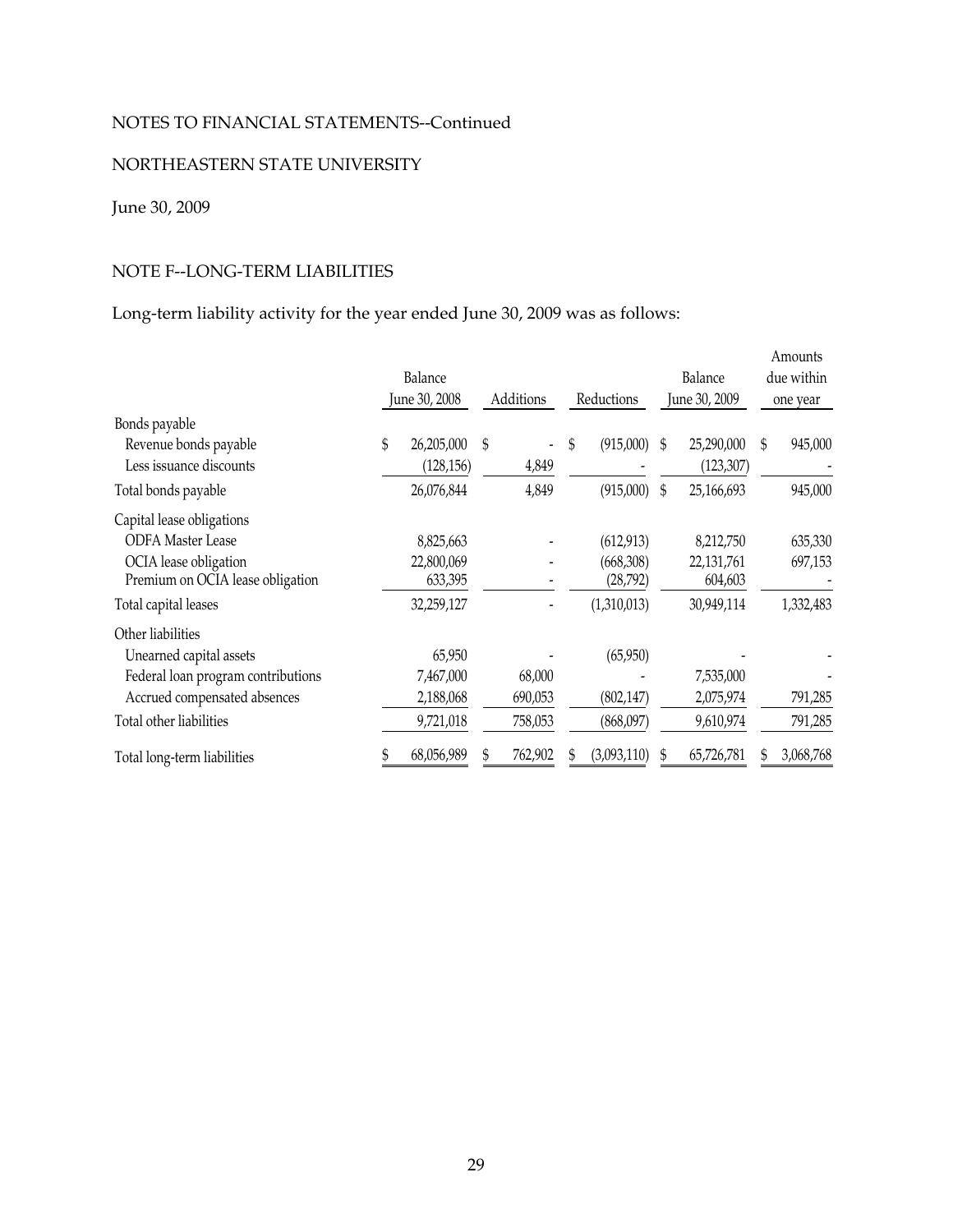#### NORTHEASTERN STATE UNIVERSITY

#### June 30, 2009

#### NOTE F--LONG-TERM LIABILITIES--Continued

Long-term liability activity for the year ended June 30, 2008 was as follows:

|                                                                                                                                               | Balance<br>June 30, 2007 |                                                  | Additions |                                   | Reductions | Balance<br>June 30, 2008                             |   | Amounts<br>due within<br>one year                |    |                                  |
|-----------------------------------------------------------------------------------------------------------------------------------------------|--------------------------|--------------------------------------------------|-----------|-----------------------------------|------------|------------------------------------------------------|---|--------------------------------------------------|----|----------------------------------|
| Bonds payable<br>Revenue bonds payable<br>Less issuance discounts                                                                             | \$                       | 27,155,000<br>(133,008)                          | \$        | 4,852                             | \$         | (950,000)                                            | S | 26,205,000<br>(128, 156)                         | \$ | 915,000                          |
| Total bonds payable                                                                                                                           |                          | 27,021,992                                       |           | 4,852                             |            | (950,000)                                            | S | 26,076,844                                       |    | 915,000                          |
| Capital lease obligations<br><b>ODFA Master Lease</b><br>OCIA lease obligation<br>Premium on OCIA lease obligation<br>Total capital leases    |                          | 9,430,550<br>23,450,961<br>662,698<br>33,544,209 |           |                                   |            | (604, 887)<br>(650, 892)<br>(29, 303)<br>(1,285,082) |   | 8,825,663<br>22,800,069<br>633,395<br>32,259,127 |    | 612,913<br>668,308<br>1,281,221  |
| Other liabilities<br>Unearned capital assets<br>Federal loan program contributions<br>Accrued compensated absences<br>Total other liabilities |                          | 131,899<br>7,323,000<br>1,838,994<br>9,293,893   |           | 144,000<br>1,479,472<br>1,623,472 |            | (65, 949)<br>(1, 130, 398)<br>(1, 196, 347)          |   | 65,950<br>7,467,000<br>2,188,068<br>9,721,018    |    | 65,950<br>1,380,463<br>1,446,413 |
| Total long-term liabilities                                                                                                                   |                          | 69,860,094                                       |           | 1,628,324                         |            | (3,431,429)                                          |   | 68,056,989                                       |    | 3,642,634                        |

#### Revenue Bonds Payable

#### *Board of Regents of Oklahoma Colleges University Center Revenue Bonds Series 1996*

On March 1, 1996, the Board of Regents of Oklahoma Colleges issued the University Center Revenue Bonds Series 1996 (the "Bonds") for \$6,250,000 to be used for renovating and constructing an addition to the existing University Center on the main campus of the University. The Bonds are due in annual principal installments through March 2021, plus semiannual interest at rates from 4.25% to 10%. The Bonds are callable for redemption at the option of the University's management in whole or in part on any interest payment date of the principal amount and accrued interest to date plus a specified premium for each \$5,000 of Bonds redeemed prior to maturity. The Bonds are secured by the gross receipts from a specific student fee and all monies in funds and accounts held by the trustee bank are available for debt service payments. The University has obtained insurance coverage that covers the debt service fund requirements of the Bonds.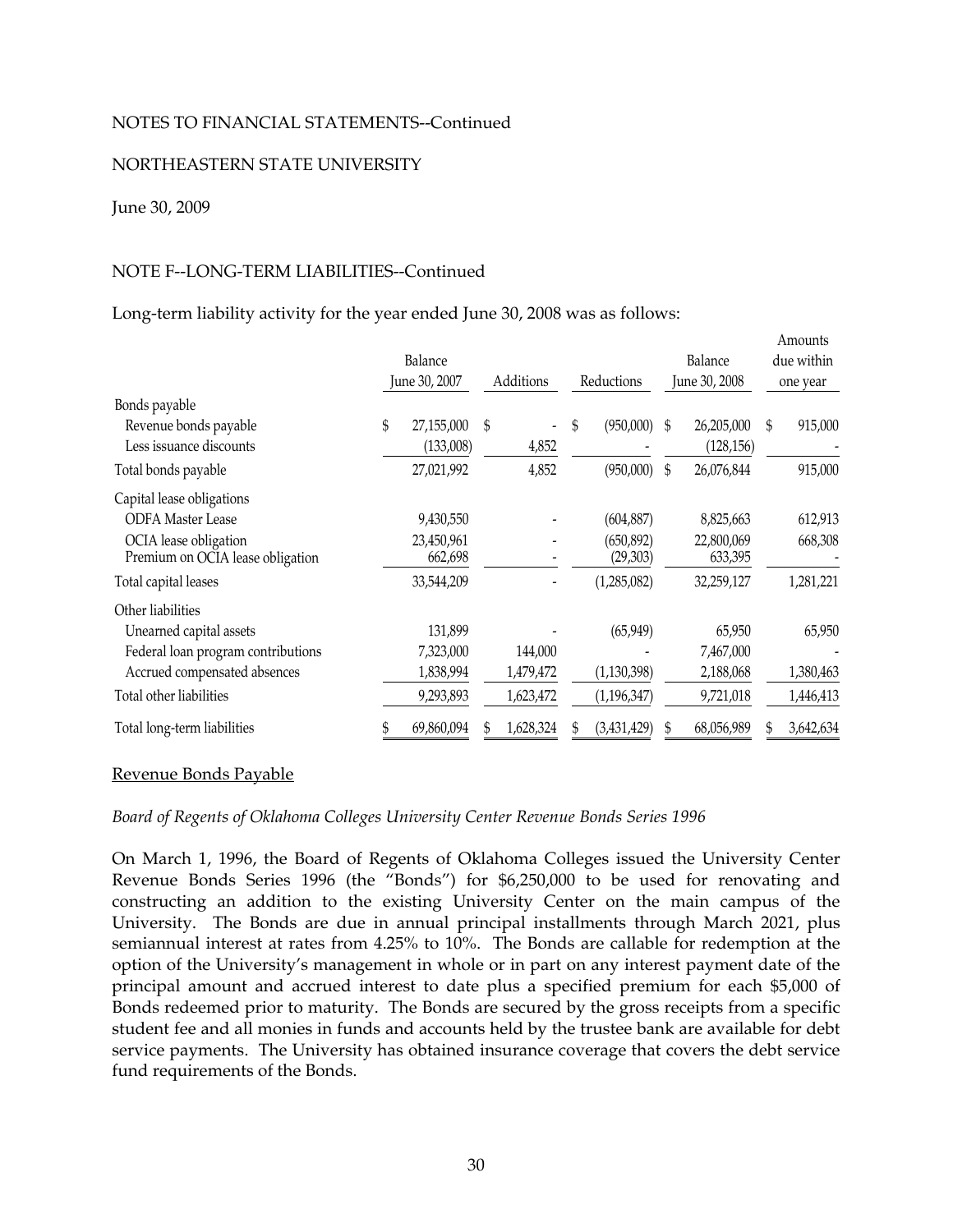#### NORTHEASTERN STATE UNIVERSITY

#### June 30, 2009

## NOTE F--LONG-TERM LIABILITIES--Continued

#### Revenue Bonds Payable--Continued

#### *Board of Regents of Oklahoma Colleges University Center Revenue Bonds Series 1996--Continued*

At June 30, 2009, future aggregate maturities of principal and interest requirements on the Bonds payable are as follows:

|                      | Principal       | Interest |           | Total           |
|----------------------|-----------------|----------|-----------|-----------------|
| Year Ending June 30: |                 |          |           |                 |
| 2010                 | \$<br>245,000   | \$       | 200,900   | \$<br>445,900   |
| 2011                 | 260,000         |          | 188,895   | 448,895         |
| 2012                 | 270,000         |          | 175,895   | 445,895         |
| 2013                 | 285,000         |          | 162,125   | 447,125         |
| 2014                 | 300,000         |          | 147,590   | 447,590         |
| 2015-2019            | 1,745,000       |          | 491,852   | 2,236,852       |
| 2020-2021            | 830,000         |          | 64,633    | 894,633         |
|                      | \$<br>3,935,000 | \$       | 1,431,890 | \$<br>5,366,890 |

*Board of Regents of Oklahoma Colleges Northeastern State University Revenue Bonds Series 2004* 

On April 1, 2004, the Board of Regents of Oklahoma Colleges issued Northeastern State University Revenue Bonds Series 2004 (the "Bonds") for \$10,000,000 to be used for constructing, furnishing and equipping a new science building on the main campus of the University. The Bonds are due in annual principal installments through April 2024, plus semiannual interest at rates from 2% to 4.30%. The Bonds are callable for redemption at the option of the University's management in whole or in part on any interest payment date of the principal amount and accrued interest to date plus a specified premium for each \$5,000 of Bonds redeemed prior to maturity. The Bonds are secured by the gross receipts from a portion of two specific student fees and all monies in funds and accounts held by the trustee bank are available for debt service payments. The University has obtained insurance coverage that covers the debt service fund requirements of the Bonds.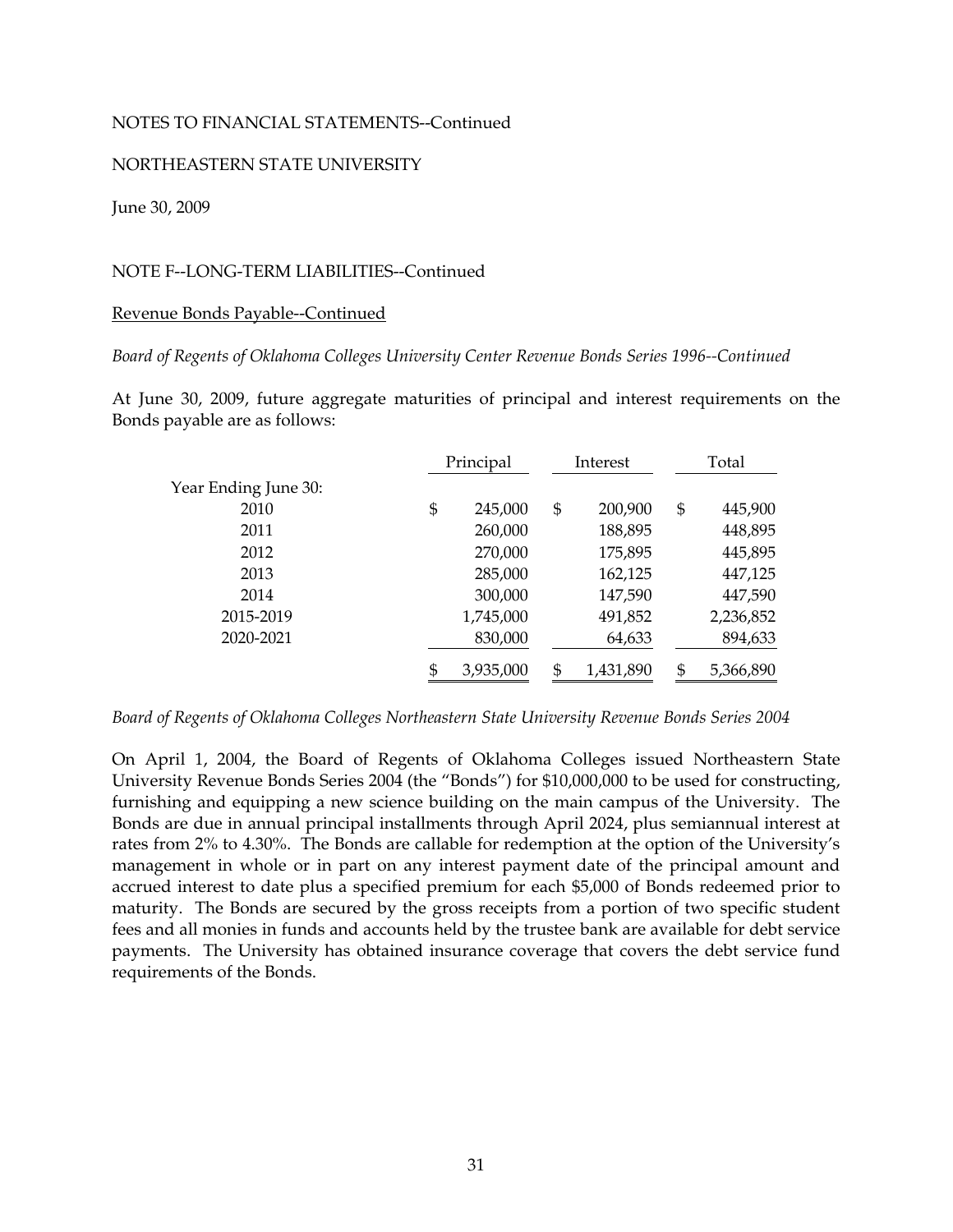#### NORTHEASTERN STATE UNIVERSITY

June 30, 2009

## NOTE F--LONG-TERM LIABILITIES--Continued

#### Revenue Bonds Payable--Continued

*Board of Regents of Oklahoma Colleges Northeastern State University Revenue Bonds Series 2004-- Continued* 

At June 30, 2009, future aggregate maturities of principal and interest requirements on the Bonds payable are as follows:

|                      | Principal |           | Interest        |    | Total      |
|----------------------|-----------|-----------|-----------------|----|------------|
| Year Ending June 30: |           |           |                 |    |            |
| 2010                 | \$        | 420,000   | \$<br>298,991   | \$ | 718,991    |
| 2011                 |           | 430,000   | 288,281         |    | 718,281    |
| 2012                 |           | 445,000   | 276,241         |    | 721,241    |
| 2013                 |           | 455,000   | 262,891         |    | 717,891    |
| 2014                 |           | 470,000   | 248,104         |    | 718,104    |
| 2015-2019            |           | 2,630,000 | 976,743         |    | 3,606,743  |
| 2020-2024            |           | 3,180,000 | 414,882         |    | 3,594,882  |
|                      | \$        | 8,030,000 | \$<br>2,766,133 | £. | 10,796,133 |

*Cherokee County Economic Development Authority 2003 Series A tax-exempt and Series B taxable Revenue Bonds* 

On December 1, 2003, the Cherokee County Economic Development Authority issued the Series A tax-exempt Revenue Bonds (the tax-exempt Bonds) for \$13,595,000 and Series B taxable Revenue Bonds (the taxable Bonds) for \$600,000 to be used for constructing a student housing facility for the University. The tax-exempt Bonds are due in annual principal installments through December 2034, plus semiannual interest at rates from 3% to 5.25%. The taxable Bonds are due in annual principal installments through December 2007, plus semiannual interest at a rate of 4.10%. The tax-exempt Bonds and the taxable Bonds are secured by the gross receipts from rents. All monies in funds and accounts held by the trustee bank are available for debt service payments. The Facilities Foundation has obtained insurance coverage that covers the debt service fund requirements of the Bonds.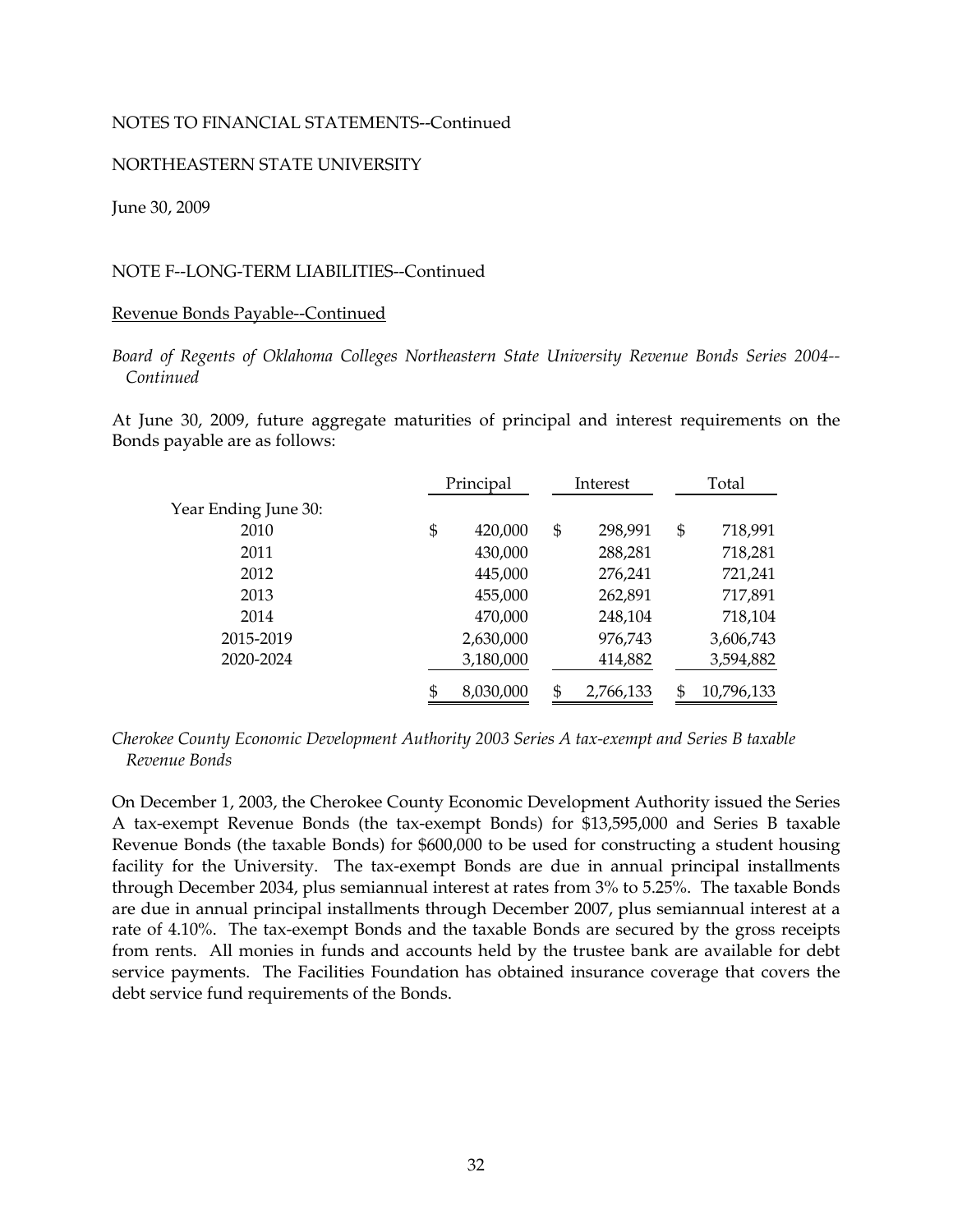#### NORTHEASTERN STATE UNIVERSITY

June 30, 2009

## NOTE F--LONG-TERM LIABILITIES--Continued

*Cherokee County Economic Development Authority 2003 Series A tax-exempt and Series B taxable Revenue Bonds--Continued* 

At June 30, 2009, future aggregate maturities of principal and interest requirements on the Bonds payable are as follows:

|                      | Principal     |    | Interest   | Total |            |  |
|----------------------|---------------|----|------------|-------|------------|--|
| Year Ending June 30: |               |    |            |       |            |  |
| 2010                 | \$<br>280,000 | \$ | 656,538    | \$    | 936,538    |  |
| 2011                 | 285,000       |    | 647,000    |       | 932,000    |  |
| 2012                 | 295,000       |    | 636,481    |       | 931,481    |  |
| 2013                 | 310,000       |    | 624,750    |       | 934,750    |  |
| 2014                 | 320,000       |    | 611,910    |       | 931,910    |  |
| 2015-2019            | 1,830,000     |    | 2,822,156  |       | 4,652,156  |  |
| 2020-2024            | 2,315,000     |    | 2,322,256  |       | 4,637,256  |  |
| 2025-2029            | 2,970,000     |    | 1,644,563  |       | 4,614,563  |  |
| 2030-2034            | 3,830,000     |    | 756,787    |       | 4,586,787  |  |
| 2035                 | 890,000       |    | 23,362     |       | 913,362    |  |
|                      | 13,325,000    | \$ | 10,745,803 | \$    | 24,070,803 |  |

#### Capital Lease Obligations

#### *Oklahoma Capital Improvement Authority Leases*

monthly payments to OCIA over the terms of the agreements, both of which are for 20 years. In September 1999, the Oklahoma Capital Improvement Authority (OCIA) issued its OCIA Bond Issues, 1999 Series A, B and C. Of the total bond indebtedness, the State Regents for Higher Education allocated \$2,000,000 to the University. Concurrently with the allocation, the University entered into a lease agreement with OCIA, which includes the two projects being funded by the OCIA bonds. The lease agreement provides for the University to make specified The proceeds of the bonds and subsequent leases are to provide for capital improvements at the University.

Through June 30, 2009, the University has drawn down the total of \$2,000,000 for expenditures incurred in connection with specified projects. These expenses have been capitalized as investment in fixed assets in accordance with University policy. The University has recorded a lease obligation payable to OCIA for the total amount of the allotment, less repayments made on the University's behalf during the year. The University has also recorded an asset for its prorata share of the bond issuance costs, and is amortizing that asset over the term of the lease agreement.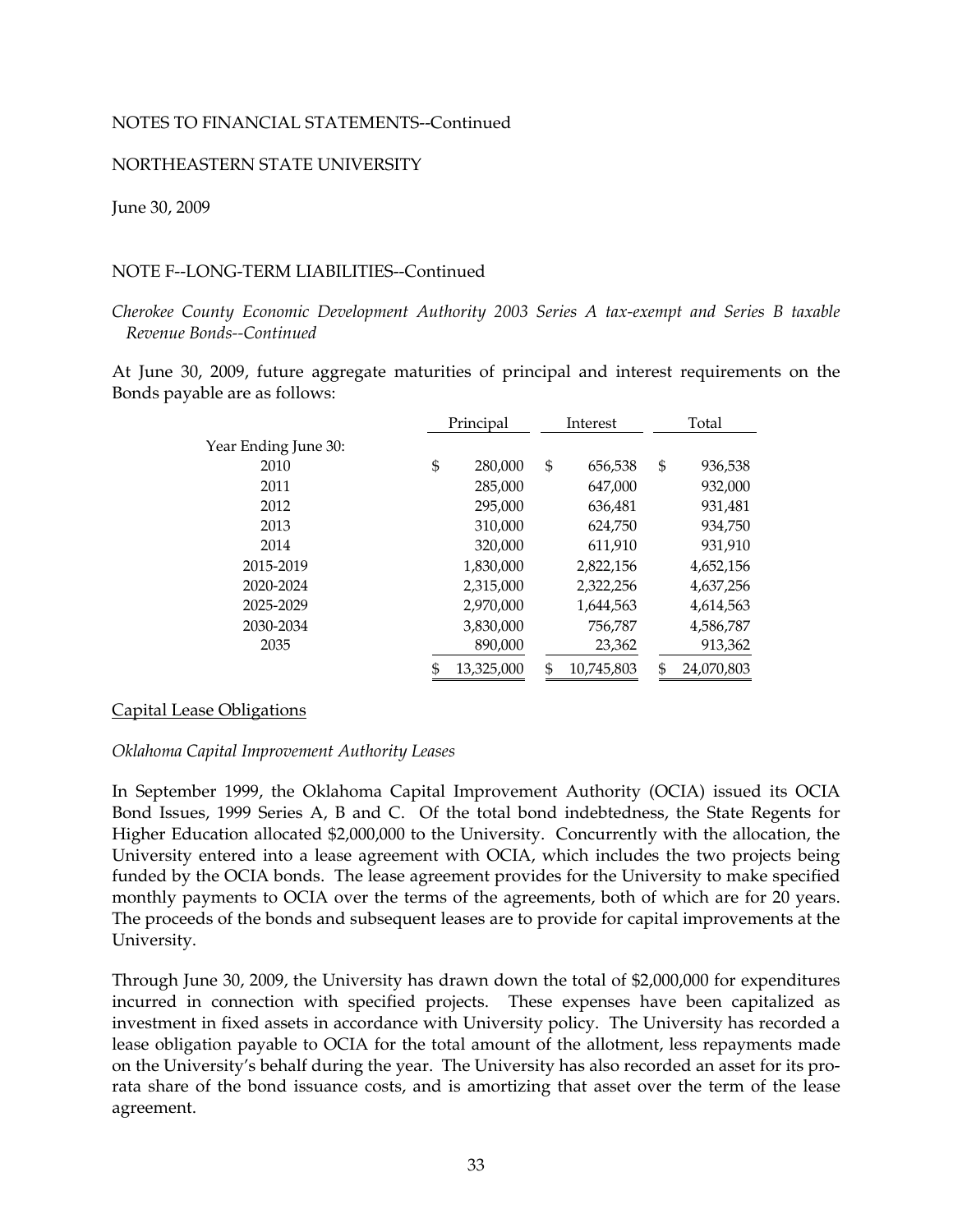## NORTHEASTERN STATE UNIVERSITY

June 30, 2009

## NOTE F--LONG-TERM LIABILITIES--Continued

#### Capital Lease Obligations--Continued

#### *Oklahoma Capital Improvement Authority Leases--Continued*

During the years ended June 30, 2009 and 2008, OCIA made lease principal and interest payments totaling \$159,195 and \$166,799, respectively, on behalf of the University. These onbehalf payments have been recorded as restricted state appropriations in the University's statements of revenues, expenses and changes in net assets.

In November 2005, the Oklahoma Capital Improvement Authority (OCIA) issued its OCIA Bond Issues, 2005 Series F and G. Of the total bond indebtedness, the Oklahoma State Regents for Higher Education allocated the University \$22,876,760 and \$96,640 for the Series 2005F and 2005G, respectively. Concurrently with the allocation, the University entered into a lease agreement with OCIA for those amounts. The lease agreement provides for the University to make specified monthly payments to OCIA over the terms of the agreements. The proceeds of the bonds and subsequent leases are to provide for capital improvements at the University.

Through June 30, 2009, the University has drawn down \$21,875,023, for expenditures incurred in connection with specified projects. These expenses have been capitalized as investment in fixed assets in accordance with University policy. The University has recorded a lease obligation payable to OCIA for the total amount of the allotment, less repayments made on the University's behalf during the year. The University has also recorded an asset for its pro-rata share of the bond issuance costs, and is amortizing that asset over the term of the lease agreement.

During the years ended June 30, 2009 and 2008, OCIA made lease principal and interest payments totaling \$1,620,081 and \$1,591,157, respectively, on behalf of the University. These on-behalf payments have been recorded as restricted state appropriations in the University's statements of revenues, expenses and change in net assets.

#### *Oklahoma Development Finance Authority Master Lease Program*

The Oklahoma Development Finance Authority (ODFA) issued the ODFA Master Lease Revenue Bonds, Series 2003B, 2003C, and 2004A (Bonds) in the University's fiscal year that ended June 30, 2004. The Bonds were issued to fund capital improvements at several state colleges and universities in Oklahoma. ODFA allocated the Bonds' proceeds to colleges and universities in the form of financing leases. Northeastern State University's portion of this allocation was \$1,650,000, \$2,226,000 and \$7,445,000 for the 2003B Bonds, 2003C Bonds and 2004A Bonds, respectively. The University has recorded capital improvements funded by the lease and the resulting capital lease obligation in its statement of net assets.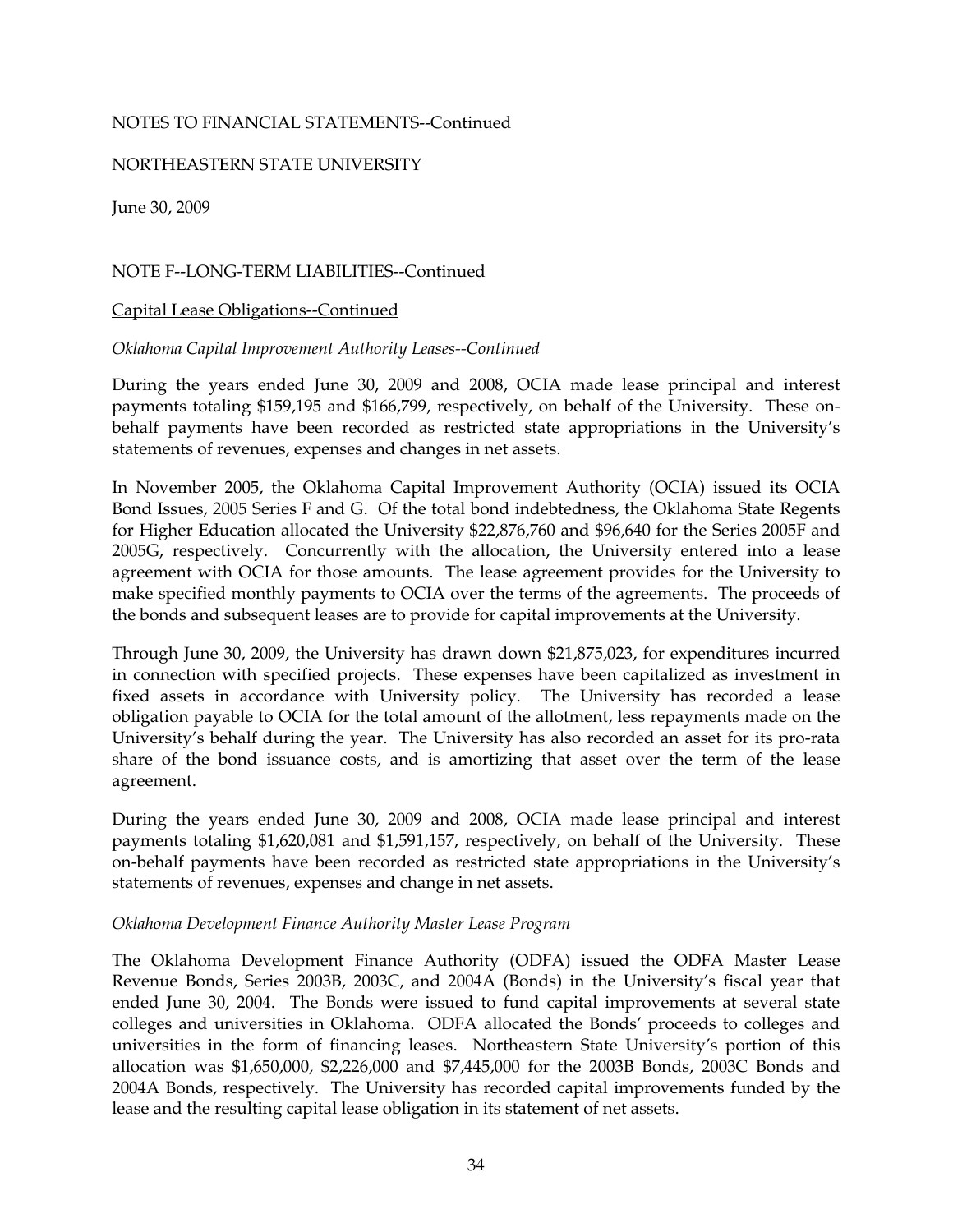## NORTHEASTERN STATE UNIVERSITY

June 30, 2009

# NOTE F--LONG-TERM LIABILITIES--Continued

### Capital Lease Obligations--Continued

### *Oklahoma Development Finance Authority Master Lease Program*

The lease agreement calls for monthly payments to ODFA in an amount that equals debt service requirements on the portion of the bonds used to finance the lease. The final payment on the leases are June 18, 2018, December 1, 2013 and June 1, 2024, respectively.

After payment of bond closing costs, the net proceeds were \$10,850,000. Through June 30, 2009, the University has drawn down 10,839,843 for expenditures incurred in connection with specified projects, leaving remaining proceeds of \$10,157, which are a receivable to the University.

At June 30, 2009, trust accounts with balances totaling \$344,796 are included with Investments held by others in the University's statement of net assets. These are amounts held out of the lease proceeds and placed in reserve funds to be held for the University's benefit. These funds will be released to the University at the end of the lease, after being adjusted for any used to repay the lease, accrued interest and administrative fees.

Future minimum lease payments under the University's capital lease obligations to OCIA and ODFA are as follows:

|                      | Principal        | Interest |            | Total            |
|----------------------|------------------|----------|------------|------------------|
| Year Ending June 30: |                  |          |            |                  |
| 2010                 | \$<br>1,332,483  | \$       | 1,425,406  | \$<br>2,757,889  |
| 2011                 | 1,347,950        |          | 1,373,087  | 2,721,037        |
| 2012                 | 1,400,976        |          | 1,318,741  | 2,719,717        |
| 2013                 | 1,456,213        |          | 1,261,190  | 2,717,403        |
| 2014                 | 1,362,054        |          | 1,198,093  | 2,560,147        |
| 2015-2019            | 7,319,398        |          | 5,039,879  | 12,359,277       |
| 2020-2024            | 7,768,848        |          | 3,253,385  | 11,022,233       |
| 2025-2029            | 6,789,350        |          | 1,436,084  | 8,225,434        |
| 2030                 | 1,567,239        |          | 77,832     | 1,645,071        |
|                      | \$<br>30,344,511 | S        | 16,383,697 | \$<br>46,728,208 |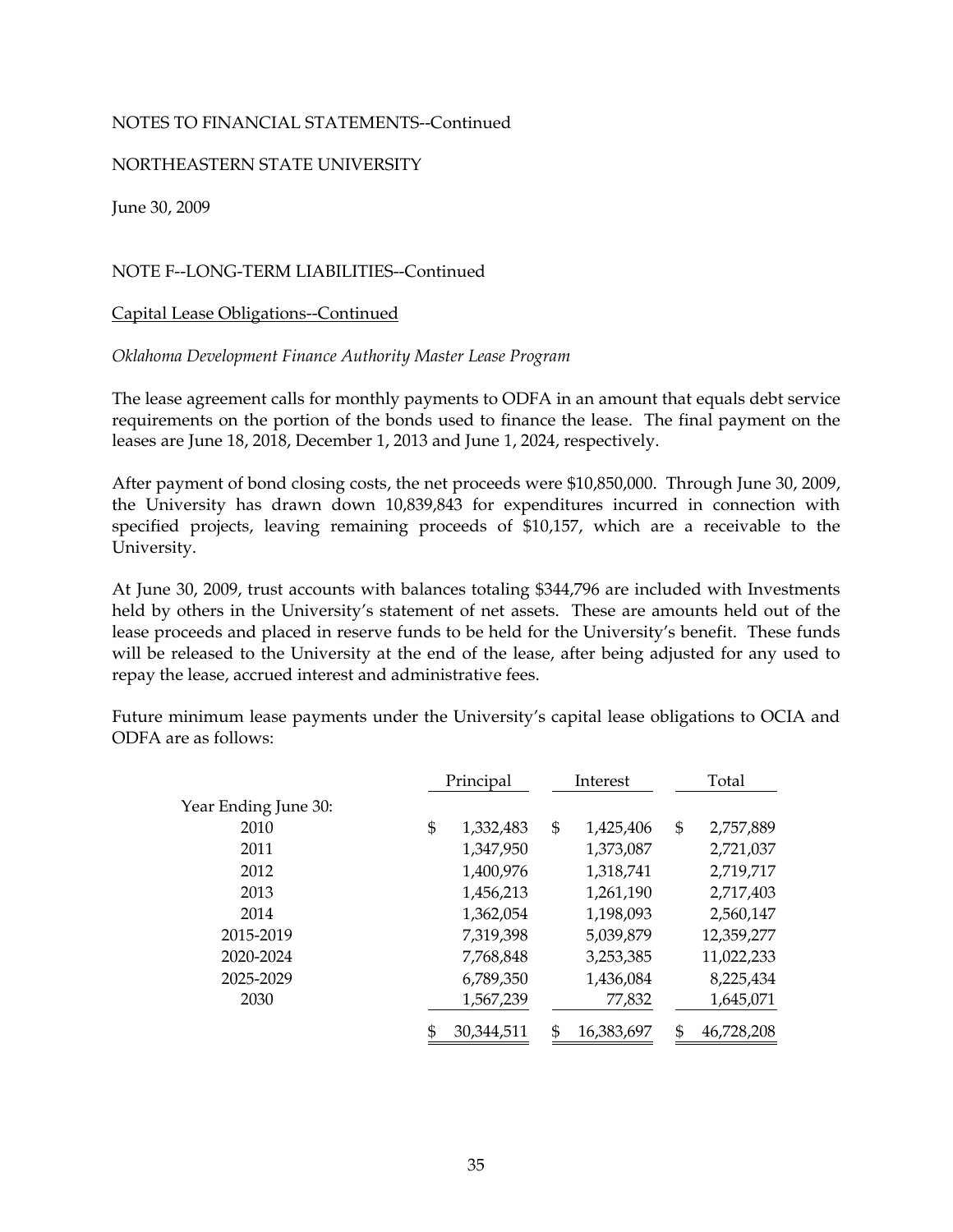### NORTHEASTERN STATE UNIVERSITY

June 30, 2009

# NOTE F--LONG-TERM LIABILITIES--Continued

#### Unearned Capital Assets

the University \$650,000 for equipment and renovation of the University's food service facilities. In January 2000, the University entered into a management agreement with an unrelated third party (the "Contractor"). In connection with the agreement, the Contractor agreed to provide The equipment and related capital assets are owned by the University; however, if the agreement is terminated prior to completion (10 years), the University must reimburse the Contractor for the unamortized portion of the capital assets, and is amortizing it over the 10 year term of the agreement. The unamortized portion of this unearned capital asset was \$-0 and \$65,949 at June 30, 2009 and 2008, respectively.

### NOTE G--RETIREMENT PLANS

The University's academic and nonacademic personnel are covered by various retirement plans. The plans available to University personnel include the Oklahoma Teachers' Retirement System, which is a State of Oklahoma public employees retirement system, the Supplemental Retirement Annuity (SRA), a single employer defined benefit pension plan available to employees hired prior to July 1, 1995, and a defined contribution 403(b) plan. The University does not maintain the accounting records, hold the investments for, or administer these plans.

#### *Oklahoma Teachers' Retirement System (OTRS)*

# Plan Description

The University contributes to the Oklahoma Teachers' Retirement System (OTRS), a costsharing multiple-employer defined benefit pension plan sponsored by the State of Oklahoma. OTRS provides defined retirement benefits based on members' final compensation, age and term of service. In addition, the retirement program provides for benefits upon disability and to survivors upon the death of eligible members. The benefit provisions are established and may be amended by the legislature of the State of Oklahoma. Title 70 of the Oklahoma Statutes, Sections 17-101 through 116.9, as amended, assigns the authority for management and operations of the Plan to the Board of Trustees of OTRS. OTRS is not required to provide for a cost of living adjustment. OTRS issues a publicly available financial report that includes financial statements and supplementary information for OTRS. That report may be obtained by writing to Teachers' Retirement System of Oklahoma, P.O. Box 53524, Oklahoma City, Oklahoma 73152, or by calling (405) 521-2387.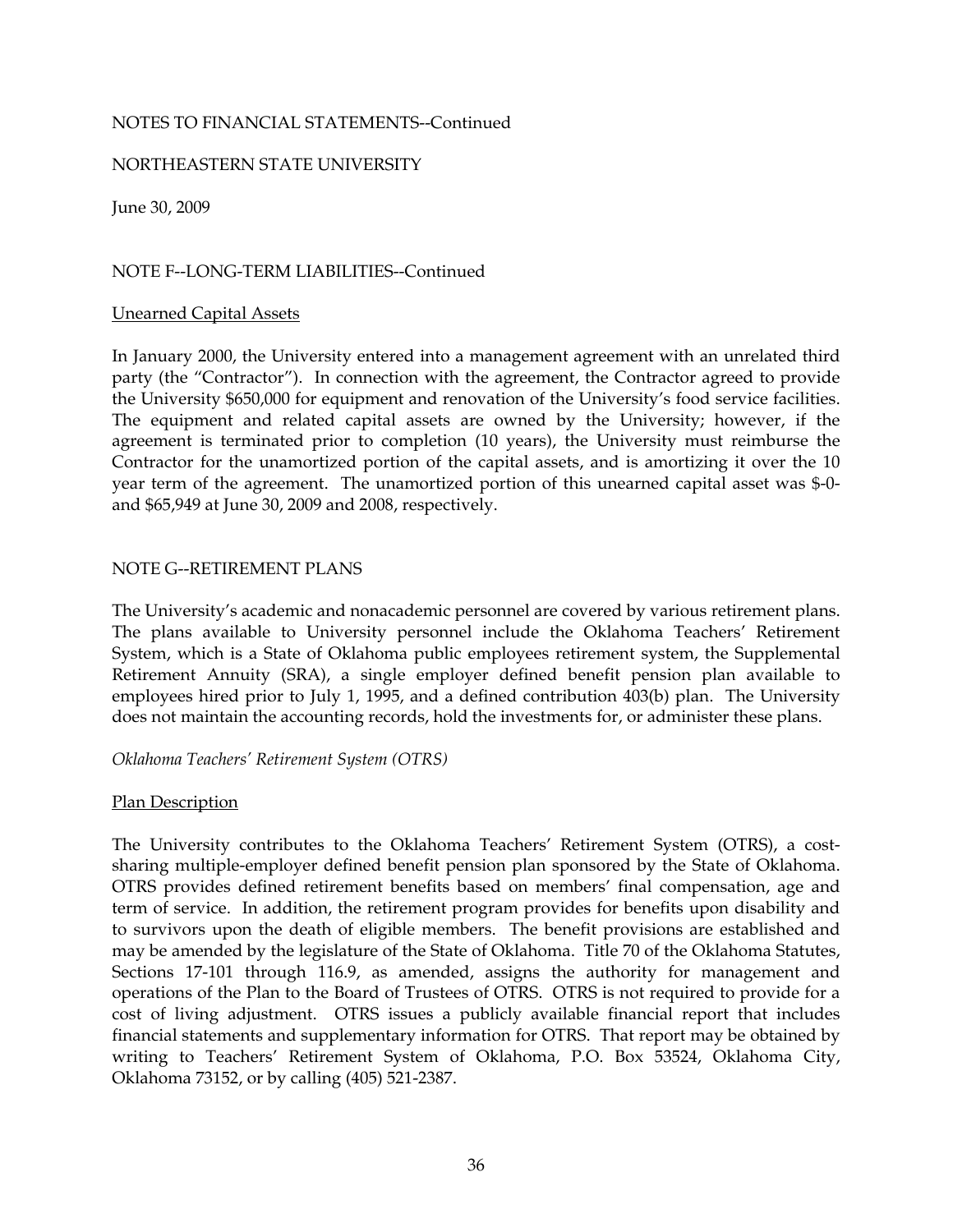## NORTHEASTERN STATE UNIVERSITY

June 30, 2009

NOTE G--RETIREMENT PLANS--Continued

*Oklahoma Teachers' Retirement System (OTRS)--Continued* 

### Funding Policy

The University is required to contribute a fixed percentage of annual compensation on behalf of active members. The employer contribution rate was 7.05% for fiscal year 2007 and was 7.05% for the first six months of fiscal year 2008. On January 1, 2008 the contribution rate changed to 7.55%. On January 1, 2009 the contribution rate changed to 8.05%. This rate is applied to annual compensation, and is determined by state statute.

Employees' contributions are also determined by state statute. For all employees, the contribution rate was 7% of covered salaries and fringe benefits in 2009, 2008 and 2007, respectively. For compensation in excess of \$25,000, the employee's contributions are paid directly by the University to the OTRS.

The University's contributions to the OTRS for the years ended June 30, 2009, 2008 and 2007, were approximately \$4,760,000, \$4,357,000, and \$4,039,000, respectively, equal to the required contributions for each year. These contributions included the University's statutory contribution and the share of the employee's contribution paid directly by the University.

The State of Oklahoma is also required to contribute to the OTRS on behalf of the participating employers. For 2009 and 2008, the State of Oklahoma contribution 5% of state revenues from sales and use taxes and individual income taxes, to the OTRS on behalf of participating employers. The University has estimated the amounts contributed to the OTRS by the State of Oklahoma on its behalf by multiplying the ratio of its covered salaries to total covered salaries for the OTRS for the year by the applicable percentage of taxes collected during the year. For the years ended June 30, 2009 and 2008, the total amounts contributed to the OTRS by the State of Oklahoma on behalf of the University were approximately \$2,759,000 and \$2,822,000, respectively. These on behalf payments have been recorded as both revenues and expenses in the statements of revenues, expenses and changes in net assets.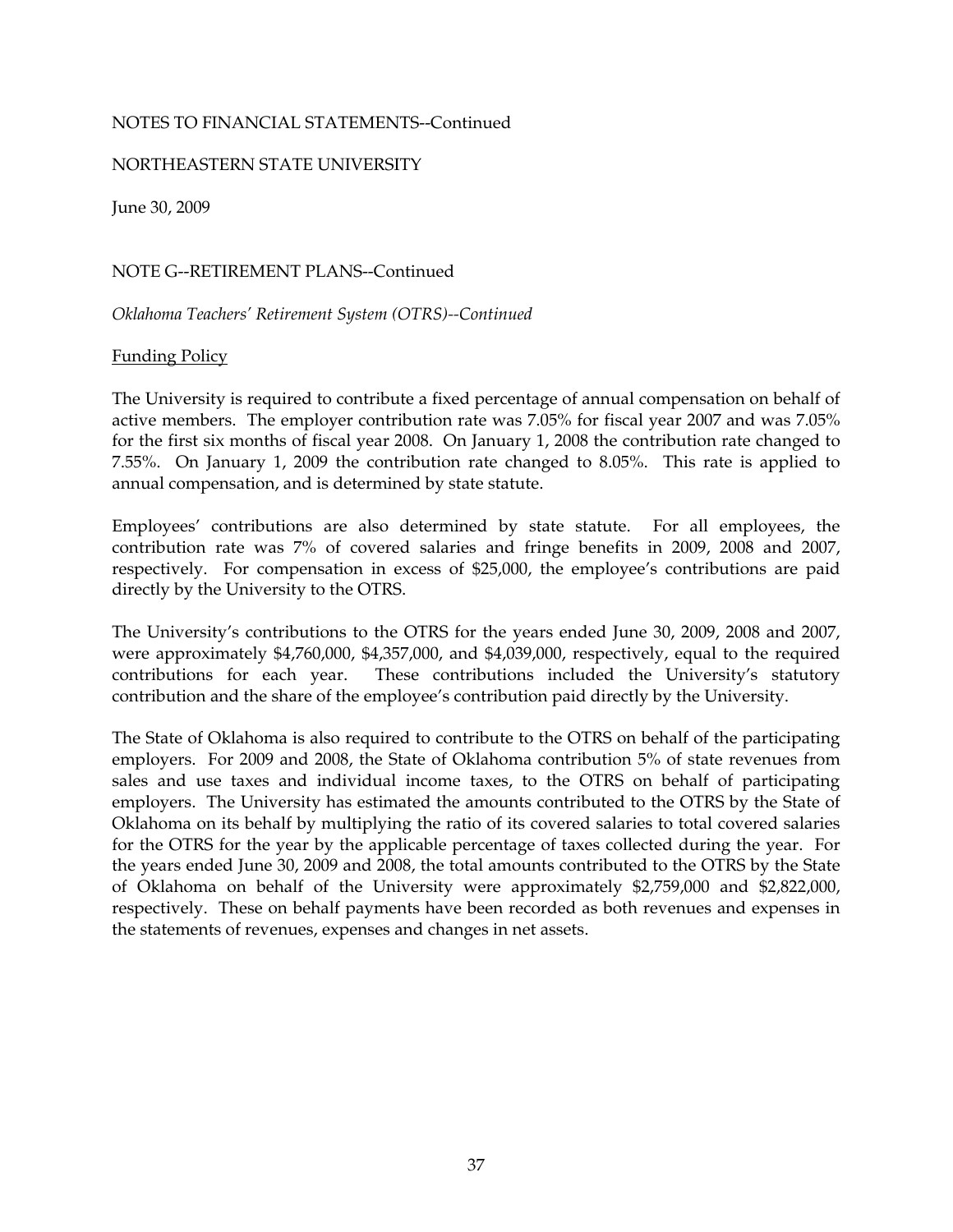## NORTHEASTERN STATE UNIVERSITY

June 30, 2009

# NOTE G--RETIREMENT PLANS--Continued

*Supplemental Retirement Annuity (SRA)* 

### Plan Description

benefits to University employees who were hired between July 1, 1987 and June 30, 1995. The University's SRA plan is a single employer, defined benefit pension plan administered by the University's Board of Regents. The SRA was established by the University's Board of Regents to provide supplemental retirement and death benefits to University employees who were hired prior to July 1, 1987, or to those eligible employees' beneficiaries. Effective December 1, 2002, the SRA was amended to provide supplemental retirement and death Effective October 1, 2003, the SRA plan was changed to eliminate the TIAA offset in the benefit calculation. The authority to amend the SRA's benefit provisions rests with the University's Board of Regents. The SRA does not issue a stand-alone financial report nor is it included in the financial report of another entity.

# Funding Policy

The authority to establish and amend eligible employees' and employer contribution obligations to the SRA rests with the University's Board of Regents. Eligible employees are not required to make contributions to the SRA. The University is required to contribute to the SRA an actuarially determined amount on an annual basis. Under a policy adopted in December 2002, the Plan must achieve 80% funding of the pension benefit obligation by December 1, 2022.

#### Annual Pension Cost and Net Pension Obligation (Asset)

Annual pension cost and net pension obligation (asset) of the SRA for 2009 and 2008 are as follows:

|                                               | 2009          | 2008          |  |
|-----------------------------------------------|---------------|---------------|--|
| Annual required contribution                  | \$<br>677,690 | \$<br>652,281 |  |
| Interest on net pension obligation            | (235, 015)    | (230, 470)    |  |
| Adjustment to annual required contribution    | 299,210       | 293,424       |  |
| Annual pension cost                           | 741,885       | 715,235       |  |
| Contribution made                             | (715, 235)    | (772, 041)    |  |
| Increase (decrease) in net pension obligation | 26,650        | (56, 806)     |  |
| Net pension obligation at beginning of year   | (2,937,685)   | (2,880,879)   |  |
| Net pension obligation (asset) at end of year | (2,911,035)   | (2,937,685)   |  |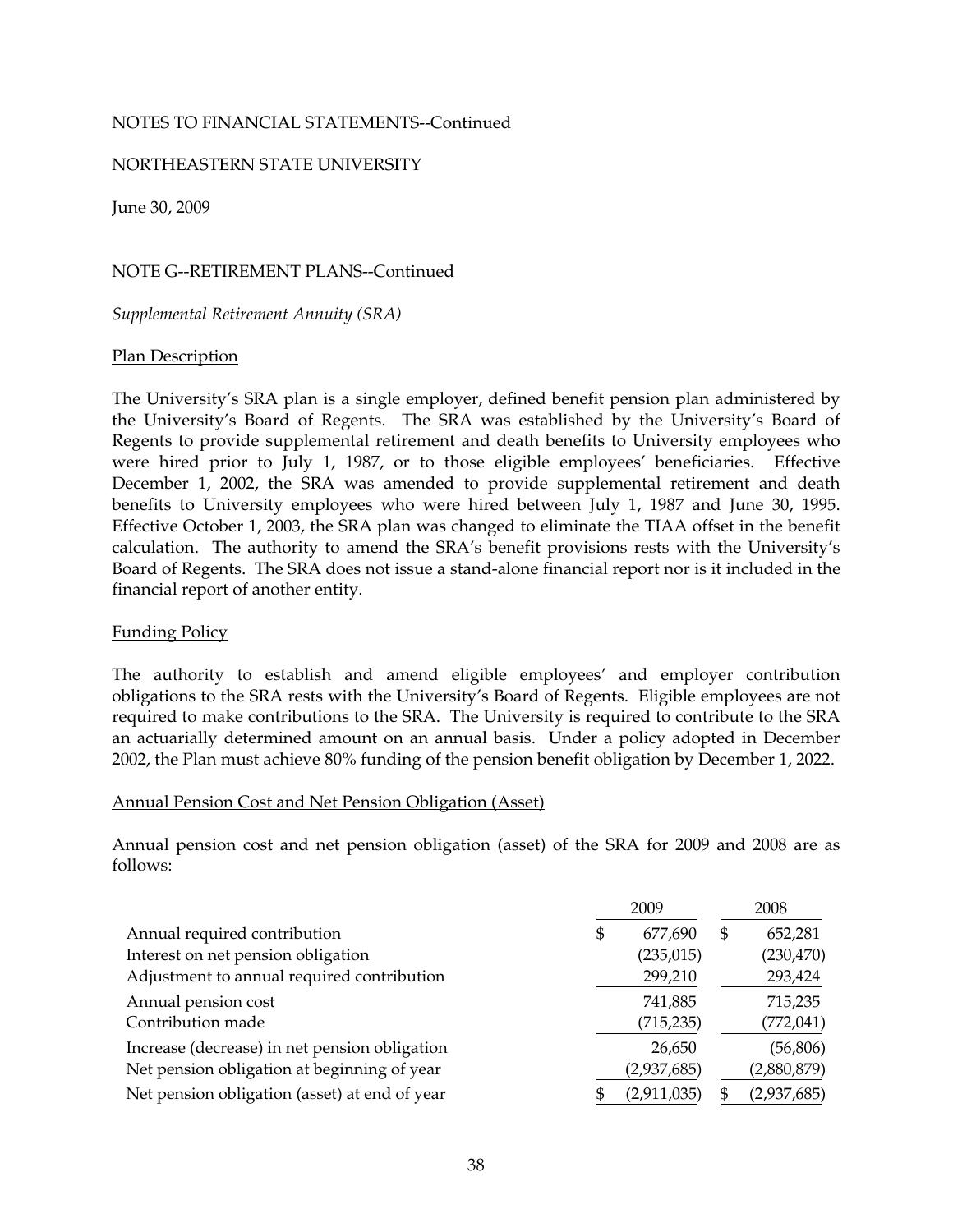# NORTHEASTERN STATE UNIVERSITY

June 30, 2009

# NOTE G--RETIREMENT PLANS--Continued

### *Supplemental Retirement Annuity (SRA)--Continued*

# Annual Pension Cost and Net Pension Obligation (Asset)--Continued

The annual required contributions for 2009 and 2008 were determined as part of an actuarial valuation on June 30, 2009 and 2008, using the projected unit credit actuarial cost method. The actuarial assumptions included (a) a discount rate of 8% per year to determine the present value of future benefit payments; (b) retirement at age 65; (c) an 8% rate of return on investments; and (d) projected salary increases of 3.5% per year. The value of the SRA assets is based on the TIAA-CREF group annuity account asset value. The unfunded actuarial accrued liability is being amortized over fifteen years as a level dollar amount on a closed basis.

#### Trend Information

| Year Ended | <b>Annual Pension</b><br>Cost (APC) | Percentage of APC | Net Pension<br><b>Obligation</b> (Asset) |             |  |
|------------|-------------------------------------|-------------------|------------------------------------------|-------------|--|
| June 30    |                                     | Contributed       |                                          |             |  |
| 2009       | 741,885                             | 96.41%            | \$                                       | (2,911,035) |  |
| 2008       | \$<br>715,255                       | 107.90%           | \$                                       | (2,937,685) |  |
| 2007       | \$<br>772,041                       | 179.60%           | S                                        | (2,880,879) |  |

#### Funded Status and Funding Progress

The funded status of the plan as of June 30 was as follows:

|                                                   | 2009       | 2008 |            |  |
|---------------------------------------------------|------------|------|------------|--|
| Actuarial accrued liability (AAL)                 | 12,187,143 | \$   | 11,705,482 |  |
| Actuarial value of plan assets                    | 5,561,460  |      | 5,817,014  |  |
| Unfunded actuarial accrued liability (UAAL)       | 6,625,683  | \$.  | 5,888,468  |  |
| Funded ratio (actuarial value of plan assets/AAL) | $45.6\%$   |      | 49.7%      |  |
| Covered payroll (active plan members)             | 7,641,581  | \$   | 9,150,403  |  |
| UAAL as a percentage of covered payroll           | 86.7%      |      | 64.4%      |  |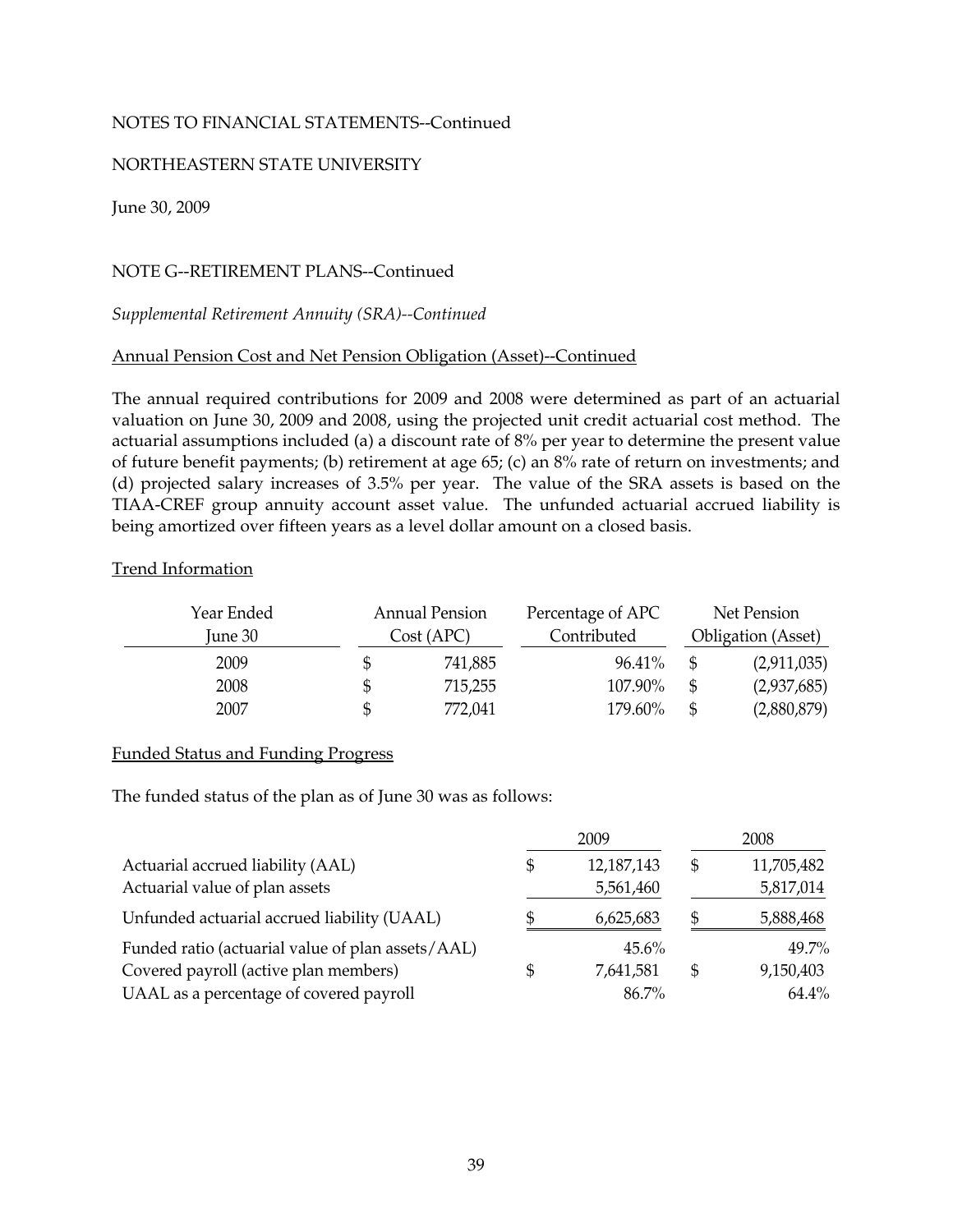### NORTHEASTERN STATE UNIVERSITY

June 30, 2009

## NOTE G--RETIREMENT PLANS--Continued

### *Defined Contribution Plan*

The University also has a defined contribution 403(b) plan (DCP) available to full-time employees. The DCP is administered by the RUSO System, and the plan provisions are established and may be amended by the Board of Regents. Plan members may make voluntary contributions in accordance with IRS regulations. The University has no contribution requirements, and no contributions were made during the years ended June 30, 2009, 2008 and 2007.

### NOTE H--OTHER POST-EMPLOYMENT INSURANCE BENEFITS

### Plan Description

The University's postemployment healthcare plan is an agent multiple-employer defined benefit plan administered by the Regional University System of Oklahoma Board of Regents (the University's Board). The plan provides medical and life insurance benefits to eligible retired employees until age 65. A retiring employee must have been employed full-time in the Regional University of Oklahoma for not less than ten years immediately preceding the date of retirement; been a member of the Oklahoma Teachers' Retirement System during that time; and elected to receive a vested benefit under the provision of the Oklahoma Teachers' Retirement System. As of June 30, 2009, there were 974 active participants in the plan. The retirement insurance program was adopted by the Board of Regents in 1985. In March of 2008, the Retiree Medical Trust for Regional University System of Oklahoma was established to hold assets and pay benefits on behalf of the University's postemployment healthcare plan, and was administered by The Bank Oklahoma, N.A. Prior to the establishment of the trust, the insurance benefits were accounted for on a pay-as-you-go basis so that premiums were made from current operating funds. The plan does not issue a stand-alone financial report nor is it included in the financial report of another entity.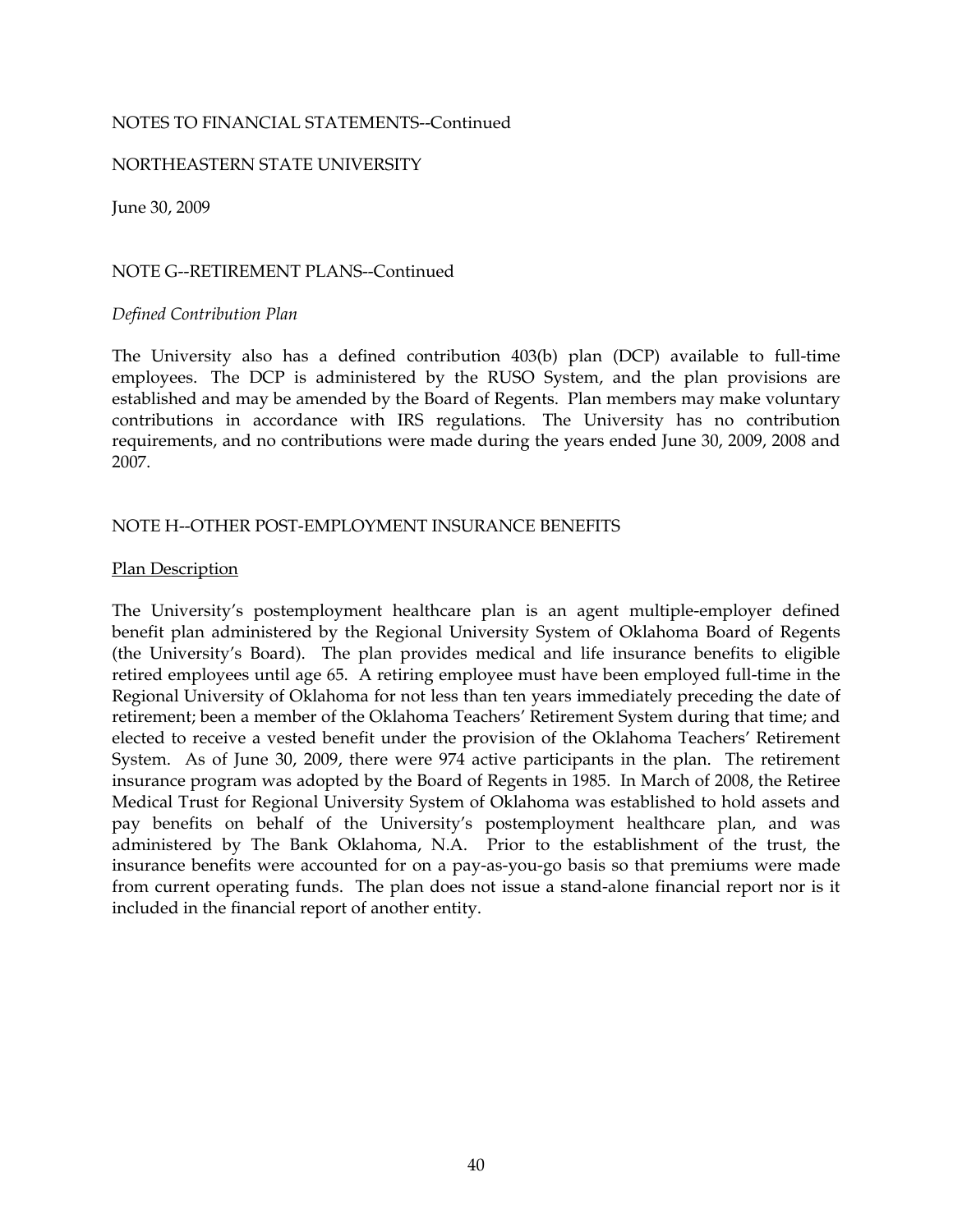### NORTHEASTERN STATE UNIVERSITY

June 30, 2009

### NOTE H--OTHER POST-EMPLOYMENT INSURANCE BENEFITS--Continued

#### Funding Policy

The contribution requirements of the University are established and may be amended by the Regional University System of Oklahoma Board of Regents. The University is required to contribute the *annual required contribution of the employer* (ARC), in an amount actuarially determined in accordance with the parameters of GASB Statement 45. The ARC represents a level of funding that, if paid on an ongoing basis, is projected to cover normal cost each year and amortize any unfunded actuarial liabilities (or funding excess) over a period not to exceed thirty years. The current ARC is \$484,990 and represents 1.3% (percent) of covered payroll.

#### Annual Cost and Net Obligation (Asset)

Annual OPEB cost and net OPEB obligation (asset) of the plan for 2009 and 2008 are as follows:

|                                                    | 2009 |            |    | 2008       |  |  |
|----------------------------------------------------|------|------------|----|------------|--|--|
| Annual required contribution                       | \$   | 484,990    | S  | 584,000    |  |  |
| Interest on net OPEB obligation                    |      |            |    |            |  |  |
| Adjustment to annual required contribution         |      |            |    |            |  |  |
| Annual OPEB cost                                   |      | 484,990    |    | 584,000    |  |  |
| Contribution made                                  |      | (582, 834) |    | (880, 894) |  |  |
| Decrease (Increase) in net OPEB obligation (asset) |      | (97, 844)  |    | (296, 894) |  |  |
| Net OPEB obligation (asset) at beginning of year   |      | (296, 894) |    |            |  |  |
| Net OPEB obligation (asset) at end of year         | ዌ    | (394,738)  | \$ | (296,894)  |  |  |

Projections of benefits for financial reporting purposes are based on the substantive plan and include the types of benefits provided at the time of each valuation. The actuarial methods and assumptions used include techniques that are designed to reduce short-term volatility in actuarial accrued liabilities and the actuarial value of assets, consistent with the long-term perspective of the calculations. For the June 30, 2009 actuarial valuation, the entry age actuarial cost method was used. The actuarial assumptions included a 7.0% investment rate of return and an annual healthcare cost inflationary increase of 9.5%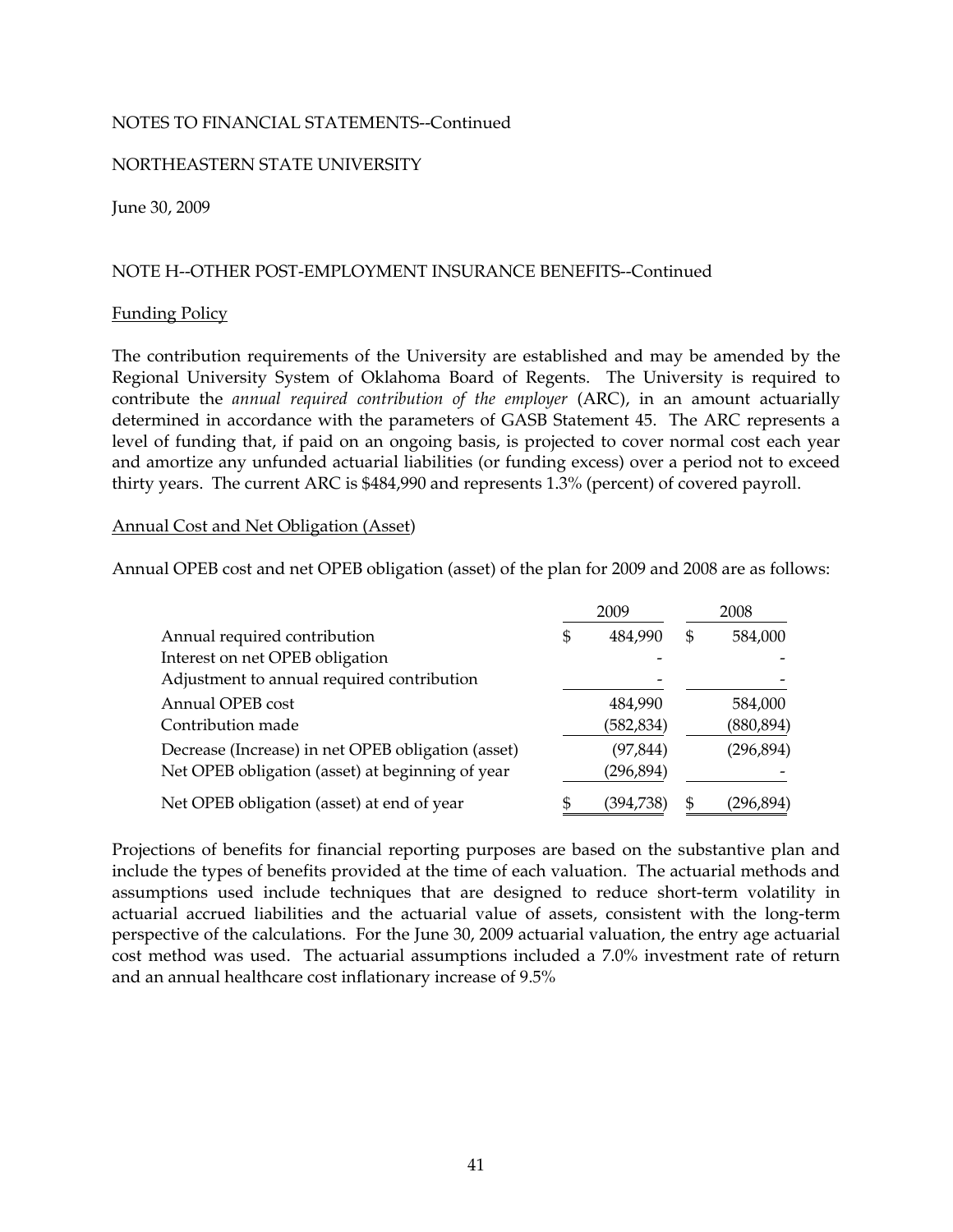# NORTHEASTERN STATE UNIVERSITY

June 30, 2009

## NOTE H--OTHER POST-EMPLOYMENT INSURANCE BENEFITS--Continued

#### Trend Information

GASB 45 was not implemented until FY 2008; therefore, only two years of trend information is available.

| Fiscal Year | Annual    | <b>Annual OPEB Cost</b> |      | Net OPEB                  |
|-------------|-----------|-------------------------|------|---------------------------|
| Ended       | OPEB Cost | Contributed             |      | <b>Obligation</b> (Asset) |
| 2009        | 484.990   | 120 <sup>%</sup>        | - SS | (394,738)                 |
| 2008        | 584.000   | $151\%$                 | - SS | (296,894)                 |

### Funded Status and Funding Progress

The funded status of the plan as of June 30 was as follows:

|                                                                     | 2009                         |              | 2008                 |
|---------------------------------------------------------------------|------------------------------|--------------|----------------------|
| Actuarial accrued liability (AAL)<br>Actuarial value of plan assets | \$<br>4, 105, 148<br>876,629 | \$           | 4,454,000<br>584,139 |
| Unfunded actuarial accrued liability (UAAL)                         | 3,228,519                    |              | 3,869,861            |
| Funded ratio (actuarial value of plan assets/AAL)                   | $21.4\%$                     |              | $13.1\%$             |
| Covered payroll (active plan members)                               | \$<br>36,577,901             | $\mathbb{S}$ | 35,406,509           |
| UAAL as a percentage of covered payroll                             | $8.8\%$                      |              | $10.9\%$             |

Actuarial valuation of an ongoing plan involves estimates of the value of reported amounts and assumptions about the probability of occurrence of events far into the future. Examples include assumptions about future employment, mortality, and the healthcare cost trend. Amounts determined regarding the funded status of the plan and the annual required contributions of the employer are subject to continual revision as actual results are compared with past expectations and new estimates are made about the future. The schedule of funding progress, presented as required supplementary information following the notes to the financial statements, presents multiyear trend information that shows whether the actuarial value of plan assets is increasing or decreasing over time relative to the actuarial accrued liabilities for benefits.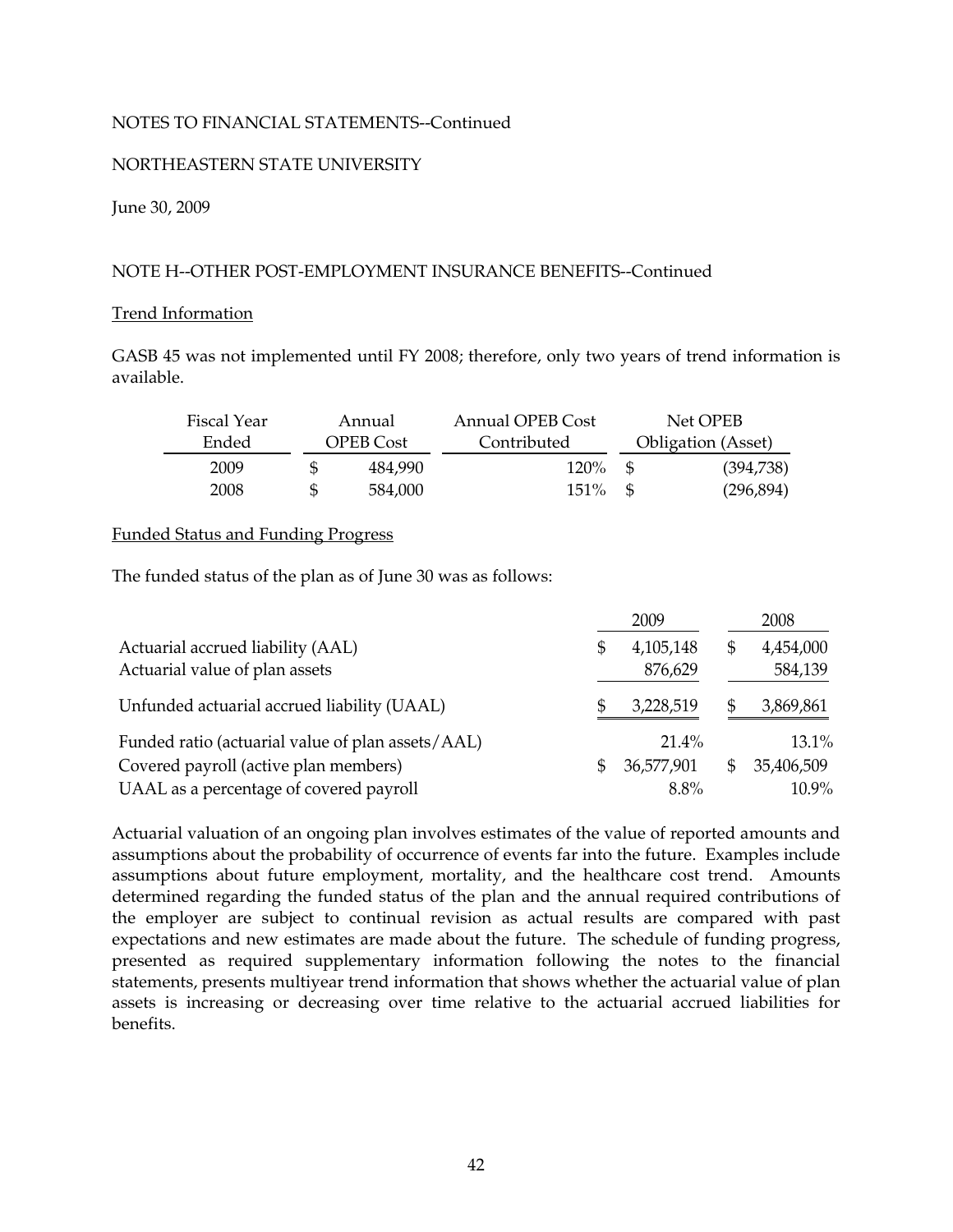### NORTHEASTERN STATE UNIVERSITY

June 30, 2009

# NOTE I--FUNDS HELD IN TRUST BY OTHERS

#### Beneficial Interest in State School Land Funds

The University has a beneficial interest in the "Section Thirteen Fund State Educational Institutions" and the "New College Fund" administered by the Commissioners of the Land Office as trustees for the various educational institutions entitled thereto. The University has the right to receive annually 3.7% of the distributions of income produced by "Section Thirteen Fund State Educational Institutions" assets and 100% of the distributions of income produced by Northeastern State University's "New College Fund". The University received approximately \$739,000 and \$675,000 during the years ended June 30, 2009 and 2008, respectively which is restricted to the construction or acquisition of buildings, equipment, or other capital items. These amounts are recorded as state appropriations for capital purposes in the statement of revenues, expenses and changes in net assets. State law prohibits the distribution of any corpus of these funds to the beneficiaries. The total trust reserve for Northeastern State University, held in trust by the commissioners of Land Office, was approximately \$12,374,000 and \$13,931,000 at June 30, 2009 and 2008, respectively.

#### Oklahoma State Regents Endowment Trust Fund

In connection with the Oklahoma State Regents' Endowment Program (the Endowment Program), the State of Oklahoma has matched contributions received under the program. The state match amount, plus any retained accumulated earnings, totaled approximately \$1,220,000 and \$1,581,000 at June 30, 2009 and 2008, respectively, and is invested by the Oklahoma State Regents on behalf of the University. The University is entitled to receive an annual distribution of 5% of the market value at year end on these funds. As legal title of the State Regents matching endowment funds is retained by the Oklahoma State Regents, only the funds available for distribution, approximately \$402,000 and \$335,000 at June 30, 2009 and 2008, respectively, have been reflected as assets in the statements of net assets. In connection with the program, private contributions totaling \$873,000 and \$919,000 as of June 30, 2009 and 2008, respectively, are being held by the Northeastern State University Foundation for the benefit of the University. Additional private contributions of approximately \$488,000 and \$631,000 as of June 30, 2009 and 2008, respectively, are included in the financial statements of the University.

# NOTE J--RELATED PARTY TRANSACTIONS

The University is beneficiary of the Northeastern Oklahoma Public Facilities Authority (the "Authority"), a public trust created under Title 60, Section 176, of the Oklahoma statutes. The University received no amounts for the years ended June 30, 2009 and 2008.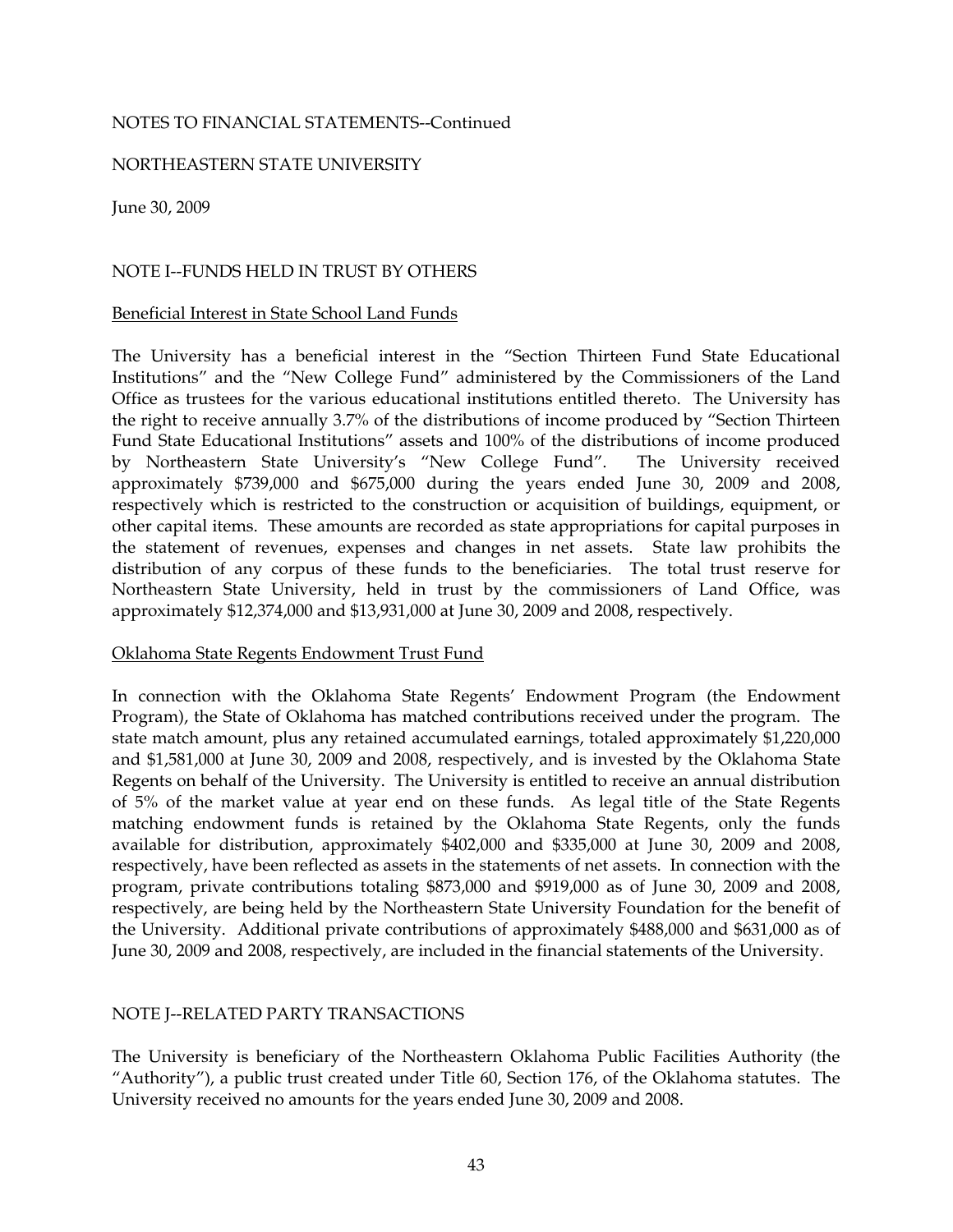### NORTHEASTERN STATE UNIVERSITY

June 30, 2009

# NOTE K--COMMITMENTS AND CONTINGENCIES

The University had outstanding commitments under construction contracts of approximately \$4,880,000 at June 30, 2009.

The University participates in a number of federally assisted grant and contract programs. for expenditures disallowed under terms of the grant. The amount of expenditures that may be These programs are subject to financial and compliance audits by the grantor or their representatives. Such audits could lead to requests for reimbursements to the grantor agency disallowed by the granting agencies cannot be determined at this time, although it is believed by the University that the amount, if any, would not be significant.

The University participants in the Federal Family Education Loan Program (the "FFEL" program), which includes the Federal Stafford Loan Program and Federal Parents Loan for Undergraduate Students programs. The FFEL Program does not require the University to draw down cash; however, the University is required to perform certain administrative functions under the FFEL Program. Failure to perform such functions may require the University to reimburse the loan guarantee agencies. For the years ended June 30, 2009 and 2008, approximately \$34,195,000 and \$32,454,000, respectively, of FFEL Program loans were provided to University students.

During the ordinary course of business, the University may be subjected to various lawsuits and civil action claims. Management believes that resolution of any such matters pending at June 30, 2009, will not have material adverse impact to the University.

#### NOTE L--RISK MANAGEMENT

for claims arising from such matters other than torts, property, and workers' compensation. The University is exposed to various risks of loss from torts; theft of, damage to, and destruction of assets; business interruptions; employee injuries and illness; natural disasters; and employee health, life, and accident benefits. Commercial insurance coverage is purchased Settled claims have not exceeded this commercial coverage in any of the three preceding years.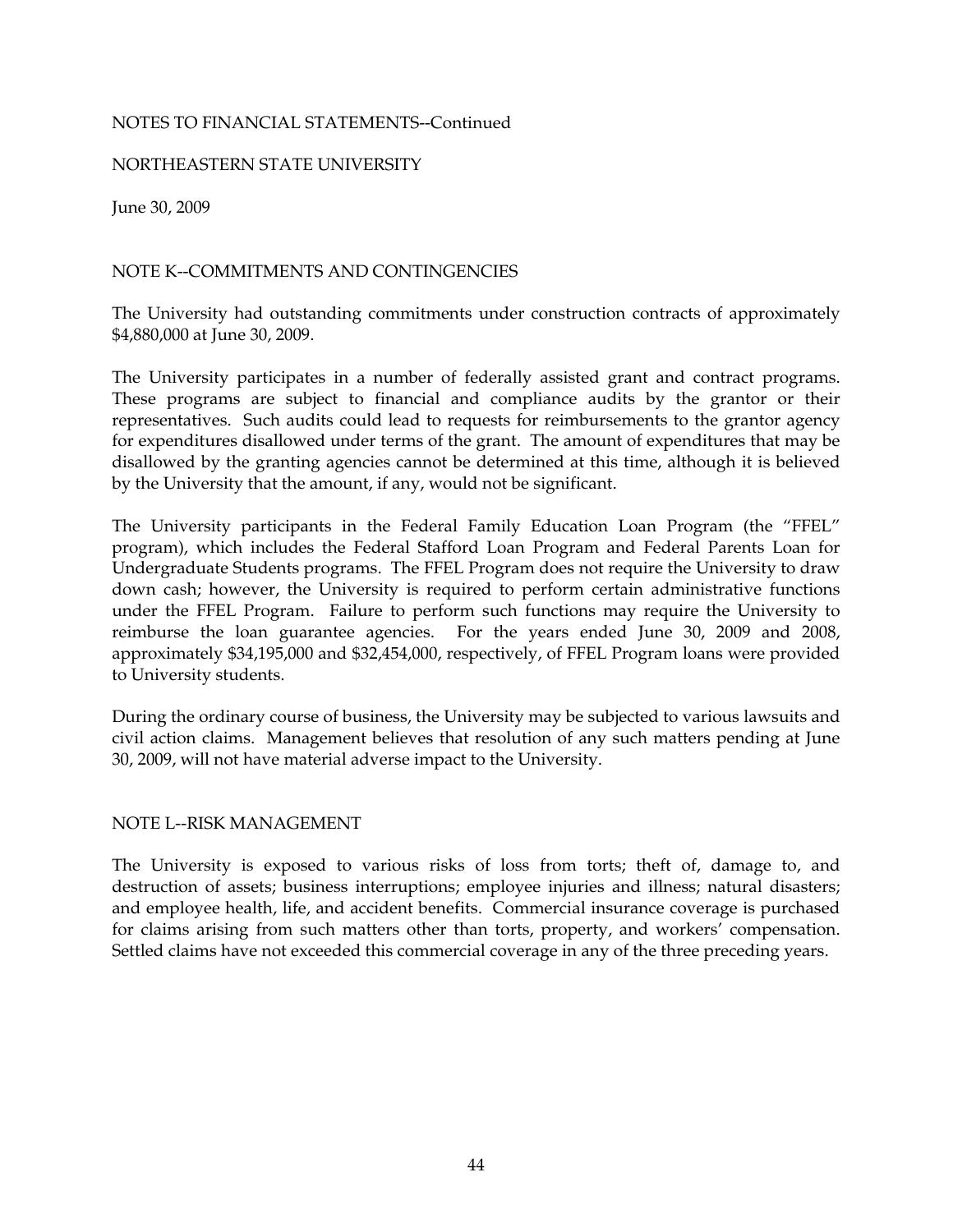### NORTHEASTERN STATE UNIVERSITY

June 30, 2009

NOTE L--RISK MANAGEMENT--Continued

The University, along with other state agencies and political subdivisions, participates in the State of Oklahoma Risk Management Program and the State Insurance Fund, public entity risk pools currently operating as a common risk management and insurance program for its members. The University pays annual premiums to the pools for tort, property, and liability insurance coverage. The Oklahoma Risk Management Pool's governing agreement specifies that the pool will be self-sustaining though member premiums and will reinsure through commercial carriers for claims in excess of specified stop-loss amounts.

The University also participates in the College Association of Liability Management (CALM) Workers' Compensation Plan for its workers' compensation coverage. CALM is an Interlocal Cooperative Act Agency that was organized to provide workers' compensation insurance coverage for participating colleges and universities through the State Insurance Fund. CALM is a political subdivision of the State of Oklahoma and is governed by a board of trustees elected from members of the participating colleges and universities.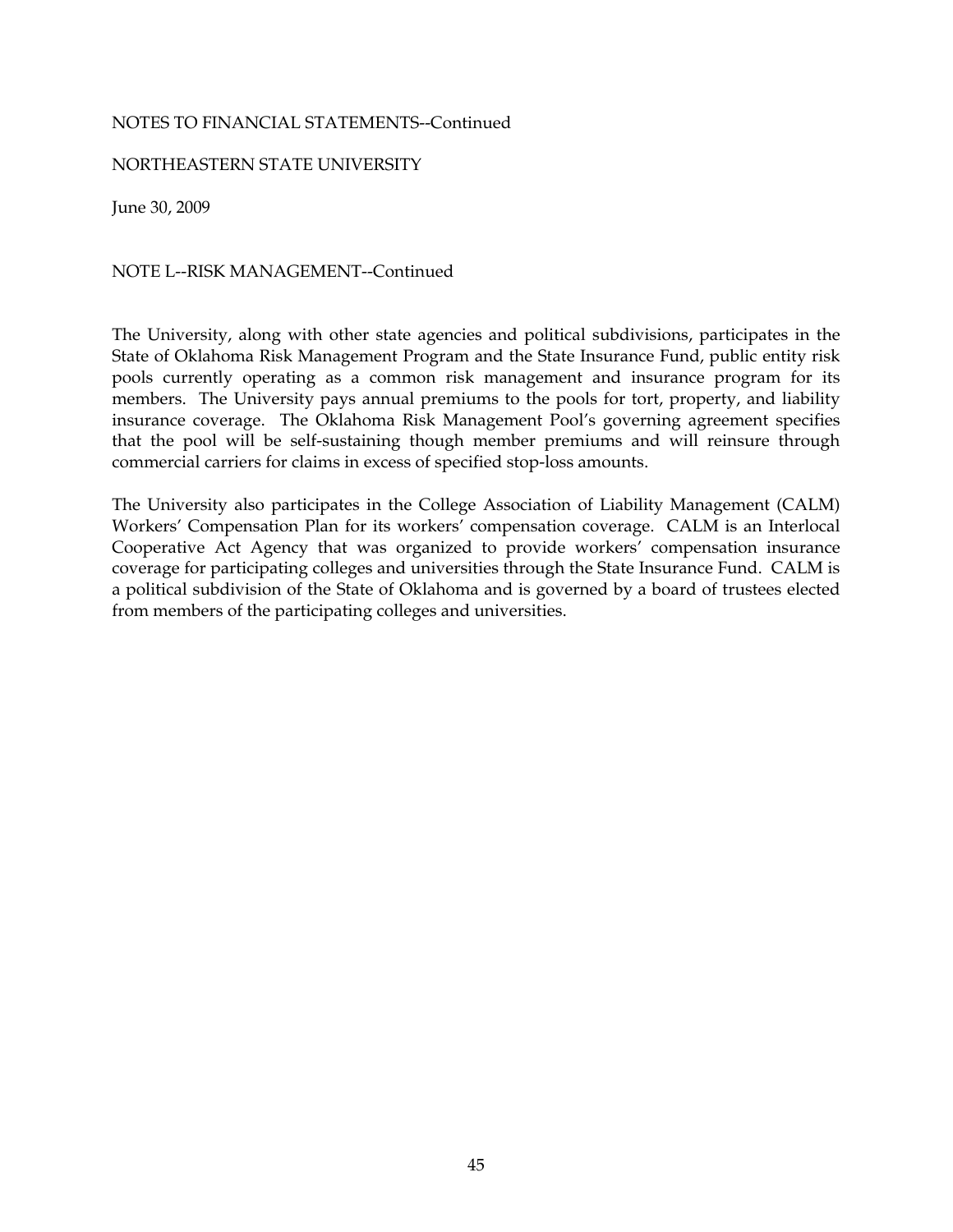### NORTHEASTERN STATE UNIVERSITY

June 30, 2009

### NOTE M--SEGMENT INFORMATION

The following financial information represents an identifiable activity for which revenue bonds are outstanding and for which segment information is to be reported, as required by GASB Statement No. 34, as amended. The bonds were issued to construct a student housing facility for the University.

# Cherokee County Economic Development Authority Revenue Bonds Series 2003

### CONDENSED STATEMENTS OF NET ASSETS

|                                         |                          | June 30 |             |    |             |
|-----------------------------------------|--------------------------|---------|-------------|----|-------------|
|                                         |                          |         | 2009        |    | 2008        |
| <b>ASSETS</b>                           |                          |         |             |    |             |
| Current assets                          |                          | \$      | 2,538,483   | \$ | 2,661,761   |
| Capital assets, net                     |                          |         | 9,268,116   |    | 9,615,387   |
| Other assets                            |                          |         | 1,300,131   |    | 1,351,284   |
|                                         | <b>TOTAL ASSETS</b>      |         | 13,106,730  |    | 13,628,432  |
| <b>LIABILITIES</b>                      |                          |         |             |    |             |
| Current liabilities, including current  |                          |         |             |    |             |
| portion of long-term debt               |                          |         | 418,377     |    | 514,256     |
| Long-term liabilities                   |                          |         | 13,309,406  |    | 13,584,557  |
|                                         | <b>TOTAL LIABILITIES</b> |         | 13,727,783  |    | 14,098,813  |
| <b>NET ASSETS</b>                       |                          |         |             |    |             |
| Unrestricted                            |                          |         | 493,174     |    | 550,843     |
| Restricted for debt services            |                          |         | 1,176,283   |    | 1,211,088   |
| Restricted for capital projects         |                          |         | 342,936     |    | 267,861     |
| Invested in capital assets, net of debt |                          |         | (2,633,446) |    | (2,500,173) |
|                                         | <b>TOTAL NET ASSETS</b>  | \$      | (621,053)   | \$ | (470,381)   |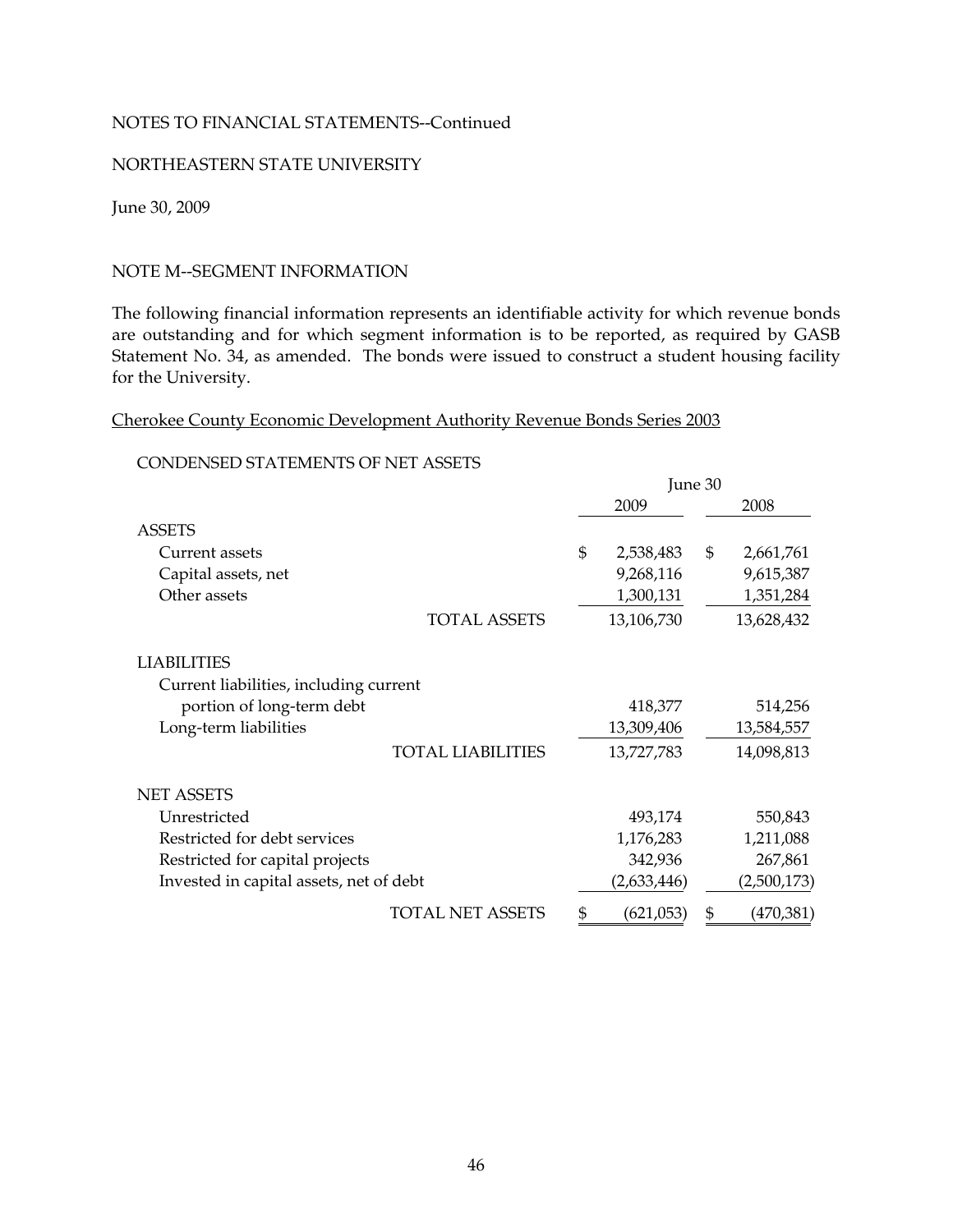# NORTHEASTERN STATE UNIVERSITY

### June 30, 2009

# NOTE M--SEGMENT INFORMATION--Continued

# CONDENSED STATEMENTS OF REVENUES, EXPENSES AND CHANGES IN NET ASSETS

|                                             | June 30         |    |            |  |
|---------------------------------------------|-----------------|----|------------|--|
|                                             | 2009            |    | 2008       |  |
| OPERATING INCOME                            |                 |    |            |  |
| <b>Operating Revenues</b>                   | \$<br>1,167,942 | \$ | 1,664,896  |  |
| Depreciation expense                        | (347,271)       |    | (347, 271) |  |
| Other operating expenses                    | (353, 385)      |    | (355, 666) |  |
| NET OPERATING INCOME                        | 467,286         |    | 961,959    |  |
| NONOPERATING INCOME (EXPENSES)              |                 |    |            |  |
| Investment income                           | 51,354          |    | 166,343    |  |
| Interest expense and trustee fee            | (669, 312)      |    | (680, 147) |  |
| NET INCOME BEFORE OTHER REVENUES (EXPENSES) | (150,672)       |    | 448,155    |  |
| <b>Transfers</b>                            |                 |    |            |  |
| <b>CHANGE IN NET ASSETS</b>                 | (150, 672)      |    | 448,155    |  |
| NET ASSETS, BEGINNING OF PERIOD             | (470,381)       |    | (918, 536) |  |
| NET ASSETS, END OF PERIOD                   | \$<br>(621,053) | \$ | (470, 381) |  |

## CONDENSED STATEMENTS OF CASH FLOWS

|                                                                    | June 30 |            |    |            |
|--------------------------------------------------------------------|---------|------------|----|------------|
|                                                                    |         | 2009       |    | 2008       |
| Net cash flows provided by operating activities                    | S       | 759,354    | \$ | 1,043,824  |
| Net cash flows used in capital and related<br>financing activities |         | (935, 139) |    | (995, 998) |
| Net cash flows provided by investing activities                    |         | 65,513     |    | 155,334    |
| NET INCREASE IN CASH                                               |         | (110,272)  |    | 203,160    |
| CASH, BEGINNING OF PERIOD                                          |         | 2,562,243  |    | 2,359,083  |
| CASH, END OF PERIOD                                                |         | 2,451,971  | Я  | 2,562,243  |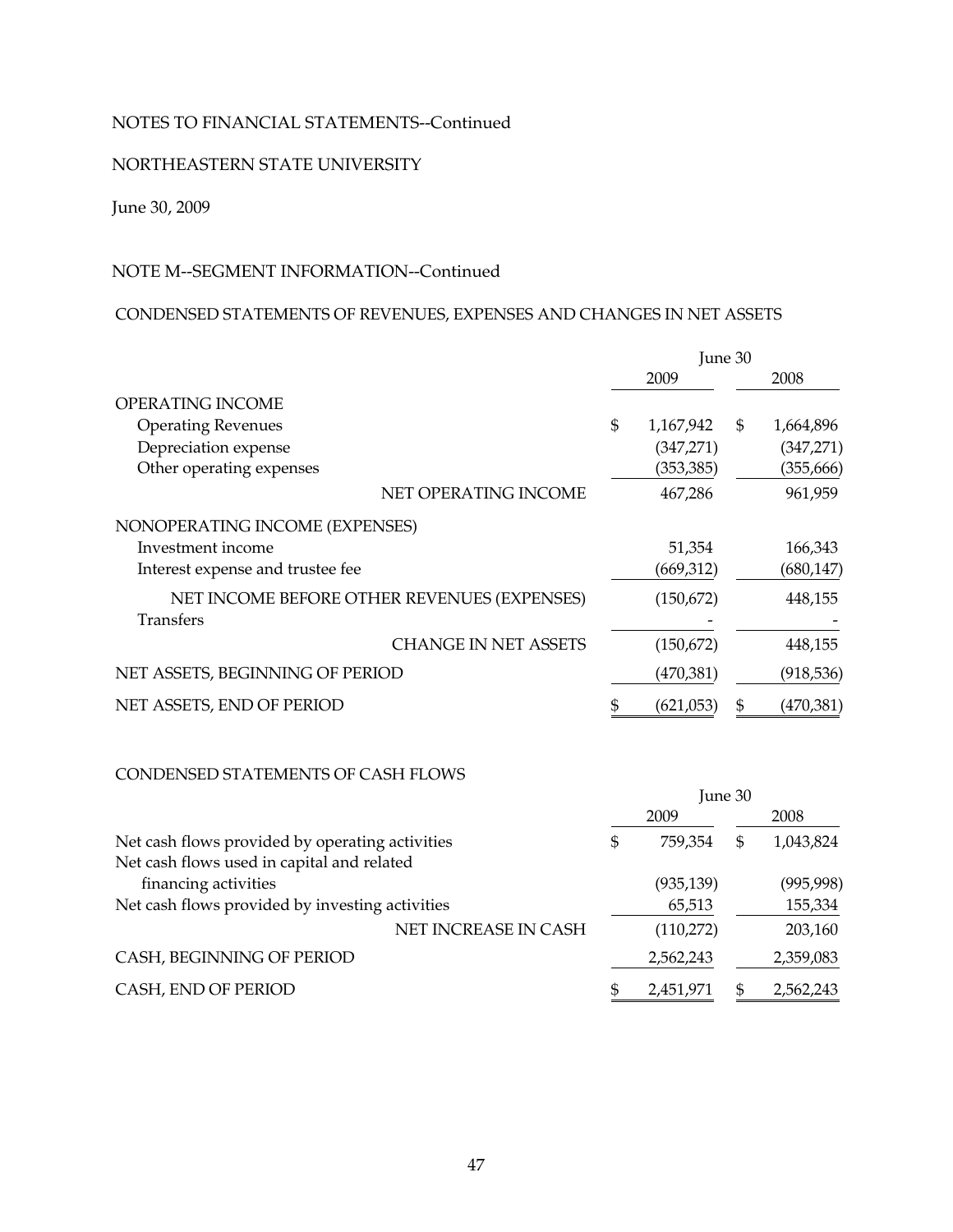### NORTHEASTERN STATE UNIVERSITY

June 30, 2009

## NOTE N--ACCOUNTING STANDARDS ISSUED NOT YET ADOPTED

periods beginning after June 15, 2009 and generally are required to be applied retroactively. In 2007, GASB issued Statement No. 51, *Accounting and Financial Reporting for Intangible Assets*. GASB No. 51 establishes standards of accounting and financial reporting for intangible assets and requires that all intangible assets not specifically excluded by its scope provisions be classified as capital assets. Accordingly, existing authoritative guidance related to the accounting and financial reporting for capital assets should be applied to these intangible assets, as applicable. This Statement also establishes guidance specific to intangible assets related to amortization. The requirements of this Statement are effective for financial statements for Management has not yet determined the effect this Statement will have on the University's financial condition or results of operations.

In 2008, GASB issued Statement No. 53, *Accounting and Financial Reporting for Derivative Instruments.* GASB No. 53 addresses the recognition, measurement, and disclosure of information regarding derivative instruments entered into by state and local governments. A key provision in this Statement is that derivative instruments covered in its scope, with the exception of synthetic guaranteed investment contracts (SGICs) that are fully benefitresponsive, are reported at fair value. The requirements of this Statement are effective for financial statements for periods beginning after June 15, 2009. Earlier application is encouraged. Management is evaluating the effect this Statement will have on the University's financial condition or results of operations.

#### NOTE O--NORTHEASTERN STATE UNIVERSITY, FOUNDATION, INC.

#### NOTE 1--SUMMARY OF SIGNIFICANT ACCOUNTING POLICIES

Organization and Nature of Activities: The Northeastern State University Foundation, Inc. (the "Foundation") is a not-for-profit corporation organized under the Oklahoma General Corporation Act. The Foundation is formed exclusively for charitable, benevolent, religious, educational, scientific and literary purposes. The Foundation was created and is administered and operated exclusively for the benefit of Northeastern State University, insofar as the same shall be in the aid of charitable, benevolent, religious, educational, scientific and literary purposes, as in the judgment of the board of trustees shall be in furtherance of the public welfare and done to promote the well-being of mankind. All grants, payments and other distributions by the foundation are made at such time and in such manner and amounts as the Board of Trustees in its absolute discretion deem to be proper. The Foundation is exempt from Federal income tax as an organization described in Section 501 (c)(3) of the Internal Revenue Code.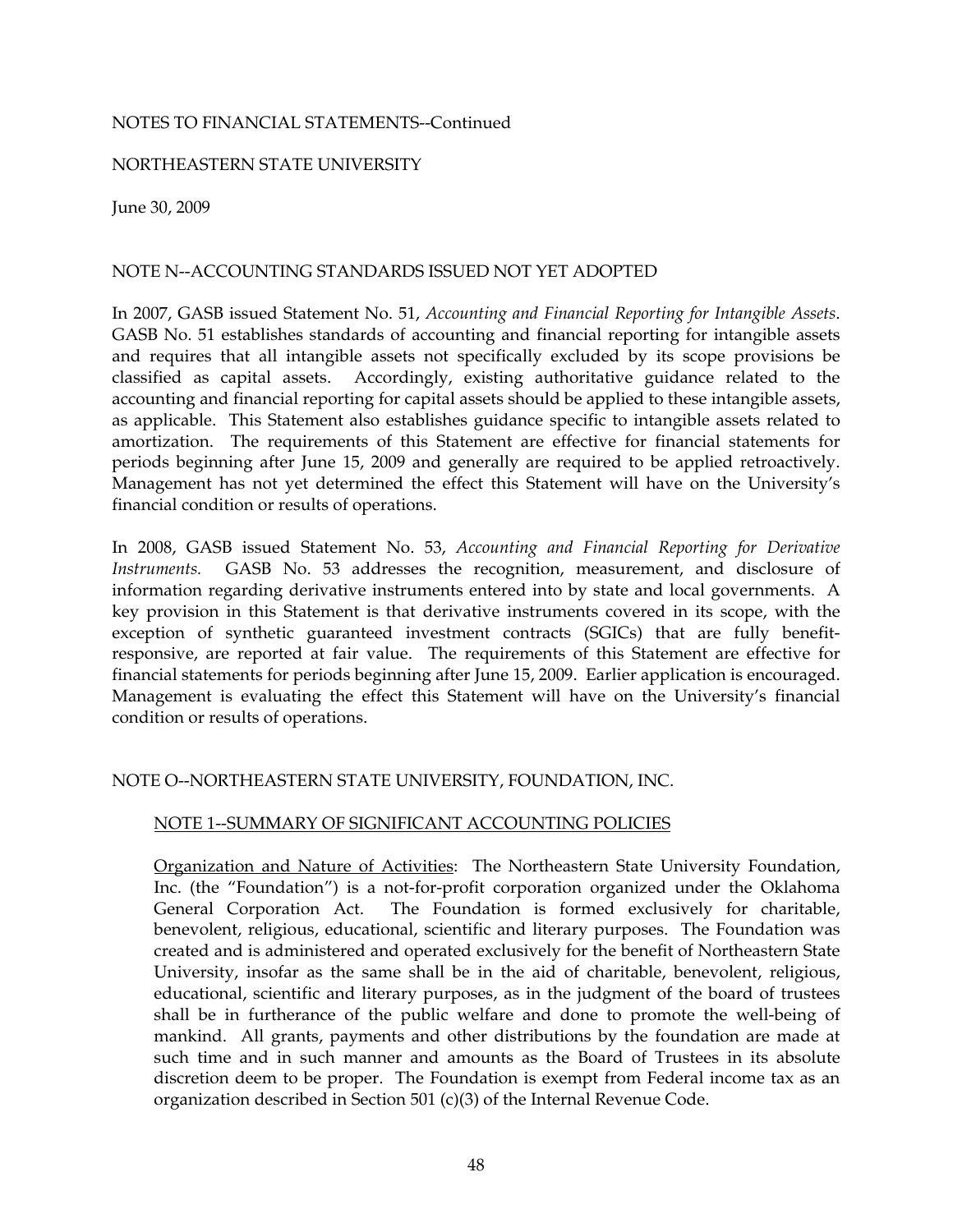# NORTHEASTERN STATE UNIVERSITY

June 30, 2009

# NOTE O--NORTHEASTERN STATE UNIVERSITY, FOUNDATION, INC.--Continued

#### NOTE 1--SUMMARY OF SIGNIFICANT ACCOUNTING POLICIES--Continued

Organization and Nature of Activities--Continued: The NSU Foundation, Inc. is a component unit of NSU for financial statement reporting purposes only, in accordance with generally accepted accounting principles for not-for-profit organizations. As a  $501(c)(3)$  organization, the NSU Foundation, Inc. is a legally separate entity, governed by an independent volunteer Board of Trustees, dedicated to the support of NSU. Therefore, the NSU Foundation is not otherwise a component unit of NSU.

Basis of Accounting: The consolidated financial statements of the Foundation have been prepared on the accrual basis of accounting and, accordingly, reflect all significant receivables, payables, and other assets and liabilities.

Basis of Presentation: Financial statement presentation follows the recommendations of the Financial Accounting Standards Board in its Statements of Financial Accounting Standards ("SFAS") No. 116, *Accounting for Contributions Received and Contributions Made*, and No. 117, *Financial Statements of Not-for-Profit Organizations.* 

Under SFAS No. 116 and No. 117, the Organization is required to report information regarding its financial position and activities according to three classes of net assets as follows:

Unrestricted net assets: Net assets that are not subject to donor-imposed stipulations.

Temporarily restricted net assets: Net assets subject to donor-imposed stipulations that may or will be met, either by actions of the Organization and/or the passage of time. When a restriction expires, temporarily restricted net assets are reclassified to unrestricted net assets.

Permanently restricted net assets: Net assets subject to donor-imposed stipulations that they be maintained permanently by the Organization. The donors of these assets permit the Organization to use all or part of the income earned on any related investments for general or specific purposes.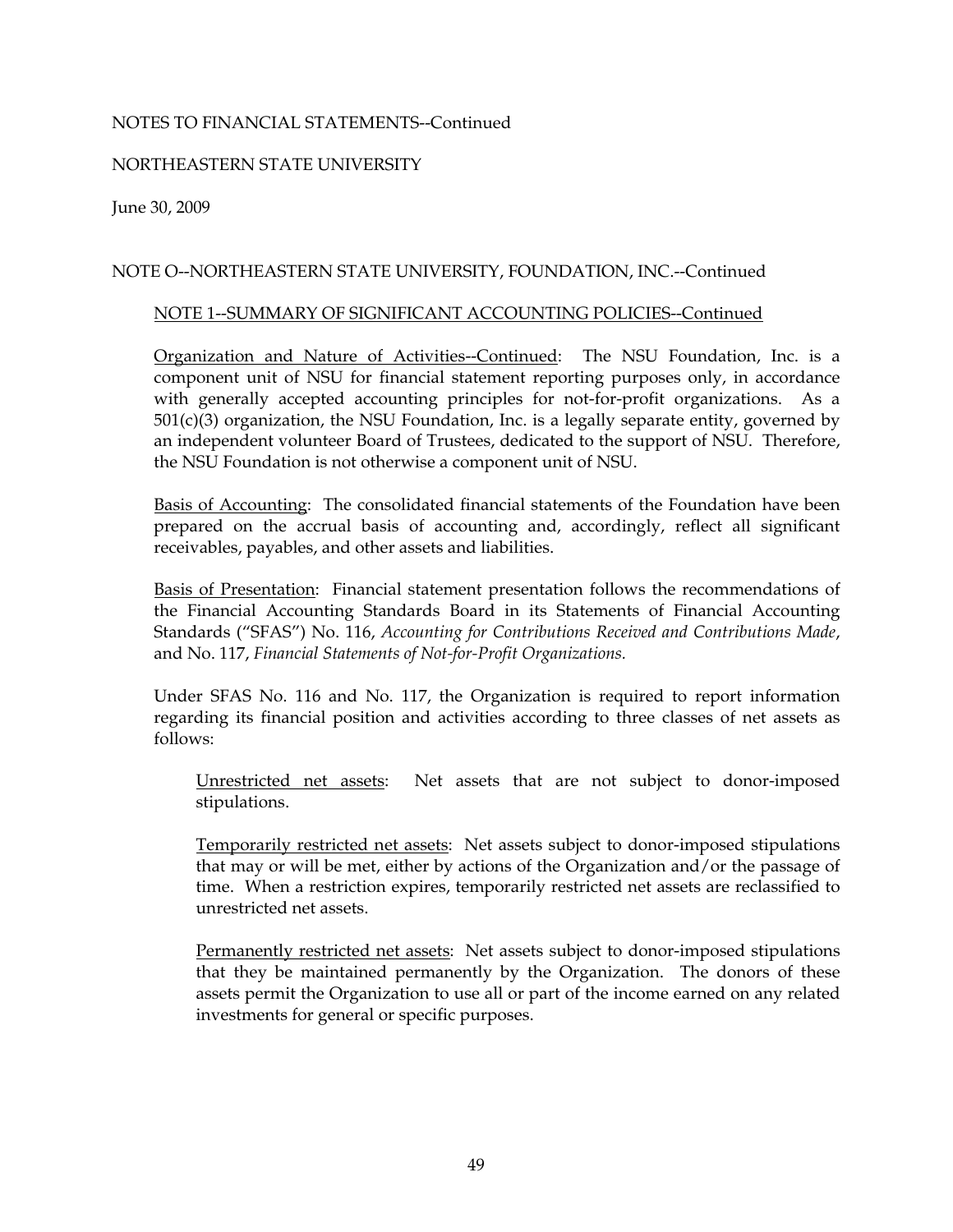### NORTHEASTERN STATE UNIVERSITY

June 30, 2009

## NOTE O--NORTHEASTERN STATE UNIVERSITY, FOUNDATION, INC.--Continued

#### NOTE 1--SUMMARY OF SIGNIFICANT ACCOUNTING POLICIES--Continued

Public Support and Revenue: Annual campaign contributions are generally available for unrestricted use in the related campaign year unless specifically restricted by the donor. Unconditional promises to give, if any, are recorded as received. However, as a matter of policy, the governing board considers all pledges as unconditional intentions to give, unenforceable as to collectability in law and by policy. The majority of intentions to give are received from alumni, faculty and people from the community and surrounding counties.

Grants and other contributions of cash and other assets are reported as temporarily restricted support if they are received with donor stipulations that limit the use of the donated assets. When a donor restriction expires, that is, when a stipulated time restriction ends or purpose restriction is accomplished, temporarily restricted net assets are reclassified to unrestricted net assets and reported in the statement of activities as net assets released from restrictions.

Endowment contributions and investments are permanently restricted by the donor. Investment earnings available for distribution are recorded in restricted net assets.

Contributions of donated non-cash assets are recorded at their fair values in the period received. Contributions of donated services that create or enhance non-financial assets or that require specialized skills, are provided by individuals possessing those skills, and would typically need to be purchased if not provided by donation, are recorded at their fair values in the period received.

Fair Value Measurements: On January 1, 2008, the Foundation adopted Statement of Financial Accounting Standards No. 157, *Fair Value Measurements* ("FAS 157") with respect to financial assets and liabilities. FAS 157 defines fair value, establishes a framework for measuring fair value and expands disclosures about fair value measurements. Fair value under SFAS 157 is defined as the price that would be received to sell an asset or paid to transfer a liability in an orderly transaction between market participants at the measurement date.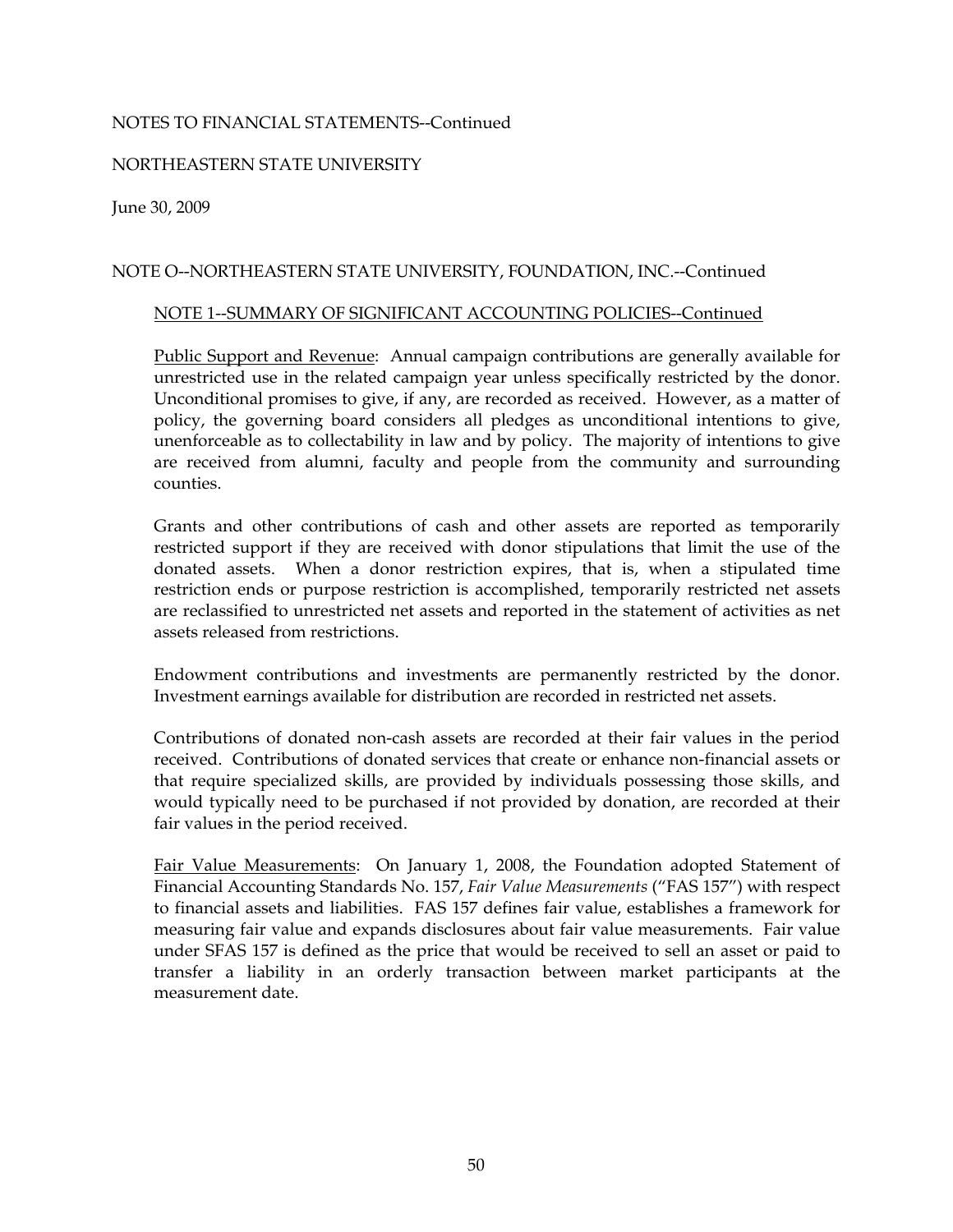# NORTHEASTERN STATE UNIVERSITY

June 30, 2009

# NOTE O--NORTHEASTERN STATE UNIVERSITY, FOUNDATION, INC.--Continued

### NOTE 1--SUMMARY OF SIGNIFICANT ACCOUNTING POLICIES--Continued

Fair Value Measurements--Continued: FAS 157 establishes a fair value hierarchy that prioritizes the inputs to valuation techniques used to measure fair value into three broad levels. The following is a brief description of those three levels:

- Level 1: Quoted prices in active markets for identical assets or liabilities;
- Level 2: Inputs that are derived principally from or corroborated by observable market data; and
- Level 3: Inputs that are unobservable and significant to the overall fair value measurement.

Financial assets and liabilities carried at fair value on a recurring basis and therefore, currently subject to FAS 157 include investments and beneficial interest in assets, if any, held be others (see Note 13).

Estimates: The preparation of financial statements in conformity with U.S. generally accepted accounting principles requires the use of management's estimates.

Cash and Cash Equivalents: The Foundation considers all highly liquid investments with a maturity of three months or less when purchased to be cash equivalents. Cash and cash equivalents for purposes of the statements of cash flows include permanently restricted cash and cash equivalents.

Investments: Investments are composed of stocks, bonds and mutual funds investing in debt and equity securities are carried at fair value.

Depreciation and Amortization: Furniture and equipment, if any, would be depreciated, over estimated useful life of five to ten years using a straight-line years of acquisition and disposal. At December 31, 2008, accumulated depreciation totaled \$0.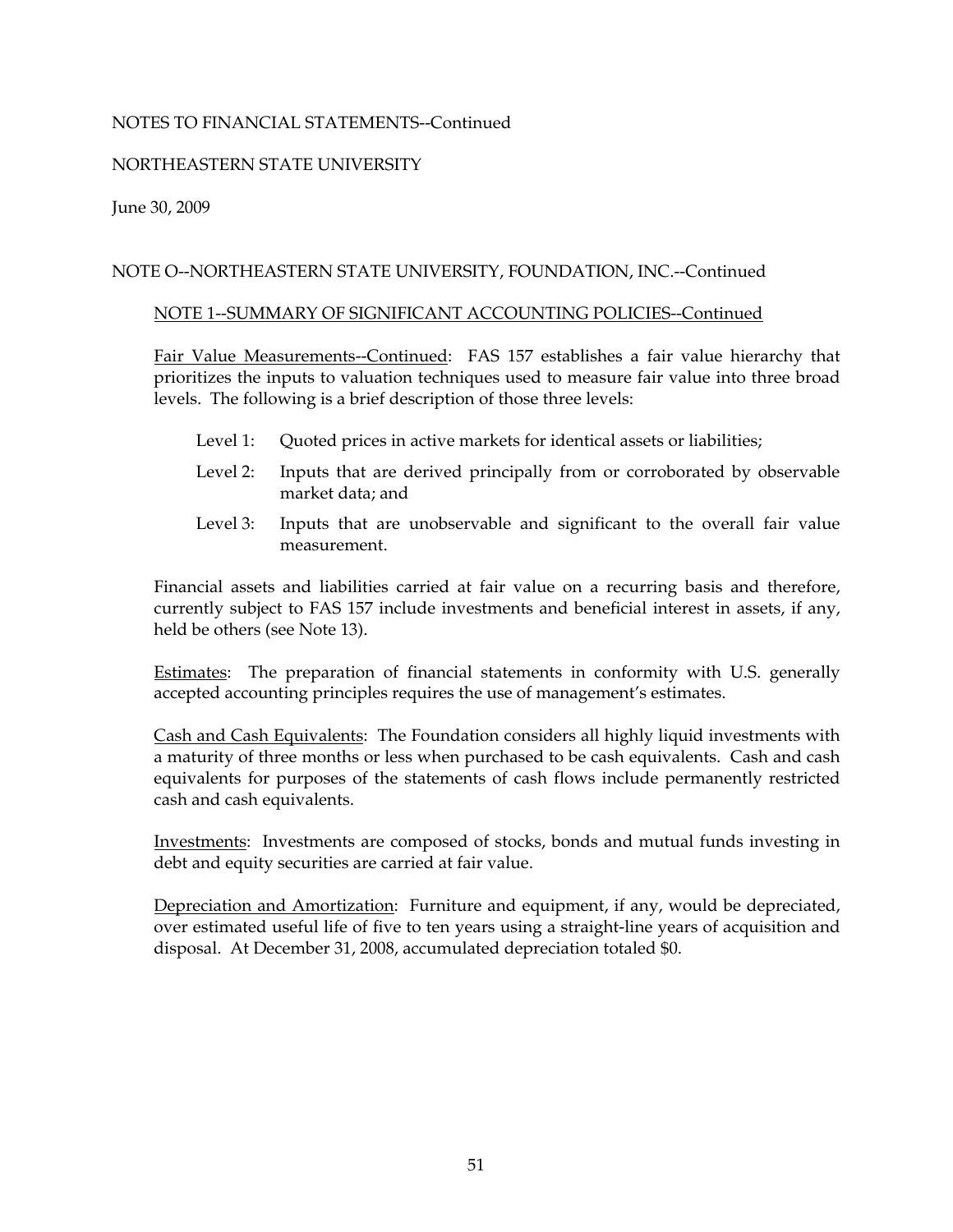## NORTHEASTERN STATE UNIVERSITY

## June 30, 2009

## NOTE O--NORTHEASTERN STATE UNIVERSITY, FOUNDATION, INC.--Continued

#### NOTE 2--MARKETABLE SECURITIES

Marketable securities as of December 31, 2008 are summarized as follows:

| <b>Permanently Restricted:</b> | Cost |                            |  | Fair Value Carrying Value |           |  |
|--------------------------------|------|----------------------------|--|---------------------------|-----------|--|
| Pooled Investment Funds        |      | 11.268.680 \$ 9.486.869 \$ |  |                           | 9.486.869 |  |

The following schedule summarizes the investment return and its classification in the statement of activities for the year ended December 31, 2008:

|                         |              |                          |            | Temporarily |            | Permanently |       |             |
|-------------------------|--------------|--------------------------|------------|-------------|------------|-------------|-------|-------------|
|                         | Unrestricted |                          | Restricted |             | Restricted |             | Total |             |
| Interest and dividends  |              | 91.699                   | S          | 13,675      |            | 142,008     |       | 247,382     |
| Realized gain (loss)    |              | 1,278                    |            | 25,597      |            | (250,673)   |       | (223,798)   |
| Unrealized gain (loss)  |              | $\overline{\phantom{a}}$ |            |             |            | (3,661,796) |       | (3,661,796) |
| Total investment return |              | 92.977                   | \$         | 39.272      |            | (3,770,461) |       | (3,638,212) |

#### NOTE 3--INVENTORY

The NSU Foundation, Inc. does not maintain an inventory balance.

#### NOTE 4--FURNITURE

All furniture and fixtures are the property of NSU.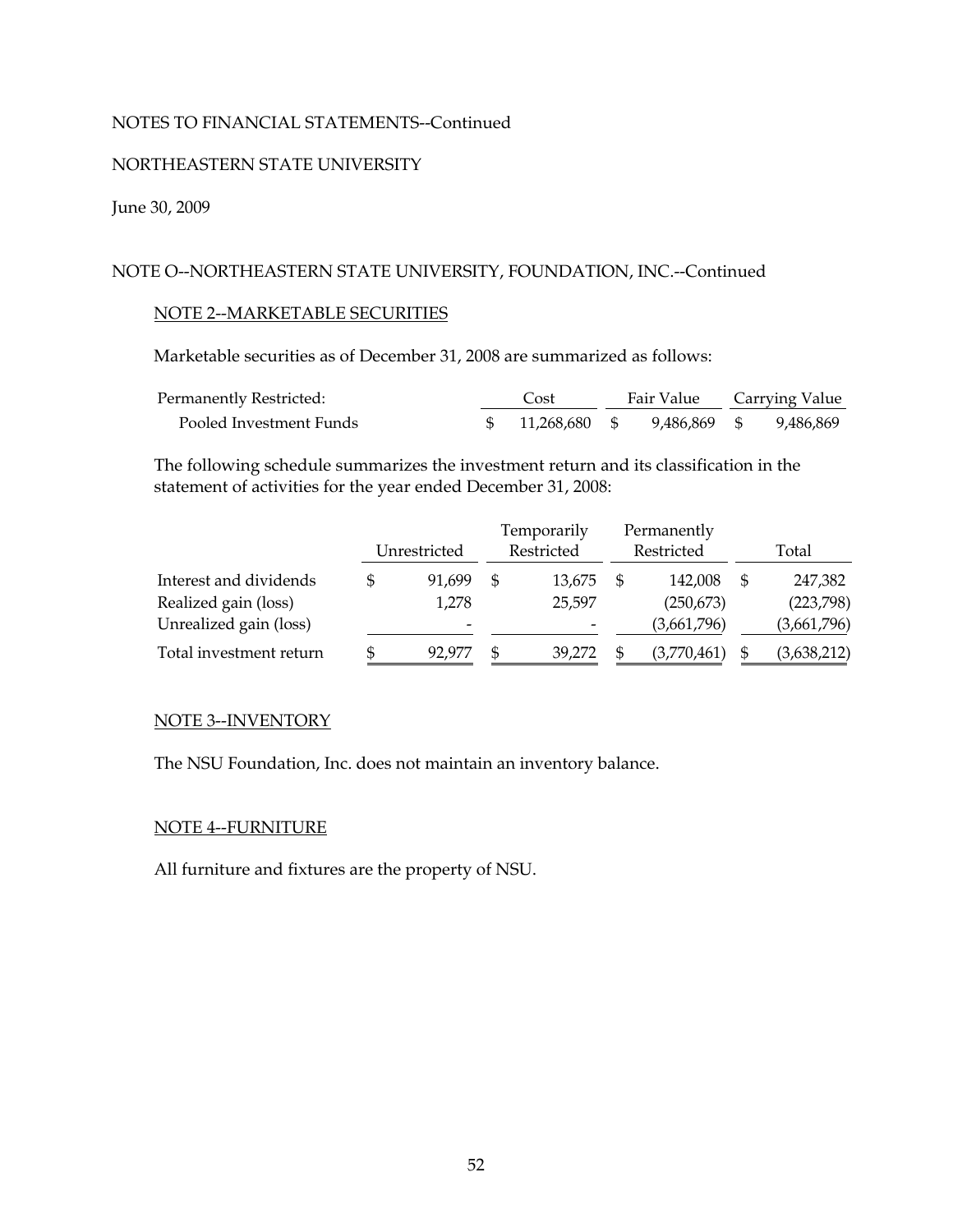## NORTHEASTERN STATE UNIVERSITY

# June 30, 2009

# NOTE O--NORTHEASTERN STATE UNIVERSITY, FOUNDATION, INC.--Continued

# NOTE 5--TEMPORARILY RESTRICTED NET ASSETS

Temporarily restricted net assets are available for the following purposes:

Temporarily Restricted Net Assets:

|                                                                                       | 2008        |
|---------------------------------------------------------------------------------------|-------------|
| The portion of perpetual endowment funds                                              |             |
| subject to time restriction under SPMIFA:                                             |             |
| Without purpose restrictions                                                          | \$          |
| With purpose restrictions:                                                            |             |
| Capital Projects                                                                      |             |
| Scholarships & Programs                                                               | 568,787     |
| <b>Endowment Depreciation</b>                                                         | (1,911,029) |
| Total endowment funds classified as temporarily restricted net assets                 | (1,342,242) |
| Contributions received with donor restricted purposes:                                |             |
| Capital Projects                                                                      | 207,288     |
| Scholarships & Programs                                                               | 1,134,954   |
| Total Contributions held for donor restricted purposes                                | 1,342,242   |
| TOTAL TEMPORARILY RESTICTED NET ASSETS                                                |             |
| Net assets were released from donor restrictions by incurring expenses satisfying the |             |

purpose or time restrictions specified by donors as follows:

| Purpose or restriction accomplished: |        |
|--------------------------------------|--------|
| General Endowment                    | 9.698  |
| NSU Alumni Association Fund          | 2,000  |
| Total released                       | 11,698 |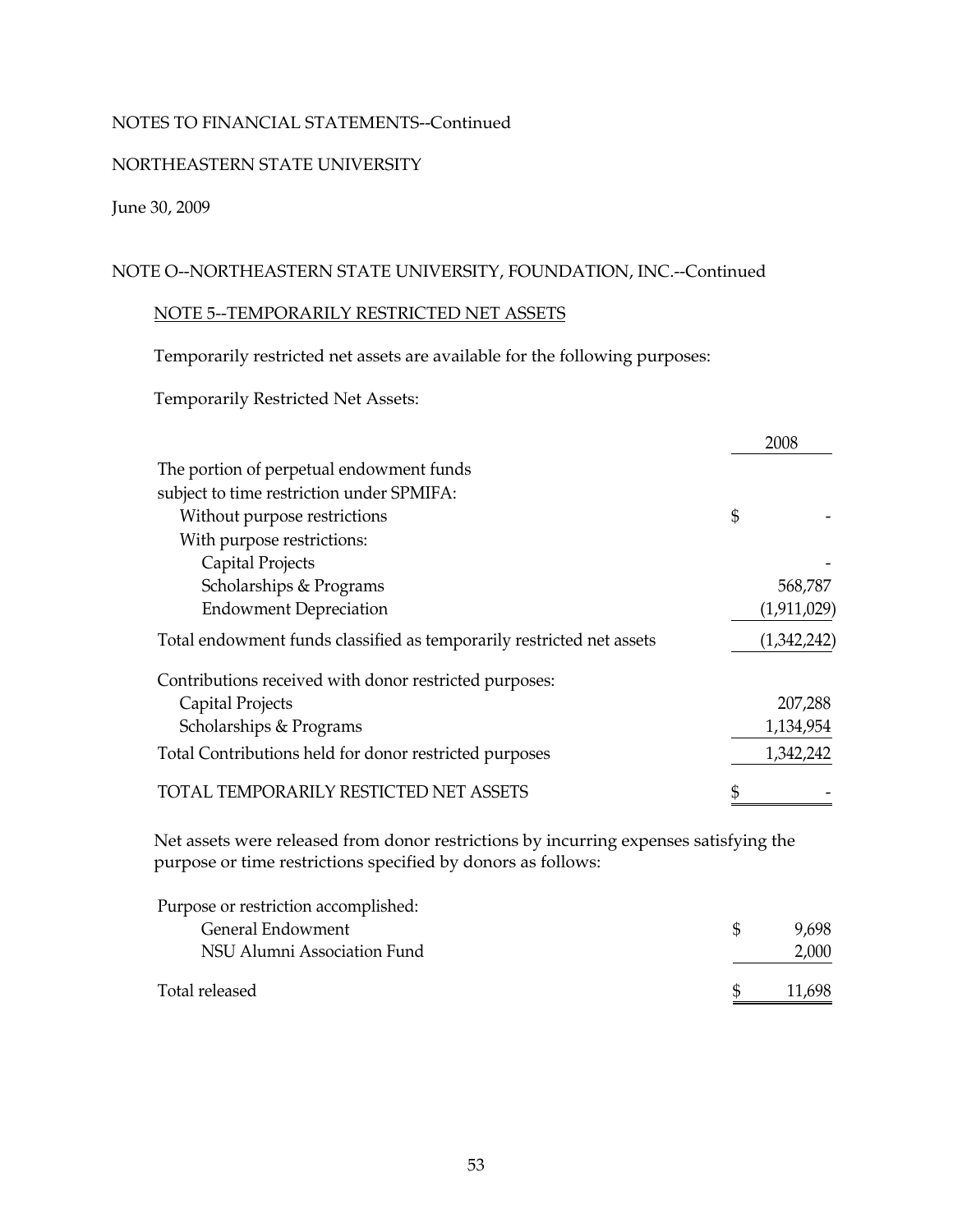# NORTHEASTERN STATE UNIVERSITY

### June 30, 2009

# NOTE O--NORTHEASTERN STATE UNIVERSITY, FOUNDATION, INC.--Continued

#### NOTE 6--PERMANENTLY RESTRICTED NET ASSETS

Net assets were permanently restricted for the following purposes at December 31, 2008:

|                                                                         |    | 2008      |
|-------------------------------------------------------------------------|----|-----------|
| The portion of perpetual endowment funds that is required to be         |    |           |
| retained permanently either by explicit donor stipulation or by SPMIFA: |    |           |
| Scholarships & Programs                                                 | \$ | 9,813,975 |
| Capital Projects                                                        |    | 75,236    |
| Total endowment funds classified as permanently restricted net assets   |    | 9,889,211 |
| Permanently Restricted Net Assets, Non-Cash:                            |    |           |
| Cash Surrender Value-Life Insurance                                     |    | 27,376    |
| Land                                                                    |    | 9,000     |
| Total Permanently Restricted Net Assets, Non-Cash                       |    | 36,376    |
| PERMANENTLY RESTICTED NET ASSETS                                        | S  | 9,925,587 |

# NOTE 7--DONATED FACILITIES

The Foundation's office space is donated by NSU in the Alumni Center. The space is shared with the Development office at an estimated annual rental FMV of \$8,400.

#### NOTE 8--EMPLOYEE BENEFIT PLAN

The Foundation staff are employees of NSU and are shared employees of the Development office. Therefore, there is no expense of accrued liability for employee benefit plans.

# NOTE 9--DONATED SERVICES

The Foundation receives a significant amount of donated services from unpaid volunteers and shared employees who assist in the office and in fund raising and special projects. Therefore, \$65,100 has been recognized in the statement of activities because the criteria for recognition under SFAS No. 116 has been satisfied.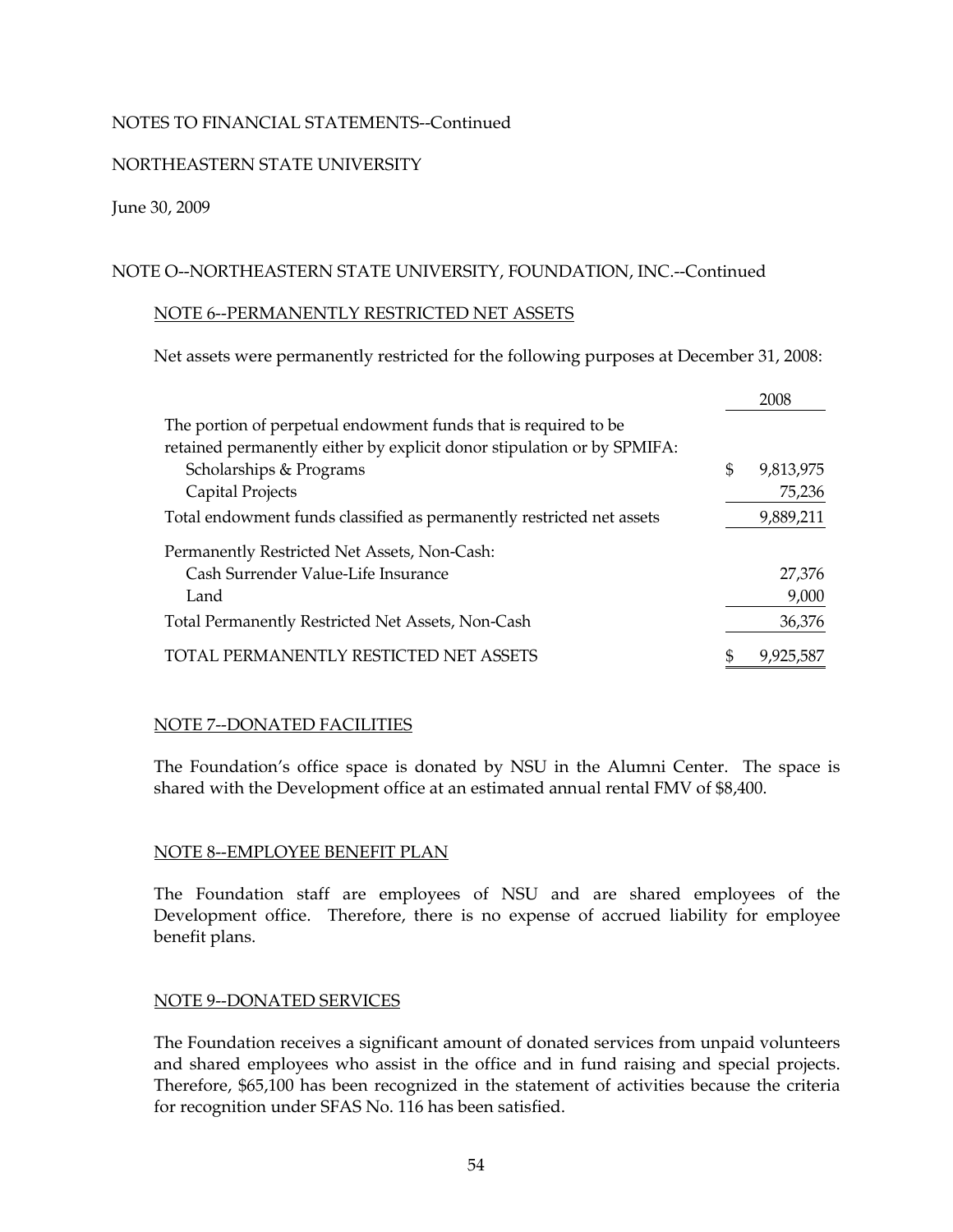# NORTHEASTERN STATE UNIVERSITY

### June 30, 2009

# NOTE O--NORTHEASTERN STATE UNIVERSITY, FOUNDATION, INC.--Continued

#### NOTE 10--FAIR VALUE OF FINANCIAL INSTRUMENTS

Fair value of financial instruments: The estimated fair value of the Foundation's financial instruments, none of which are for trading purposes, are as follows:

|                           | Carrying |           |    |            |  |
|---------------------------|----------|-----------|----|------------|--|
|                           |          | amount    |    | Fair Value |  |
| Financial assets:         |          |           |    |            |  |
| Cash and cash equivalents | \$       | 508,713   | \$ | 508,713    |  |
| Investments               |          |           |    |            |  |
| Endowment investments:    |          |           |    |            |  |
| Cash and cash equivalents |          | 26,077    |    | 26,077     |  |
| Investments               |          | 9,486,869 |    | 9,486,869  |  |
| Financial liabilities:    |          |           |    |            |  |
| Note payable              |          |           |    |            |  |
|                           |          |           |    |            |  |

#### NOTE 11--FUNCTIONAL ALLOCATION OF EXPENSES

The costs of providing the various programs and activities have been summarized on a functional basis in the statement of activities. Accordingly, certain costs have been allocated among the programs and supporting services benefited.

# NOTE 12--ENDOWMENT DISCLOSURES

The NSU Foundation's endowment consists of 207 individual donor-restricted funds which are managed and controlled by the NSU Foundation and were established for scholarships, programs, or capital projects. As required by GAAP, net assets associated with endowment funds are classified and reported based on the existence or absence of donor-imposed restrictions. All of the endowment funds held by the NSU Foundation are managed and controlled by the Organization in accordance with the following policies.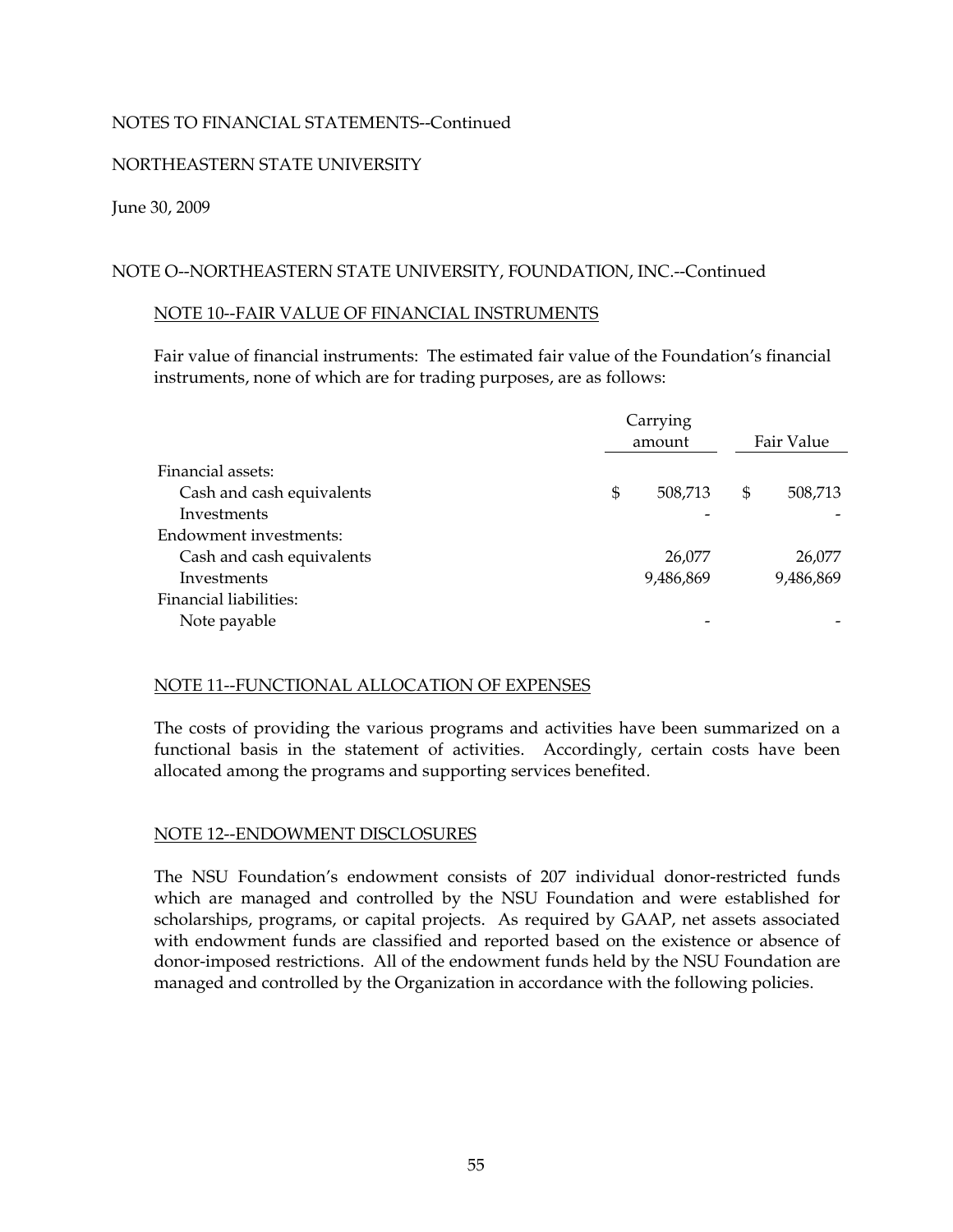### NORTHEASTERN STATE UNIVERSITY

June 30, 2009

### NOTE O--NORTHEASTERN STATE UNIVERSITY, FOUNDATION, INC.--Continued

#### NOTE 12--ENDOWMENT DISCLOSURES--Continued

#### **Interpretation of Relevant Law**

The Board of Trustees of the NSU Foundation, Inc. has interpreted the State Prudent Management of Institutional Funds Act ("SPMIFA") as requiring the preservation of the fair value of the original gift as of the gift date of the donor-restricted endowment funds absent explicit donor stipulations to the contrary. As a result of this interpretation, the NSU Foundation classifies as permanently restricted net assets (a) the original value of gifts donated to the permanent endowment, (b) the original value of subsequent gifts to the permanent endowment, and (c) accumulations to the permanent endowment made in accordance with the direction of the applicable donor gift instrument at the time the accumulation is added to the fund. In accordance with SPMIFA, the NSU Foundation considers the following factors in making a determination to appropriate or accumulate donor-restricted endowment funds.

- (1) The duration and preservation of the fund
- (2) The purposes of the organization and the donor-restricted endowment fund
- (3) General economic conditions
- (4) The possible effect of inflation and deflation
- (5) The expected total return from income and the appreciation of investments
- (6) Other resources of the organization
- (7) The investment policies of the organization

Endowment net asset composition by type of fund as of December 31, 2008:

|                                                                      |     |              | Temporarily                       | Permanently  |     |                        |
|----------------------------------------------------------------------|-----|--------------|-----------------------------------|--------------|-----|------------------------|
|                                                                      |     | Unrestricted | Restricted                        | Restricted   |     | Total                  |
| Donor-restricted endowment funds<br>Board-restricted endowment funds | \$. | (691,366)    | $-$ \$ $(1,342,242)$ \$ 9,889,211 |              | SS. | 8.546.969<br>(691,366) |
| Total Funds Invested                                                 |     | (691,366)    | (1,342,242)<br>SS.                | \$ 9,889,211 | SS. | 7,855,603              |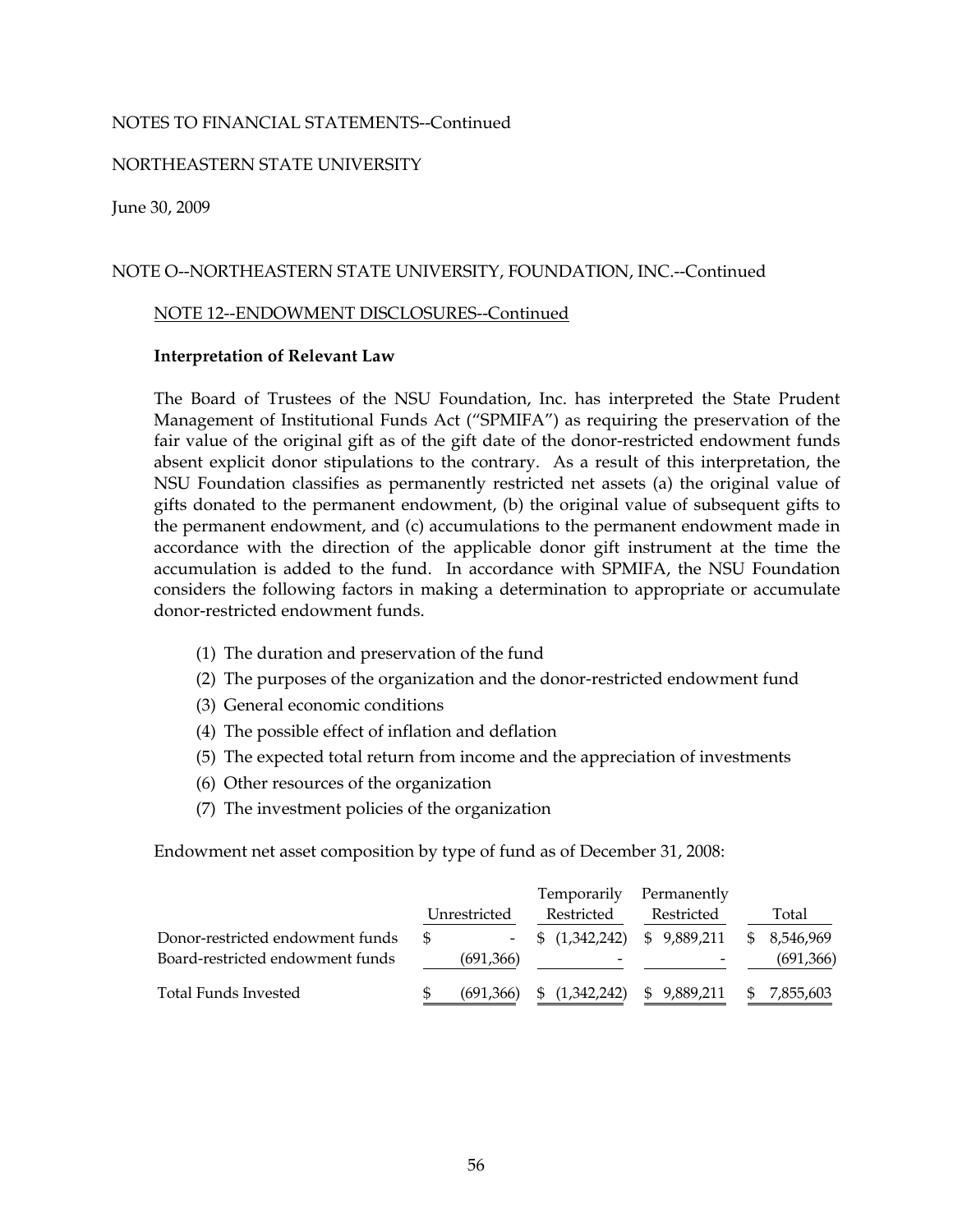#### NORTHEASTERN STATE UNIVERSITY

#### June 30, 2009

### NOTE O--NORTHEASTERN STATE UNIVERSITY, FOUNDATION, INC.--Continued

#### NOTE 12--ENDOWMENT DISCLOSURES--Continued

Change in endowment net assets for the year ended December 31, 2008:

|                                            | Unrestricted | Temporarily<br>Restricted | Permanently<br>Restricted | Total            |
|--------------------------------------------|--------------|---------------------------|---------------------------|------------------|
| Endowment net assets,<br>beginning of year | \$           | \$<br>1,113,514           | \$<br>11,230,894          | \$<br>12,344,408 |
| Investment return:                         |              |                           |                           |                  |
| Investment income                          |              | 19,479                    | 205,019                   | 224,498          |
| Investment fees                            |              | (5,805)                   | (63,010)                  | (68, 815)        |
| Net realized and unrealized                |              |                           |                           |                  |
| loss on investments                        |              | 25,597                    | (3,912,469)               | (3,886,872)      |
| Total investment return                    |              | 39,271                    | (3,770,460)               | (3,731,189)      |
| Contributions                              |              | 13,578                    | 424,613                   | 438,191          |
| Appropriation of endowment                 |              |                           |                           |                  |
| assets for expenditure                     |              |                           | (1, 195, 807)             | (1, 195, 807)    |
| Transfer to move investment                |              |                           |                           |                  |
| appreciation (depreciation)                | (1,295,429)  | (2,143,034)               | 3,438,463                 |                  |
| Transfer to remove board-                  |              |                           |                           |                  |
| designated endowment funds                 | 604,063      | (365,571)                 | (238,492)                 |                  |
| Endowment net assets,                      |              |                           |                           |                  |
| end of year                                | (691,366)    | \$<br>(1,342,242)         | \$<br>9,889,211           | \$<br>7,855,603  |

#### **Funds with Deficiencies**

From time to time, the fair value of assets associated with individual donor-restricted endowment funds may fall below the level that the donor or SPMIFA requires the NSU Foundation to retain as a fund of perpetual duration. In accordance with GAAP, deficiencies of this nature that are reported in unrestricted net assets were \$1,295,430 and at December 31, 2008. These deficiencies resulted from unfavorable market fluctuations.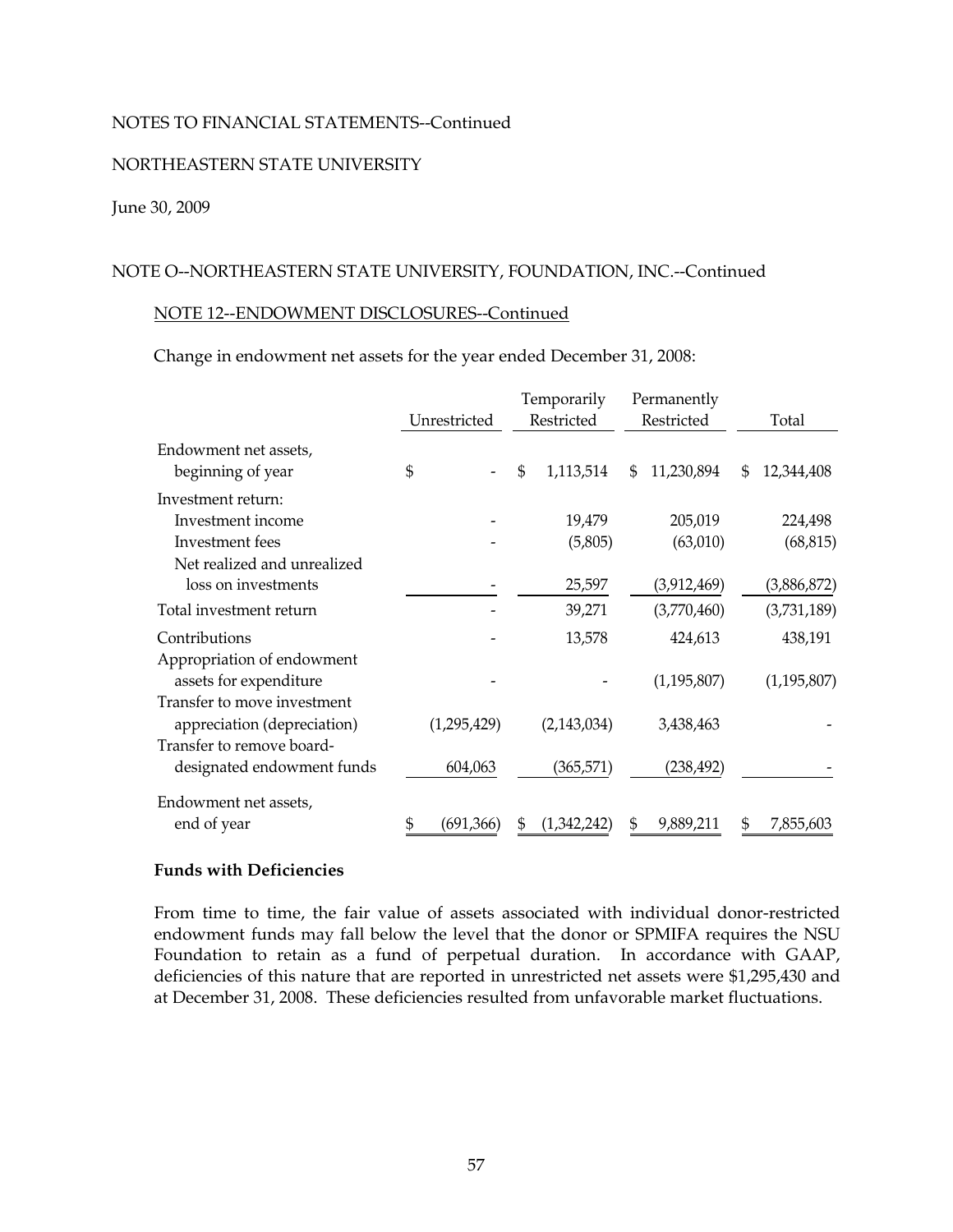# NORTHEASTERN STATE UNIVERSITY

June 30, 2009

## NOTE O--NORTHEASTERN STATE UNIVERSITY, FOUNDATION, INC.--Continued

#### NOTE 12--ENDOWMENT DISCLOSURES--Continued

#### **Return Objectives and Risk Parameters**

Investments of the Fund shall be made for the sole interest and exclusive purpose of helping meet the funding needs of the Foundation and Northeastern State University. The Fund's assets must be invested with the care, skill, and diligence then prevailing which people of prudence, discretion and intelligence exercise in the management of their own affairs, not in regard to speculation, but in regard to the permanent disposition of their own funds, considering the probably safety of capital.

The Fund's Investment Objective is "Income with Growth." The intent of the objective is to provide current income to help fund the activities of the Foundation and the University and to provide reasonable growth, in comparison to overall industry performance, in Fund assets to offset inflation and help insure the long-term success of the Foundation.

# **Strategies Employed for Achieving Objectives**

#### Performance Expectations

Investment performance shall be judged over a three to five year time horizon, using the following benchmarks:

Equity Performance: The goal for equity investment performance shall be to exceed the Standard and Poor's 500 Common Stock Index over a three to five year period.

Fixed-Income Performance: The goal for fixed income investment performance shall be to exceed the Shearson/Lehman Intermediate Government/Corporate Bond Index over a three to five year period.

Total Return Performance:

- 1. Peer Comparison: The comparative goal for total fund performance is to rank in the top fifty percent (50%) of managers in a balanced fund universe.
- 2. Net Return: The actual return goal for total fund performance is a five percent (5%) real rate of return (after inflation).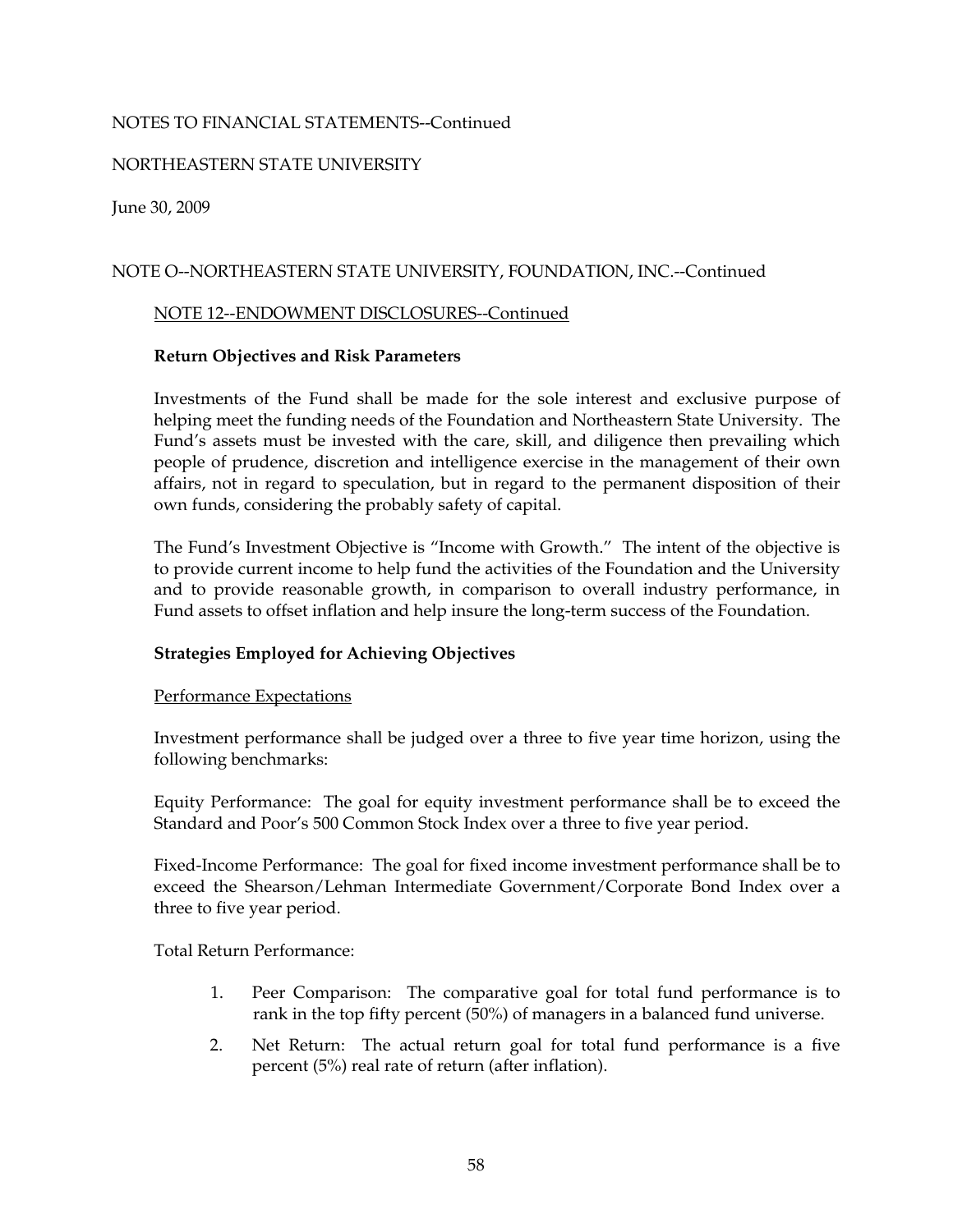### NORTHEASTERN STATE UNIVERSITY

June 30, 2009

### NOTE O--NORTHEASTERN STATE UNIVERSITY, FOUNDATION, INC.--Continued

#### NOTE 12--ENDOWMENT DISCLOSURES--Continued

The Investment Committee recognizes that its desire to take relatively low risk posture may result in lower relative performance versus a balanced universe in years when stock and bond prices rise rapidly and in superior relative performance during periods of falling stock and bond prices. Consistency of investment return over time shall be more important than short term earnings.

The Board expects the Fund's asset allocation policy to reflect and be consistent with the investment objectives and risk tolerance expressed throughout this Statement. It shall be the intent of the Board in designing this policy to provide the highest probability of meeting or exceeding the Fund's return objectives while exposing the Fund's assets to the least possible risk. The following guidelines shall be used by the Manager(s) in determining the allocation of assets in the Portfolio:

The equity investments portion of the portfolio shall normally constitute a minimum of 50% and a maximum of 70% of total endowment assets. The fixed income portion (including, but not limited to, bonds, government and corporate backed, treasury bills, certificates of deposit, preferred and convertible stocks and cash equivalents) shall normally constitute a minimum of 30% and a maximum of 50% of total endowment assets.

#### **Spending Policy and How the Investment Objectives Relate to Spending Policy**

NSU Foundation, Inc. shall make available to be spent in each fiscal year 5% of the average of three market values of its total endowment—the value six months before the beginning of the fiscal year, the value 18 months before the beginning of the year, and the value 30 months before the beginning of the year. Individual endowments must have been placed with the NSU Foundation at least six months before the beginning of the fiscal year to be eligible to participate for that fiscal year. Eligible individual endowments shall share in the amount available to be spent on a pro rata basis.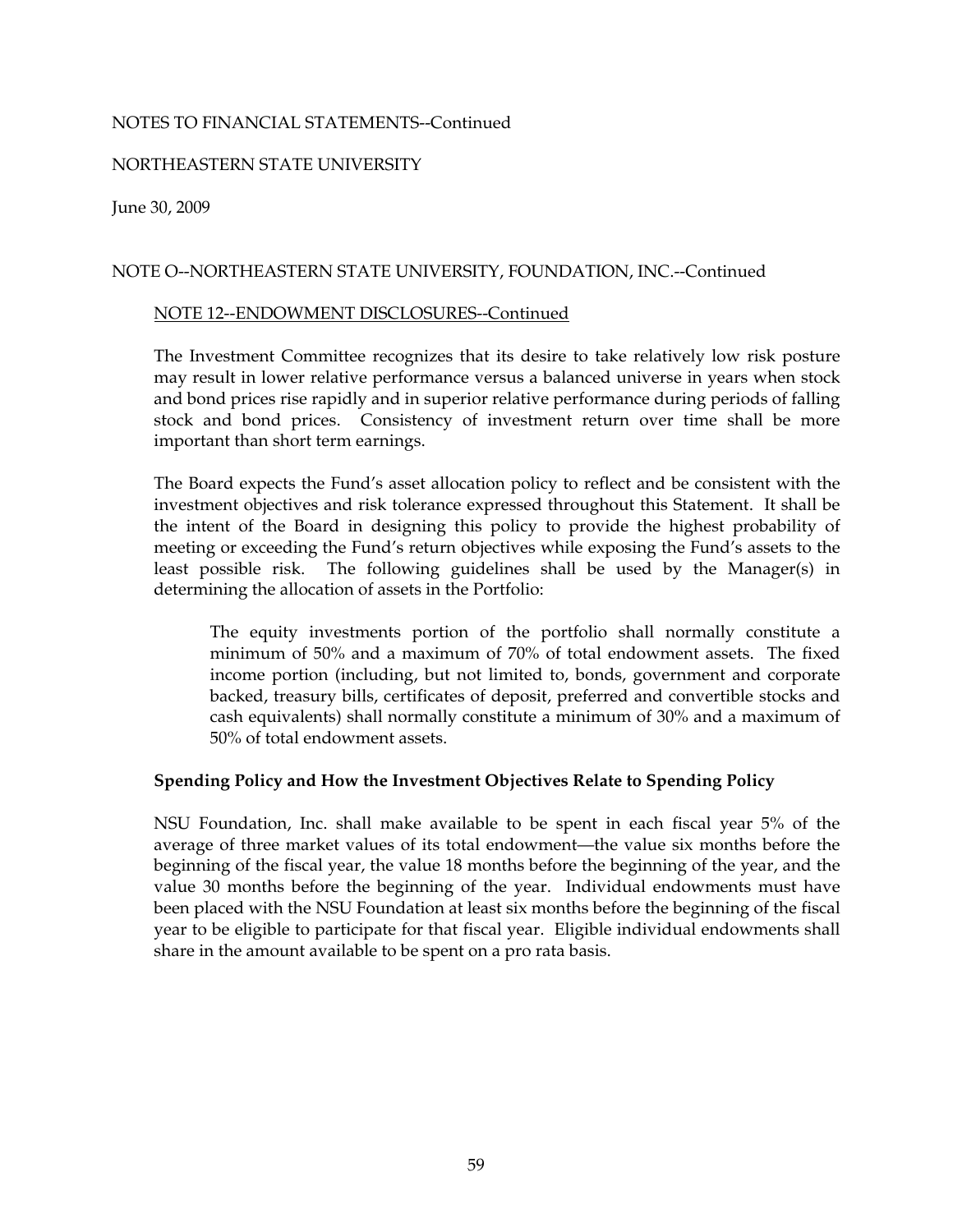### NORTHEASTERN STATE UNIVERSITY

#### June 30, 2009

### NOTE O--NORTHEASTERN STATE UNIVERSITY, FOUNDATION, INC.--Continued

#### NOTE 13--FAIR VALUE MEASUREMENTS

The Organization has no liabilities measured at fair value on a recurring basis. Assets measured at fair value on a recurring basis are classified within the fair value hierarchy as follows:

|                                          | As of December 31, 2008 |                         |                          |             |  |  |  |  |
|------------------------------------------|-------------------------|-------------------------|--------------------------|-------------|--|--|--|--|
|                                          | Level 1                 | Level 2                 | Level 3                  | Total       |  |  |  |  |
| <b>ASSETS</b>                            |                         |                         |                          |             |  |  |  |  |
| Investments                              | 9,155,258               | 331,612                 | $\overline{\phantom{a}}$ | 9,486,870   |  |  |  |  |
| Total assets accounted for at fair value |                         | $$9,155,258$ $$331,612$ |                          | \$9,486,870 |  |  |  |  |

Following is a description of methodologies used for instruments measured at fair value on a recurring basis:

*Investments*: When quoted prices are available in an active market, securities are classified within Level 1 of the hierarchy. Investments classified as Level 1 include cash and cash equivalents, common and preferred stocks, and mutual funds. Other investments, such as government agency, corporate bonds, and municipal securities are classified within Level 2 of the hierarchy and are independently valued by nationally recognized, third-party pricing services, and provided by the investment manager to the Organization. Certificates of deposit values are based on yield curves, interest rates, and other relevant factors. If there is no market for a similar asset, the Foundation classifies such investments as Level 3.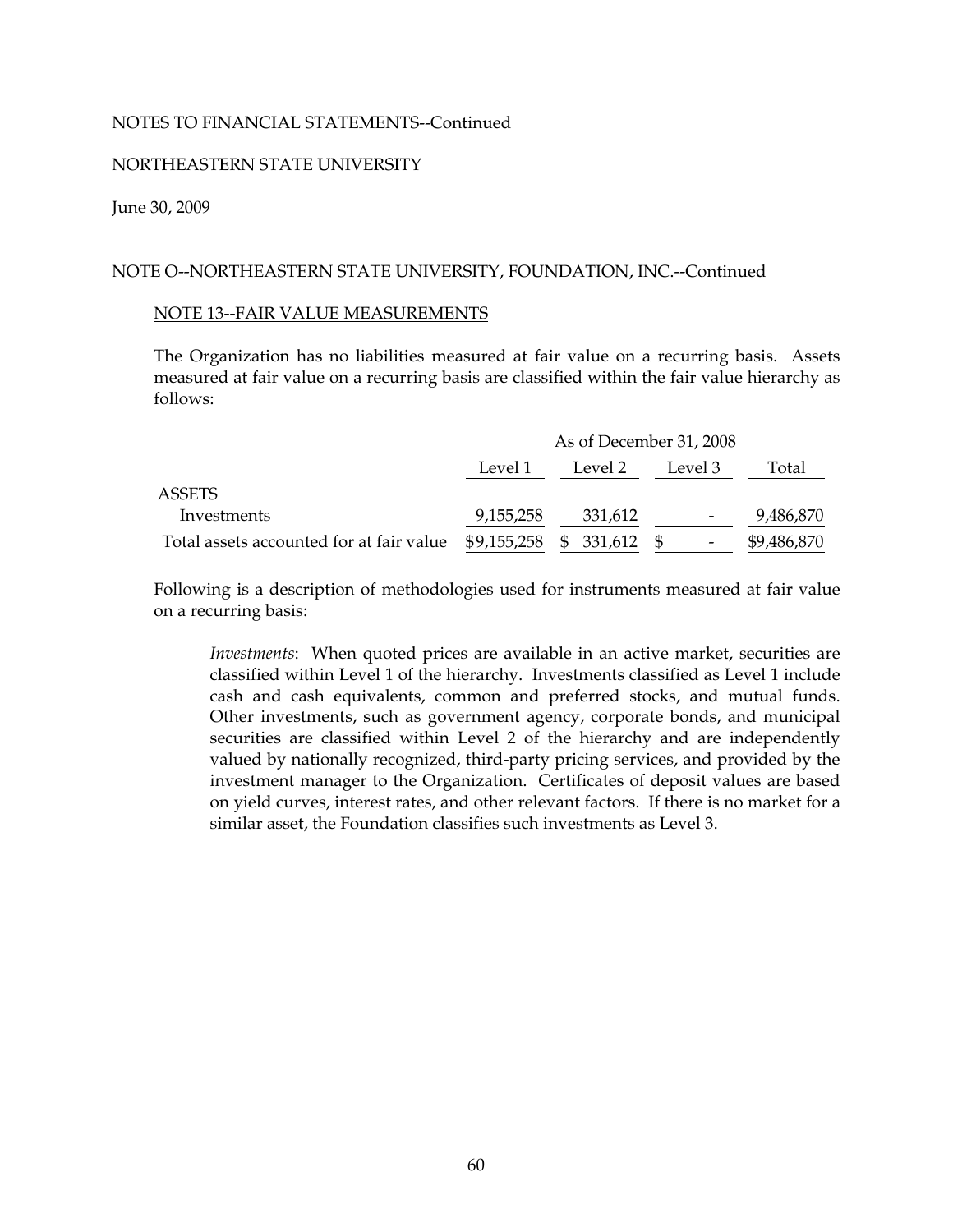### REQUIRED SUPPLEMENTARY INFORMATION--UNAUDITED

#### NORTHEASTERN STATE UNIVERSITY

June 30, 2009

### **SCHEDULE OF FUNDING PROGRESS FOR SUPPLEMENTARY RETIREMENT ANNUITY PLAN**

| Actuarial | <b>Actuarial Value</b> |  | <b>Actuarial Accrued</b> |  | Unfunded AAL | Funded   |         | Covered   | UAAL as a percentage |
|-----------|------------------------|--|--------------------------|--|--------------|----------|---------|-----------|----------------------|
| Valuation | of Assets              |  | Liability (AAL)          |  | (UAAL)       | Ratio    | Payroll |           | of Covered Payroll   |
| Date      | (a)                    |  | (b)                      |  | $(b-a)$      | (a/b)    |         | (c)       | $(b-a)/(c)$          |
| 6/30/2007 | 5,581,829              |  | 10,863,502               |  | 5,281,673    | 51.4% \$ |         | 8,796,230 | $60.0\%$             |
| 6/30/2008 | 5,817,014              |  | 11,705,482               |  | 5,888,468    | 49.7% \$ |         | 9,150,403 | 64.4%                |
| 6/30/2009 | 5,561,460              |  | 12,187,143               |  | 6,625,683    | 45.6% \$ |         | 7,641,581 | 86.7%                |

#### **SCHEDULE OF FUNDING PROGRESS FOR OTHER POST EMPLOYMENT BENEFITS**

| Actuarial | Actuarial Value |         |                 | <b>Actuarial Accrued</b> | Unfunded AAL    | Funded |             | Covered    | UAAL as a percentage |          |
|-----------|-----------------|---------|-----------------|--------------------------|-----------------|--------|-------------|------------|----------------------|----------|
| Valuation | of Assets       |         | Liability (AAL) |                          | Ratio<br>(UAAL) |        |             | Payroll    | of Covered Payroll   |          |
| Date      | (a)             |         |                 | (b)                      | (b-a)           | (a/b)  |             | (c         | $(b-a)/(c)$          |          |
|           |                 |         |                 |                          |                 |        |             |            |                      |          |
| 6/30/2008 | \$              | 584,139 | -96             | 4,454,000                | 3,869,861       |        | $13.1\%$ \$ | 35,406,509 |                      | $10.9\%$ |
| 6/30/2009 | \$              | 876,629 |                 | 4,105,148                | 3,228,519       |        | $21.4\%$ \$ | 36,577,901 |                      | $8.8\%$  |

The actuarial liability is based on the projected unit credit method.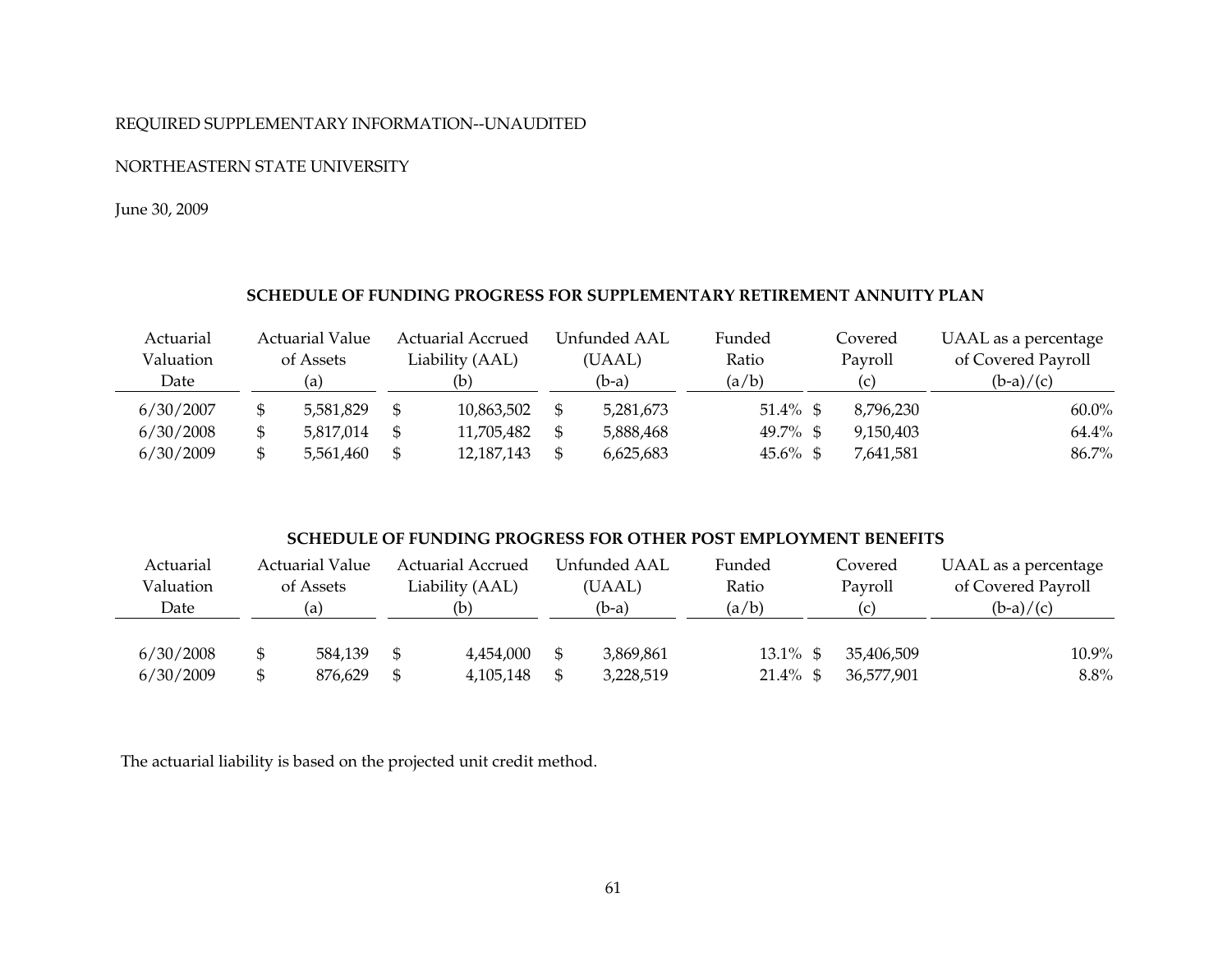

Independent Auditors' Report on Internal Control Over Financial Reporting and on Compliance and Other Matters Based on an Audit of Financial Statements Performed in Accordance with *Government Auditing Standards*

Board of Regents Regional University System of Oklahoma Northeastern State University Oklahoma City, Oklahoma

We have audited the financial statements of Northeastern State University (the "University"), a component unit of the State of Oklahoma, as of and for the year ended June 30, 2009, and have issued our report thereon dated October 28, 2009. Our report was modified to include a reference to other auditors. We conducted our audit in accordance with auditing standards generally accepted in the United States of America and the standards applicable to financial audits contained in *Government Auditing Standards* issued by the Comptroller General of the United States. Other auditors audited the financial statements of the Northeastern State University Foundation, Inc. (the "University Foundation"), the University's discretely presented component unit, as described in our report on the University's financial statements. The financial statements of the University Foundation were not audited accordance with *Government Auditing Standards*.

#### Internal Control Over Financial Reporting

In planning and performing our audits, we considered the University's internal control over financial reporting as a basis for designing our auditing procedures for the purpose of expressing our opinion on the financial statements, but not for the purpose of expressing an opinion on the effectiveness of the University's internal control over financial reporting. Accordingly, we do not express an opinion on the effectiveness of the University' internal control over financial reporting.

A control deficiency exists when the design or operation of a control does not allow management or employees, in the normal course of performing their assigned functions, to prevent or detect misstatements on a timely basis. A significant deficiency is a control deficiency, or combination of control deficiencies, that adversely affects the University's ability to initiate, authorize, record, process, or report financial data reliably in accordance with generally accepted accounting principles such that there is more than a remote likelihood that a misstatement of the University's financial statements that is more than inconsequential will not be prevented or detected by the University's internal control.



531 Couch Drive, Suite 200 Oklahoma City, OK 73102-2251

TEL 405.239.7961 FAX 405.235.0042 WEB www.coleandreed.com **RSM McGladrey Network** An Independently Owned Member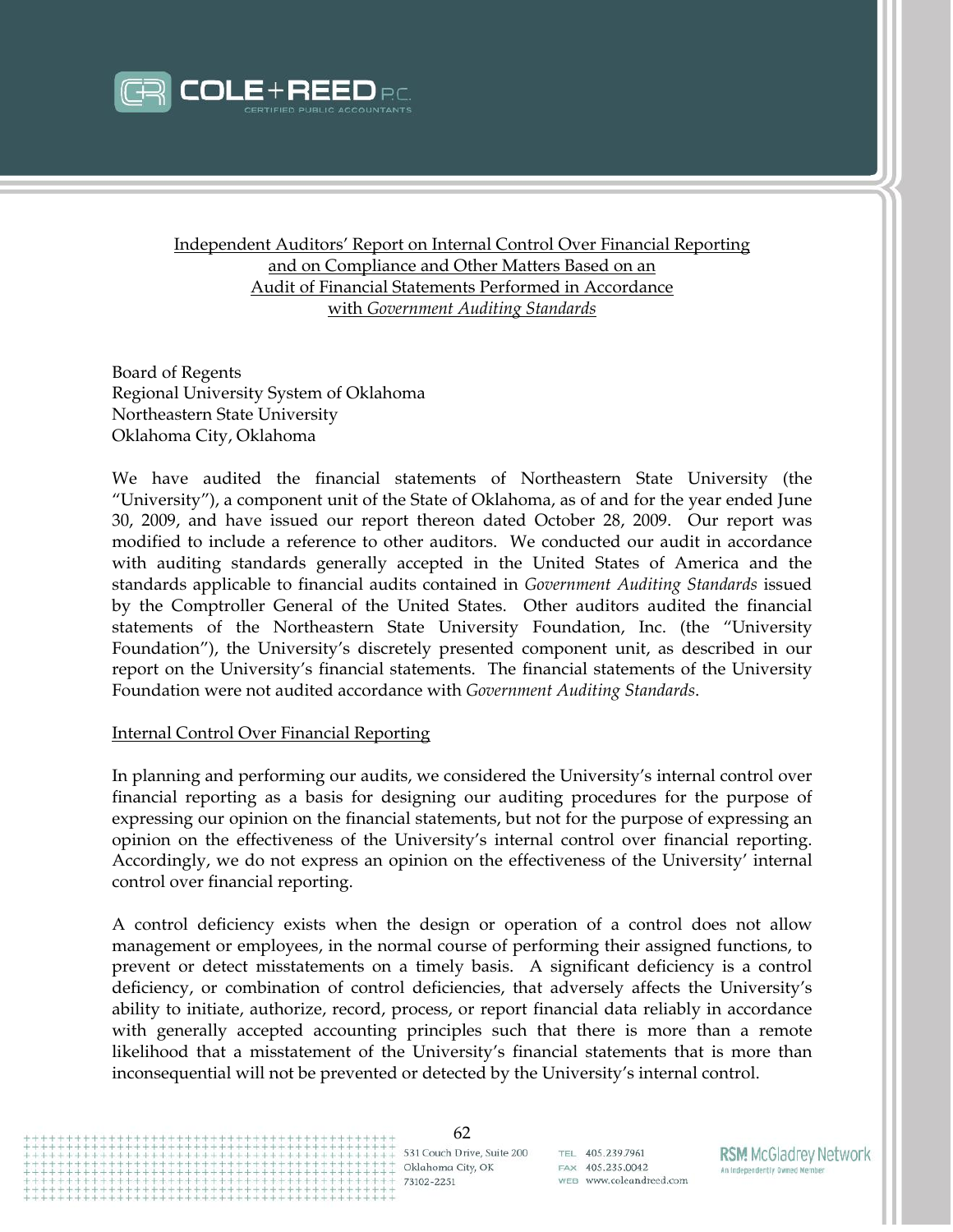A material weakness is a significant deficiency, or combination of significant deficiencies, that results in more than a remote likelihood that a material misstatement of the financial statements will not be prevented or detected by the entity's internal control.

Our consideration of internal control over financial reporting was for the limited purpose described in the first paragraph of this section and would not necessarily identify all deficiencies in internal control that might be significant deficiencies or material weaknesses. We did not identify any deficiencies in internal control over financial reporting that we consider to be material weaknesses, as defined above.

### Compliance and Other matters

As part of obtaining reasonable assurance about whether the University's financial statements are free of material misstatement, we performed tests of compliance with certain provisions of laws, regulations, contracts, and grant agreements, noncompliance with which could have a direct and material effect on the determination of financial statement amounts. However, providing an opinion on compliance with those provisions was not an objective of our audit and, accordingly, we do not express such an opinion. The results of our test disclosed no instances of non-compliance and other matters that are required to be reported under *Government Auditing Standards*.

This report is intended solely for the information and use of the Board of Regents, management, and federal awarding agencies and pass-through entities and is not intended to be, and should not be, used by anyone other than these specified parties.

CuLe & Reed P.C.

Oklahoma City, Oklahoma October 28, 2009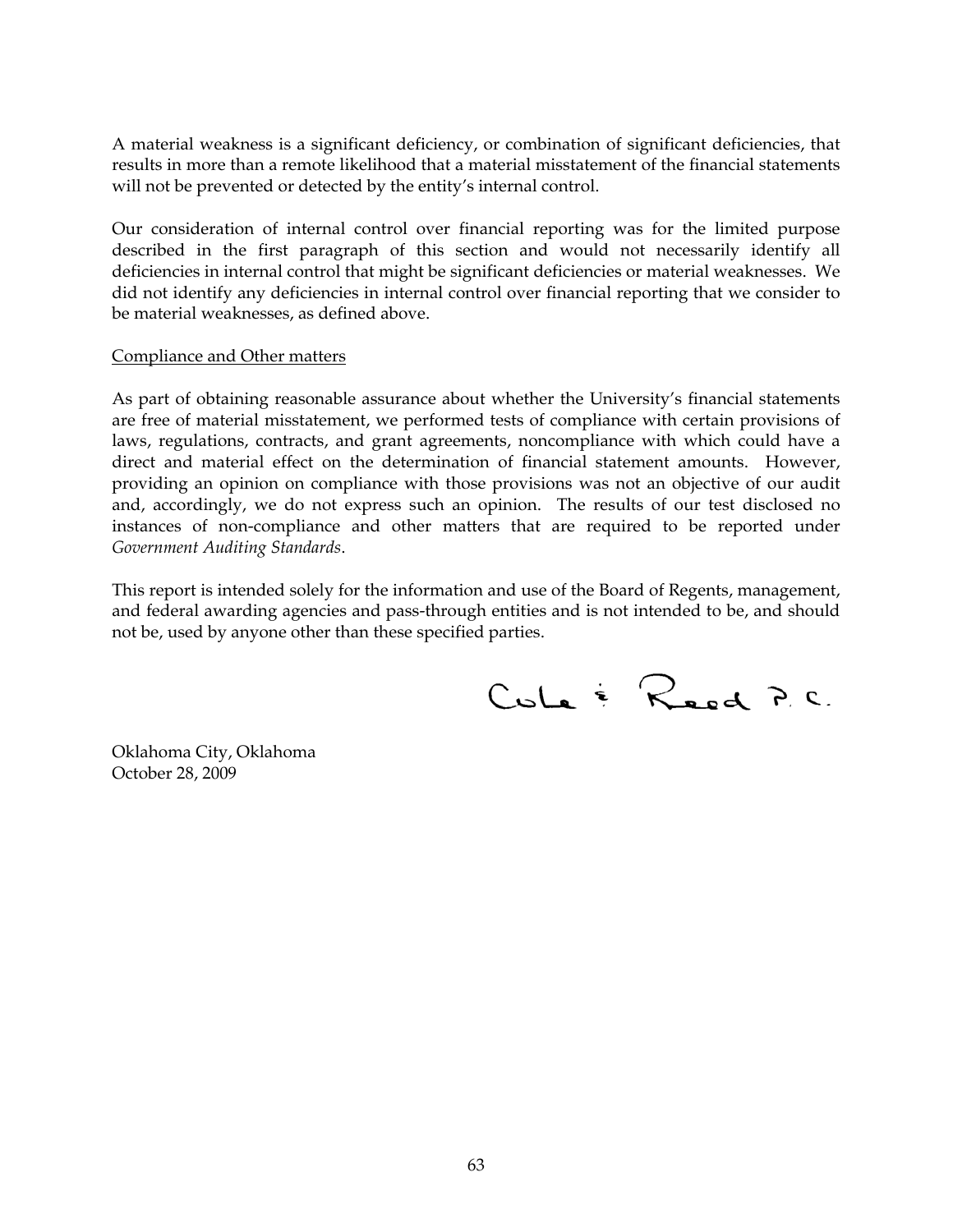

Independent Auditors' Report on Compliance with Requirements Applicable to Each Major Program and Internal Control Over Compliance in Accordance with OMB Circular A-133 and on the Schedule of Expenditures of Federal Awards

Board of Regents Regional University System of Oklahoma Northeastern State University Oklahoma City, Oklahoma

#### **Compliance**

We have audited the compliance of Northeastern State University (the "University") with the types of compliance requirements described in the U.S. Office of Management and Budget (OMB) Circular A-133 Compliance Supplement that are applicable to each of its major federal programs for the year ended June 30, 2009. The University's major federal programs are identified in the summary of auditors' results section of the accompanying schedule of findings and questioned costs. Compliance with the requirements of laws, regulations, contracts, and grants applicable to each of its major federal programs is the responsibility of the University's management. Our responsibility is to express an opinion on the University's compliance based on our audit.

We conducted our audit of compliance in accordance with auditing standards generally accepted in the United States of America, the standards applicable to financial audits contained in *Government Auditing Standards* issued by the Comptroller General of the United States and OMB Circular A-133, *Audits of States, Local Governments, and Non-Profit Organizations*. Those standards and OMB Circular A-133 require that we plan and perform the audit to obtain reasonable assurance about whether noncompliance with the types of compliance requirements referred to above that could have a direct and material effect on a major federal program occurred. An audit includes examining, on a test basis, evidence about the University's compliance with those requirements and performing such other procedures as we considered necessary in the circumstances. We believe that our audit provides a reasonable basis for our opinion. Our audit does not provide a legal determination of the University's compliance with those requirements.

In our opinion, Northeastern State University complied, in all material respects, with the requirements referred to above that are applicable to each of its major federal programs for the year ended June 30, 2009.



531 Couch Drive, Suite 200 Oklahoma City, OK 73102-2251

TEL 405.239.7961 FAX 405.235.0042 WEB www.coleandreed.com **RSM McGladrey Network** An Independently Owned Member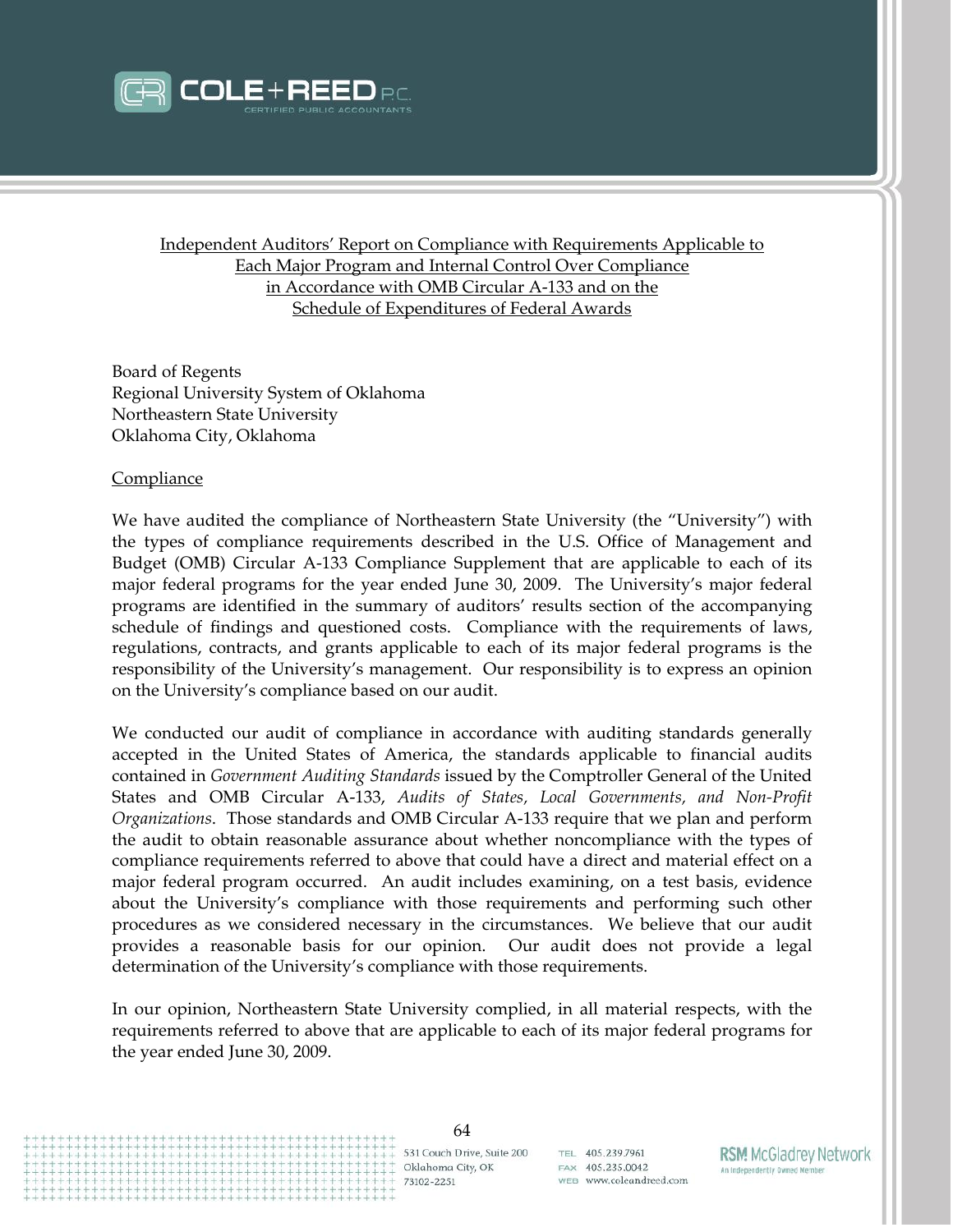## Internal Control Over Compliance

The management of Northeastern State University is responsible for establishing and maintaining effective internal control over compliance with the requirements of laws, regulations, contracts, and grants applicable to federal programs. In planning and performing our audit, we considered the University's internal control over compliance with the requirements that could have a direct and material effect on a major federal program in order to determine our auditing procedures for the purpose of expressing our opinion on compliance but not for the purpose of expressing an opinion on the effectiveness of internal control over compliance. Accordingly, we do not express an opinion on the effectiveness of the University's internal control over compliance.

A control deficiency in an entity's internal control over compliance exists when the design or operation of a control does not allow management or employees, in the normal course of performing their assigned functions, to prevent or detect noncompliance with a type of compliance requirement of a federal program on a timely basis. A significant deficiency is a control deficiency, or combination of control deficiencies, that adversely affects the entity's ability to administer a federal program such that there is more than a remote likelihood that noncompliance with a type of compliance requirement of a federal program that is more than inconsequential will not be prevented or detected by the entity's internal control.

A material weakness is a significant deficiency, or combination of significant deficiencies, that results in more than a remote likelihood that material noncompliance with a type of compliance requirement of a federal program will not be prevented or detected by the entity's internal control.

Our consideration of internal control over compliance was for the limited purpose described in the first paragraph of this section and would not necessarily identify all deficiencies in internal control that might be significant deficiencies or material weaknesses. We did not identify any deficiencies in internal control over compliance that we consider to be material weaknesses, as defined above.

# Schedule of Expenditures of Federal Awards

We have audited the basic financial statements of the University as of and for the year ended June 30, 2009, and have issued our report thereon dated October 28, 2009. Our audit was performed for the purpose of forming an opinion on the basic financial statements taken as a whole. The accompanying schedule of expenditures of federal awards is presented for purposes of additional analysis as required by OMB Circular A-133 and is not a required part of the basic financial statements. Such information has been subjected to the auditing procedures applied in the audit of the basic financial statements and, in our opinion, is fairly stated, in all material respects, in relation to the basic financial statements taken as a whole.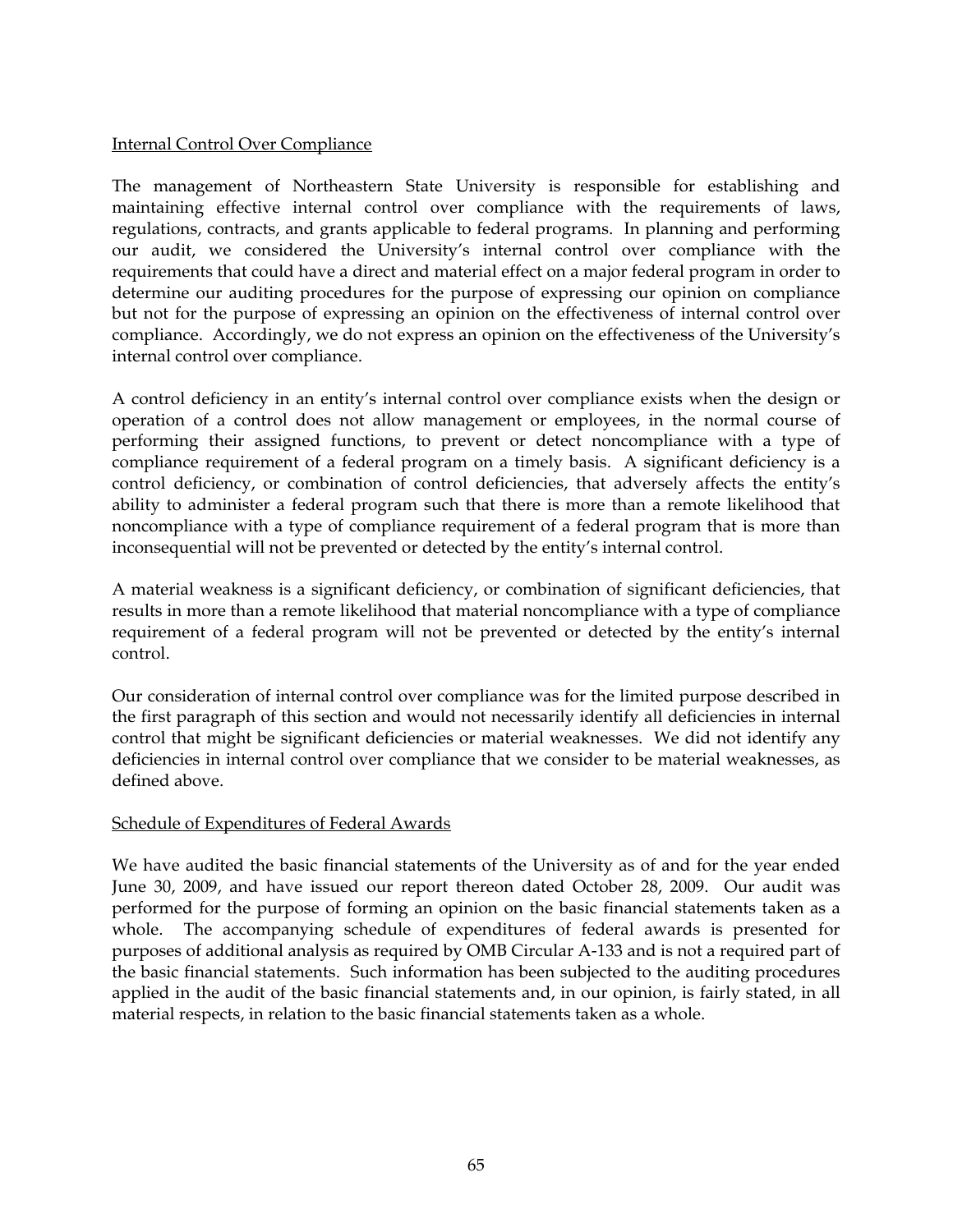This report is intended solely for the use of the Board of Regents, management, and federal awarding agencies and pass-through entities and is not intended to be and should not be used by anyone other than these specified parties.

Cule & Reed P.C.

Oklahoma City, Oklahoma October 28, 2009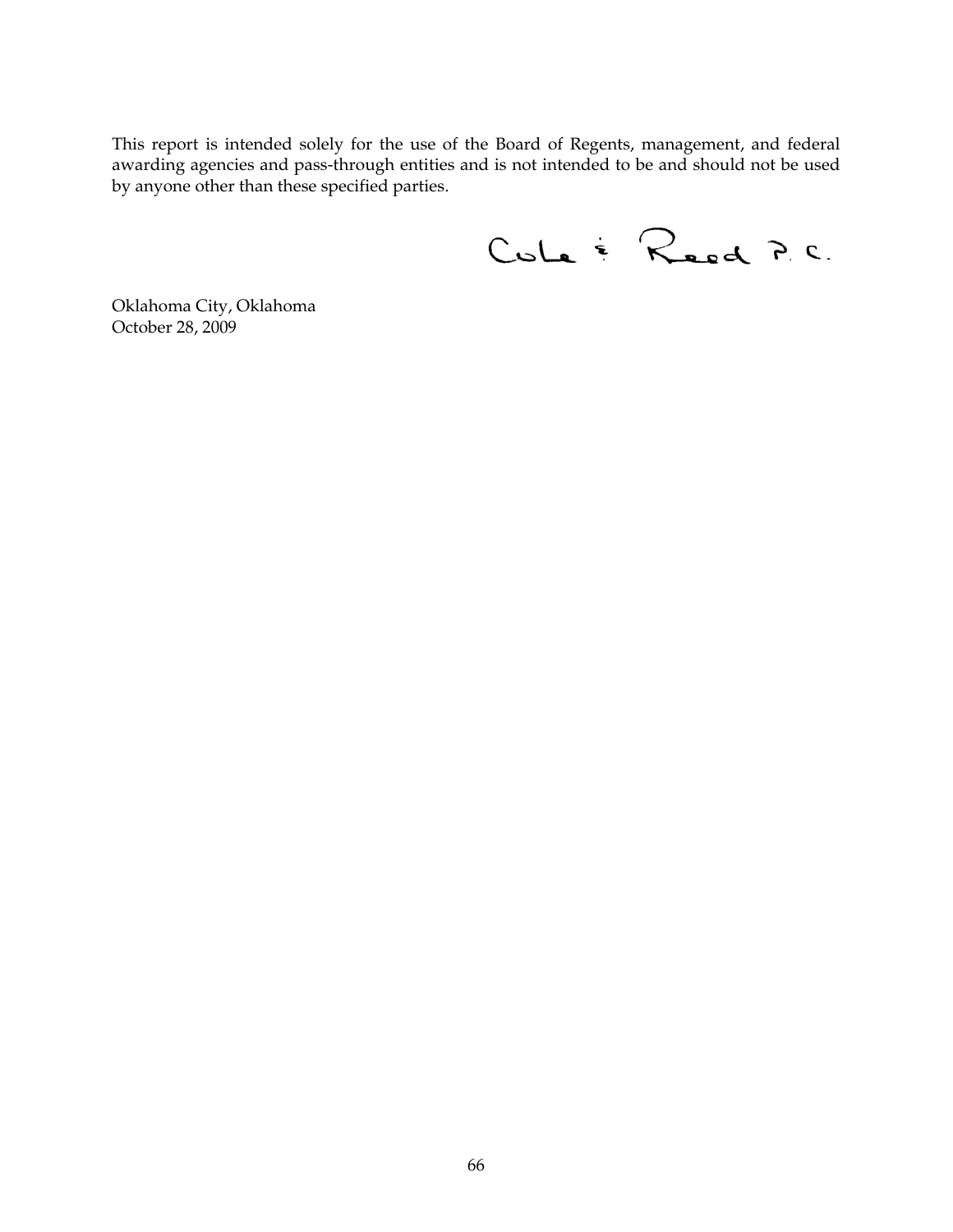# SCHEDULE OF EXPENDITURES OF FEDERAL AWARDS

# NORTHEASTERN STATE UNIVERSITY

# Year Ended June 30, 2009

|                                                    |             | Pass-Through                 |                  |
|----------------------------------------------------|-------------|------------------------------|------------------|
|                                                    | <b>CFDA</b> | Entity                       | Amount           |
| Federal Grantor/Pass-Through Grantor/Program Title | Number      | <b>Identification Number</b> | Expended         |
| Student financial aid cluster                      |             |                              |                  |
| U.S. Department of Education                       |             |                              |                  |
| Federal Pell Grant Program                         | 84.063      | N/A                          | \$<br>11,450,690 |
|                                                    | 84.007      | N/A                          | 329,877          |
| Federal Supplemental Education Opportunity Grants  |             |                              |                  |
| Teach Grant                                        | 84.379      | N/A                          | 206,501          |
| Federal Work Study Program                         | 84.033      | N/A                          | 592,237          |
| Federal Family Education Loans                     | 84.032      | N/A                          | 34,194,593       |
| Federal Perkins Loan Program                       | 84.038      | N/A                          | 819,141          |
| Academic Competitive Grant                         | 84.375      | N/A                          | 194,412          |
| Smart Grant                                        | 84.376      | N/A                          | 151,790          |
| U.S. Department of Health and Human Services       |             |                              |                  |
| Disadvantage Student Scholar                       | 93.925      | N/A                          | 16,333           |
| Total student financial aid cluster                |             |                              | 47,955,574       |
| U.S. Department of Education                       |             |                              |                  |
| TRIO program cluster                               |             |                              |                  |
| Talent Search                                      | 84.044      | N/A                          | 218,710          |
| <b>Student Support Services</b>                    | 84.042      | N/A                          | 276,344          |
|                                                    |             |                              | 495,054          |
| Total TRIO program cluster                         |             |                              |                  |
| National Science Foundation                        |             |                              |                  |
| Research Day at the Capital                        | 47.080      | N/A                          | 3,704            |
| Alliance for Minority Participation                | 47.076      | N/A                          | 33,062           |
| S-STEM for Undergraduates in Math and Science      | 47.076      | N/A                          | 47,813           |
| Sure Step                                          | 47.076      |                              | 945              |
| Development Inquiry - Based Instr Skill            | 47.076      | N/A                          | 46,528           |
| Total National Science Foundation                  |             |                              | 132,052          |
| Small Business Administration                      |             |                              |                  |
| Small Business Development Center                  | 59.307      | N/A                          | 236,943          |
|                                                    |             |                              |                  |
| Other Federal Programs                             |             |                              |                  |
| U.S. Department of the Interior                    |             |                              |                  |
| American Burying Beetle                            | 15.608      | N/A                          | 47,429           |
| Beetle Reproductive Monitoring                     | 15.615      | N/A                          | 44,242           |
| U.S. Department of Justice                         |             |                              |                  |
| Anti-gang Initiative                               | 16.744      | N/A                          |                  |
| RUSO Violence Prevention Program                   | 16.525      | N/A                          | 48,604           |
| U.S. Department of Agriculture                     |             |                              |                  |
| Multicultural Scholars Program                     | 10.220      | N/A                          |                  |
| U.S. Department of Defense                         |             |                              |                  |
| Stream Fish Assessment                             | 15.608      | N/A                          | 38,698           |
| U.S. Departmentof Health and Human Services -      |             |                              |                  |
| National Institute for Health                      |             |                              |                  |
| Inbre Mini Grant                                   | 93.389      | N/A                          | 91,841           |
| Inbre Summer Research Program                      | 93.389      | N/A                          | 3,432            |
| Inbre-Mycobacerium                                 | 93.389      | N/A                          | 99,968           |
| Jr Investigator Iron Bind                          | 93.389      | N/A                          | 3,002            |
| National Endowment of the Arts                     |             |                              |                  |
| Mid America Arts Alliance                          | 45.025      | N/A                          | 12,815           |
| National Endowment for the Humanities              |             |                              |                  |
| Oklahoma Humanities Council                        |             |                              |                  |
|                                                    | 45.129      | N/A                          | 2,204            |
| Total Expenditures of Federal Awards               |             |                              | \$<br>49,211,858 |

See notes to schedule of expenditures of federal awards.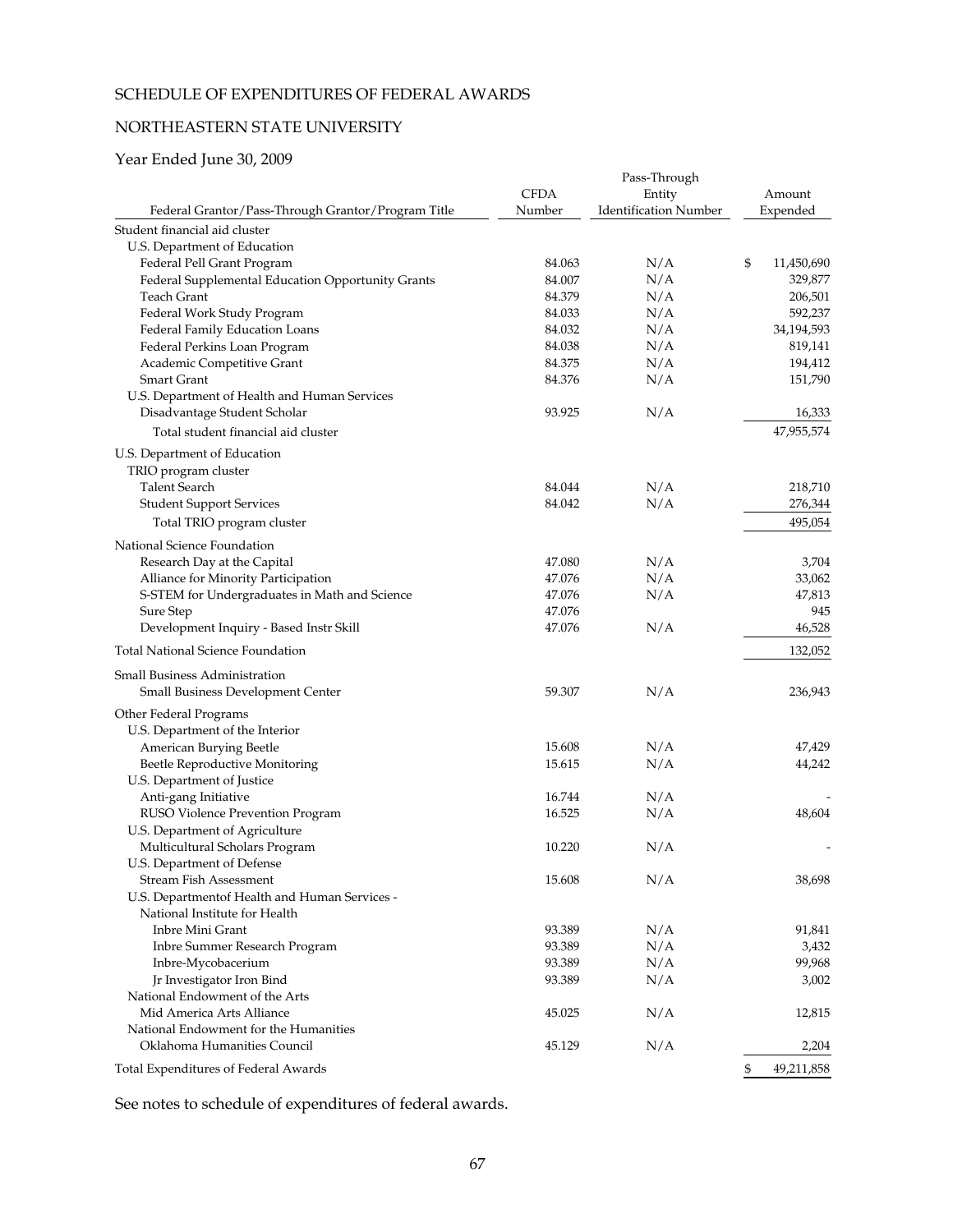### NOTES TO SCHEDULE OF EXPENDITURES OF FEDERAL AWARDS

### NORTHEASTERN STATE UNIVERSITY

June 30, 2009

## NOTE A--SUMMARY OF SIGNIFICANT ACCOUNTING POLICIES

The schedule of expenditures of federal awards include the federal awards activity of Northeastern State University and is presented on the accrual basis of accounting. The information in this schedule is presented in accordance with the requirements of OMB Circular A-133, *Audits of States, Local Governments, and Non-Profit Organizations*. Therefore, some amounts presented in the schedule may differ from amounts presented in, or used in the preparation of, the basic financial statements.

# NOTE B--FEDERAL FAMILY EDUCATION LOAN

The University participates in the Federal Family Education Loan Program (the FFEL Program), CFDA number 84.032, which includes the Federal Stafford Loan Program and Federal Parents Loans for Undergraduate Students. The FFEL Program does not require the University to draw down cash; however, the University is required to perform certain administrative functions under the FFEL Program. Failure to perform such functions may require the University to reimburse the loan guarantee agencies.

#### NOTE C--LOANS OUTSTANDING

The University has \$6,850,088 in Federal Perkins loans outstanding at June 30, 2009. These loan balances outstanding are not included as federal expenditures in the schedule of expenditures of federal awards. During the year ended June 30, 2009, the University issued Perkins loans totaling \$819,141.

#### NOTE D--SUB-RECIPIENTS

During the year ended June 30, 2009, the University did not provide any federal awards to subrecipients.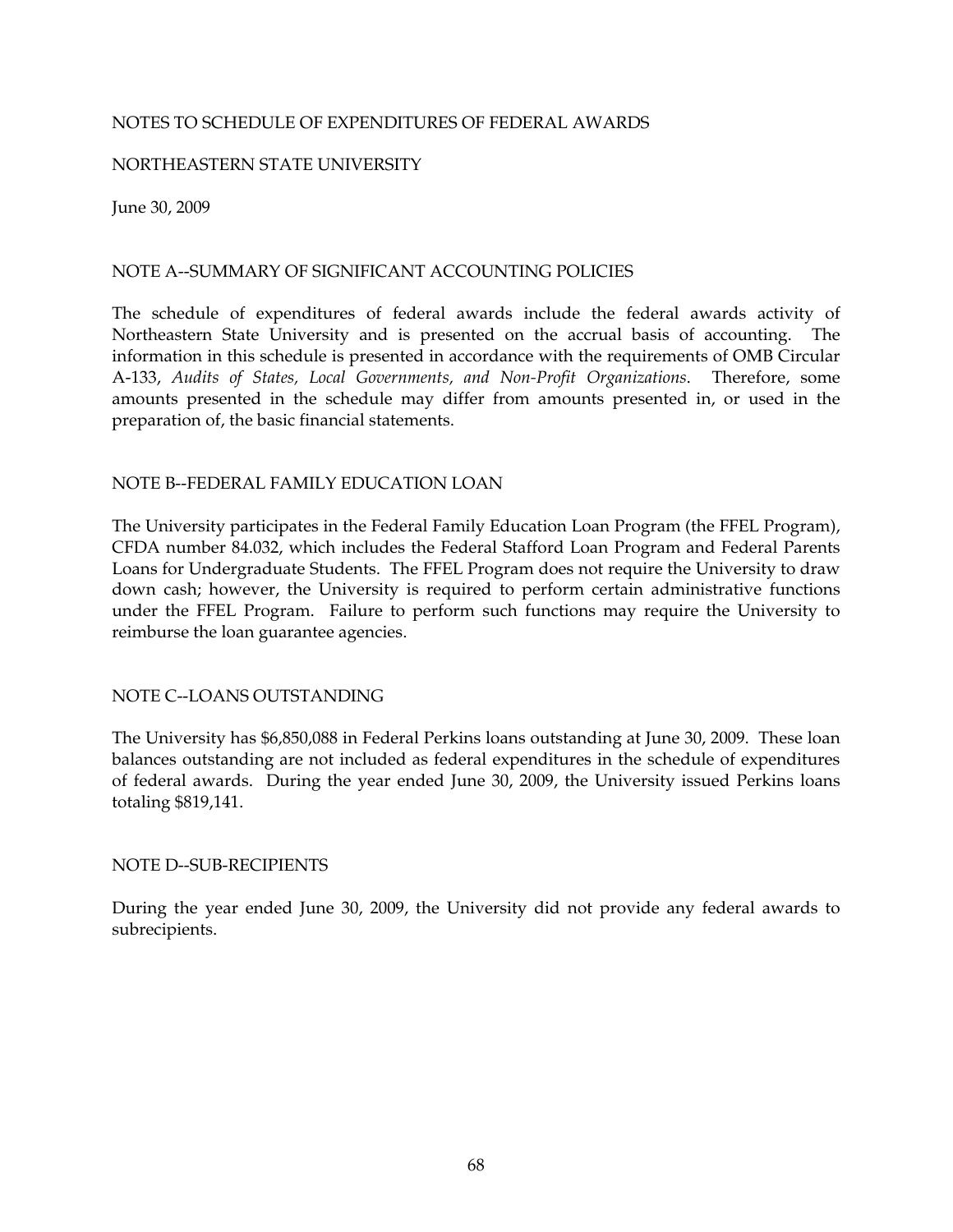# SCHEDULE OF FINDINGS AND QUESTIONED COSTS

# NORTHEASTERN STATE UNIVERSITY

June 30, 2009

# **Section I--Summary of Auditors' Results**

*Financial statements* 

| Type of auditors' report issued:                                                                                      | Unqualified              |                         |
|-----------------------------------------------------------------------------------------------------------------------|--------------------------|-------------------------|
| Internal control over financial reporting:                                                                            |                          |                         |
| Material weakness(es) identified?<br>$\bullet$                                                                        | $\rightharpoonup$ yes    | $\frac{X}{100}$ no      |
| Significant deficiency(ies) identified that are<br>$\bullet$<br>not considered to be material weakness(es)?           | $\frac{\ }{2}$ yes       | $X$ none reported       |
| Noncompliance material to financial statements noted?                                                                 | $\equiv$ yes             | $\frac{X}{100}$ no      |
| Federal Awards                                                                                                        |                          |                         |
| Internal control over major programs:                                                                                 |                          |                         |
| Material weakness(es) identified?<br>$\bullet$                                                                        | $\rule{1em}{0.15mm}$ yes | $X$ no                  |
| Significant deficiency(ies) identified that are<br>$\bullet$<br>not considered to be material weakness(es)?           | $\equiv$ yes             | $X$ none reported       |
| Type of auditors' report issued on compliance for major programs:                                                     | Unqualified              |                         |
| Any audit findings disclosed that are required to be reported in<br>accordance with section 510(a) of Circular A-133? | ves                      | $X$ no                  |
| Identification of major programs:                                                                                     |                          |                         |
| Program<br>Student Financial Aid Cluster                                                                              |                          | <b>CFDA</b> Number<br>* |

\* Refer to the Schedule of Expenditures of Federal Awards for CFDA numbers related to these programs.

| Dollar threshold used to distinguish between type A and type B programs: |         | \$1,476,356 |
|--------------------------------------------------------------------------|---------|-------------|
| Auditee qualified as low-risk auditee?                                   | $X$ yes | $\equiv$ no |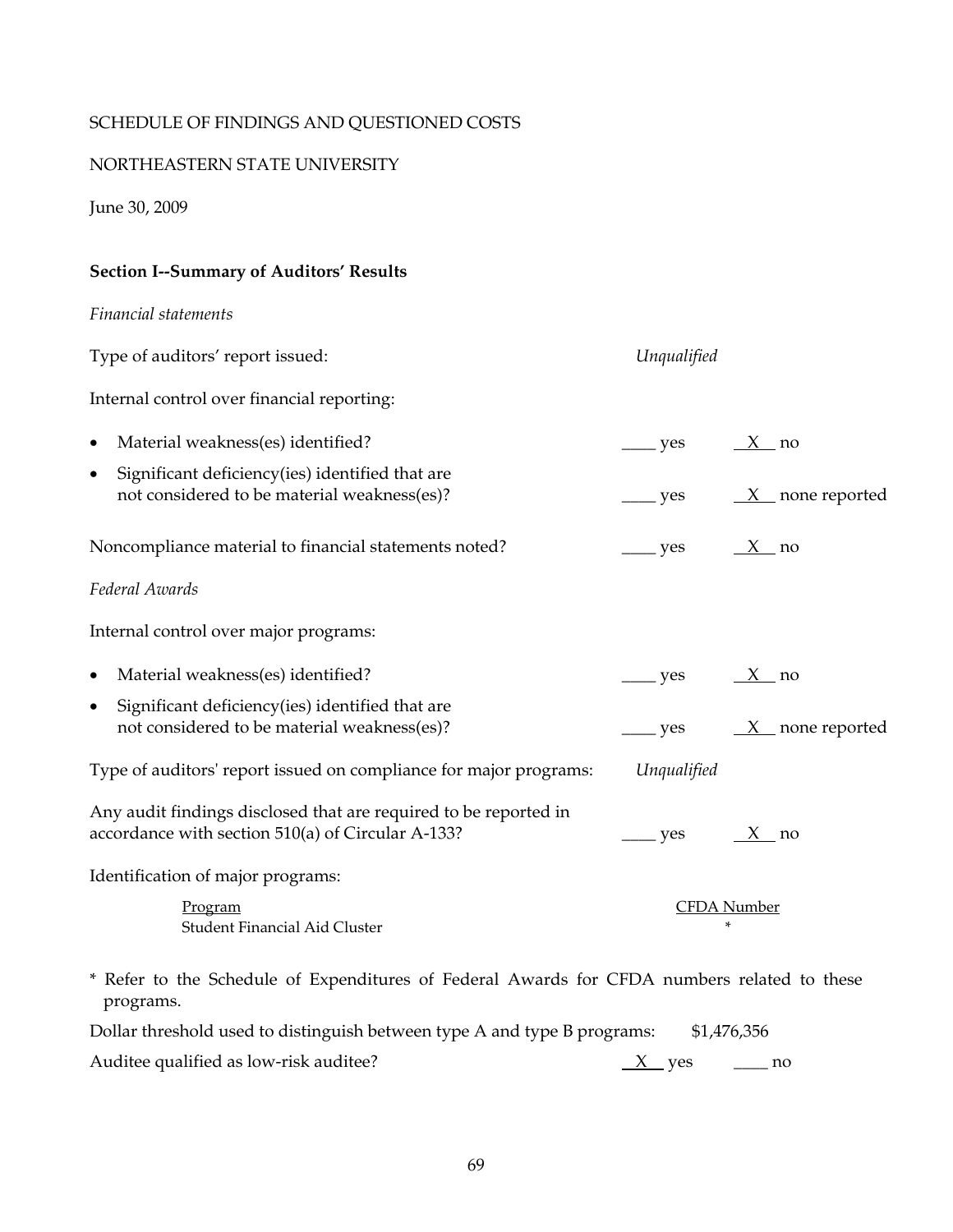# SCHEDULE OF FINDINGS AND QUESTIONED COSTS--Continued

# NORTHEASTERN STATE UNIVERSITY

June 30, 2009

# **Section II--Findings Required to be Reported in Accordance with** *Government Auditing Standards:*

None to report for the June 30, 2009 period.

# **Section III--Finding Required to be Reported in Accordance with OMB Circular A-133:**

None to report for the June 30, 2009 period.